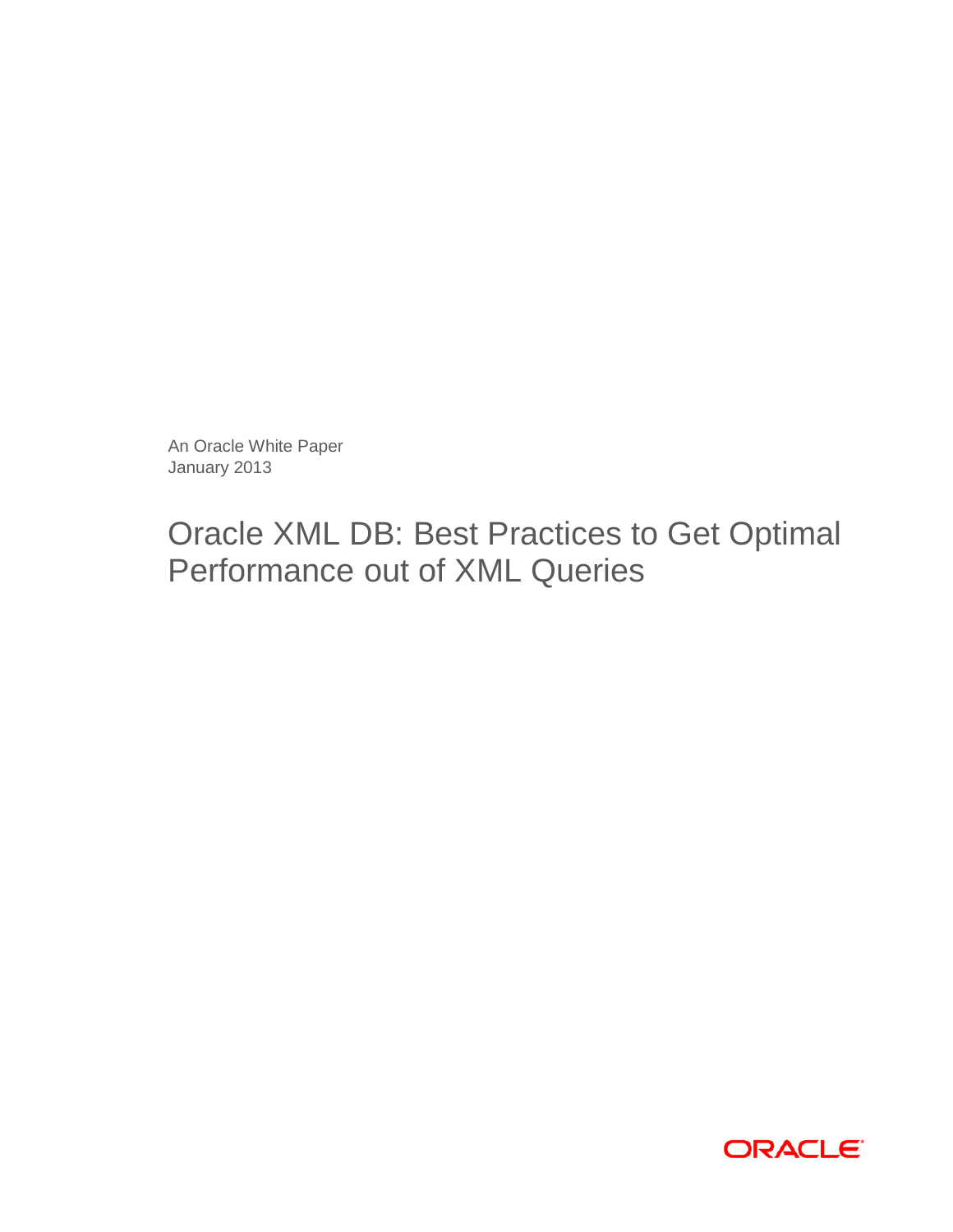# Disclaimer

The following is intended to outline our general product direction. It is intended for information purposes only, and may not be incorporated into any contract. It is not a commitment to deliver any material, code, or functionality, and should not be relied upon in making purchasing decisions. The development, release, and timing of any features or functionality described for Oracle's products remains at the sole discretion of Oracle.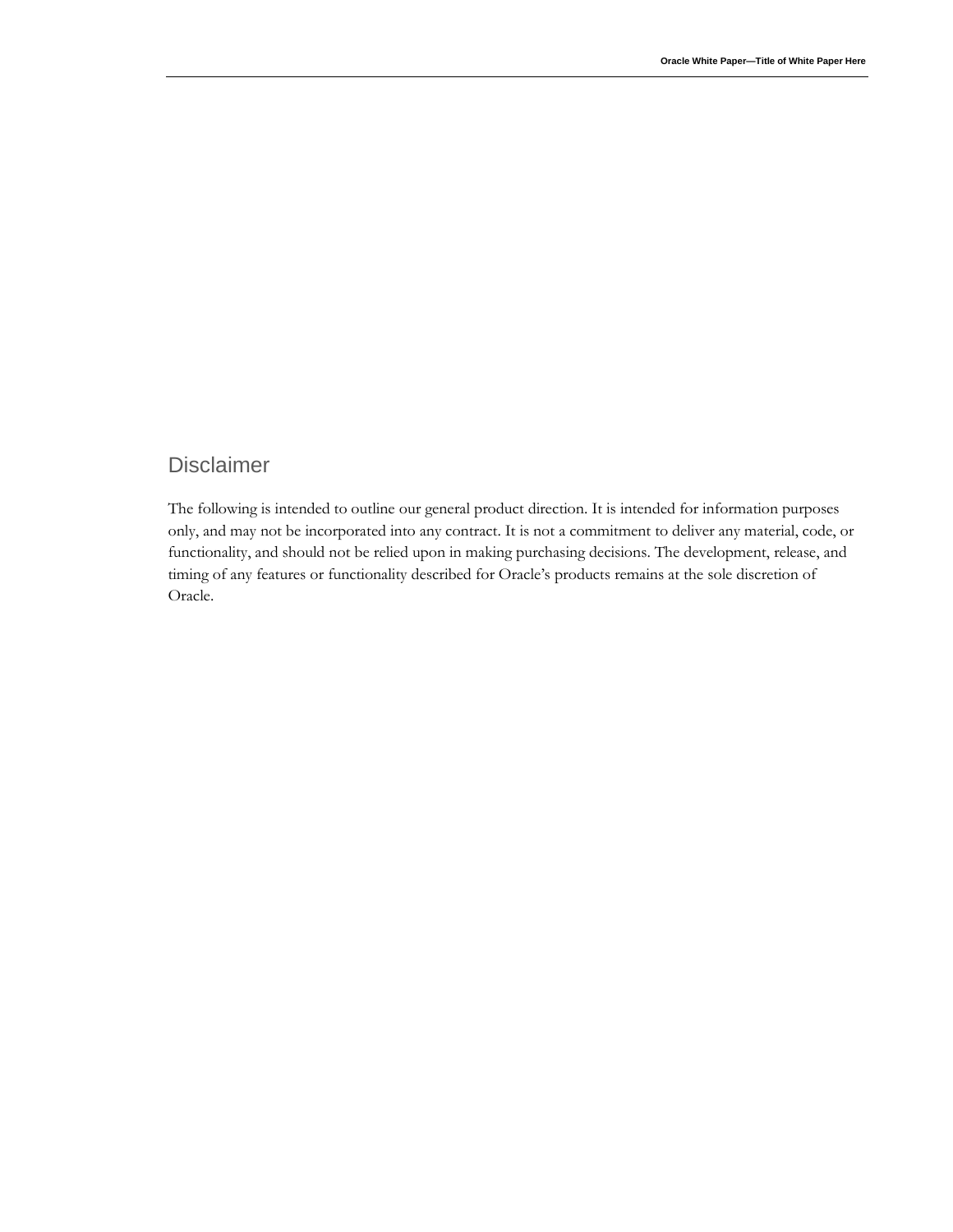# Table of Contents

| Migrating from Oracle Proprietary (XPath 1.0 based) syntax to Standard         |  |
|--------------------------------------------------------------------------------|--|
|                                                                                |  |
|                                                                                |  |
|                                                                                |  |
| XQuery Guideline 1: Use XMLExists() and XMLQuery() to search and transform     |  |
|                                                                                |  |
| XQuery Guideline 2: Use XMLExists() to search the XML document to modify via   |  |
|                                                                                |  |
| XQuery Guideline 3: Use XMLTable construct to query XML with relational access |  |
|                                                                                |  |
| XQuery Guideline 4: Use XMLCast() and XMLTable() constructs for GROUP BY       |  |
|                                                                                |  |
| XQuery Guideline 5: Use XQuery extension expression to indicate functional     |  |
|                                                                                |  |
| XQuery Guideline 6: Use XQuery in PL/SQL to manipulate PL/SQL XMLType          |  |
|                                                                                |  |
| XQuery Guideline 7: Use proper XQuery and SQL Typing 18                        |  |
| XQuery Guideline 8: XQuery expressions that are not optimizable with XML index |  |
|                                                                                |  |
| XQuery Guideline 9: Use the right XQuery expression to access data within Top  |  |
|                                                                                |  |
|                                                                                |  |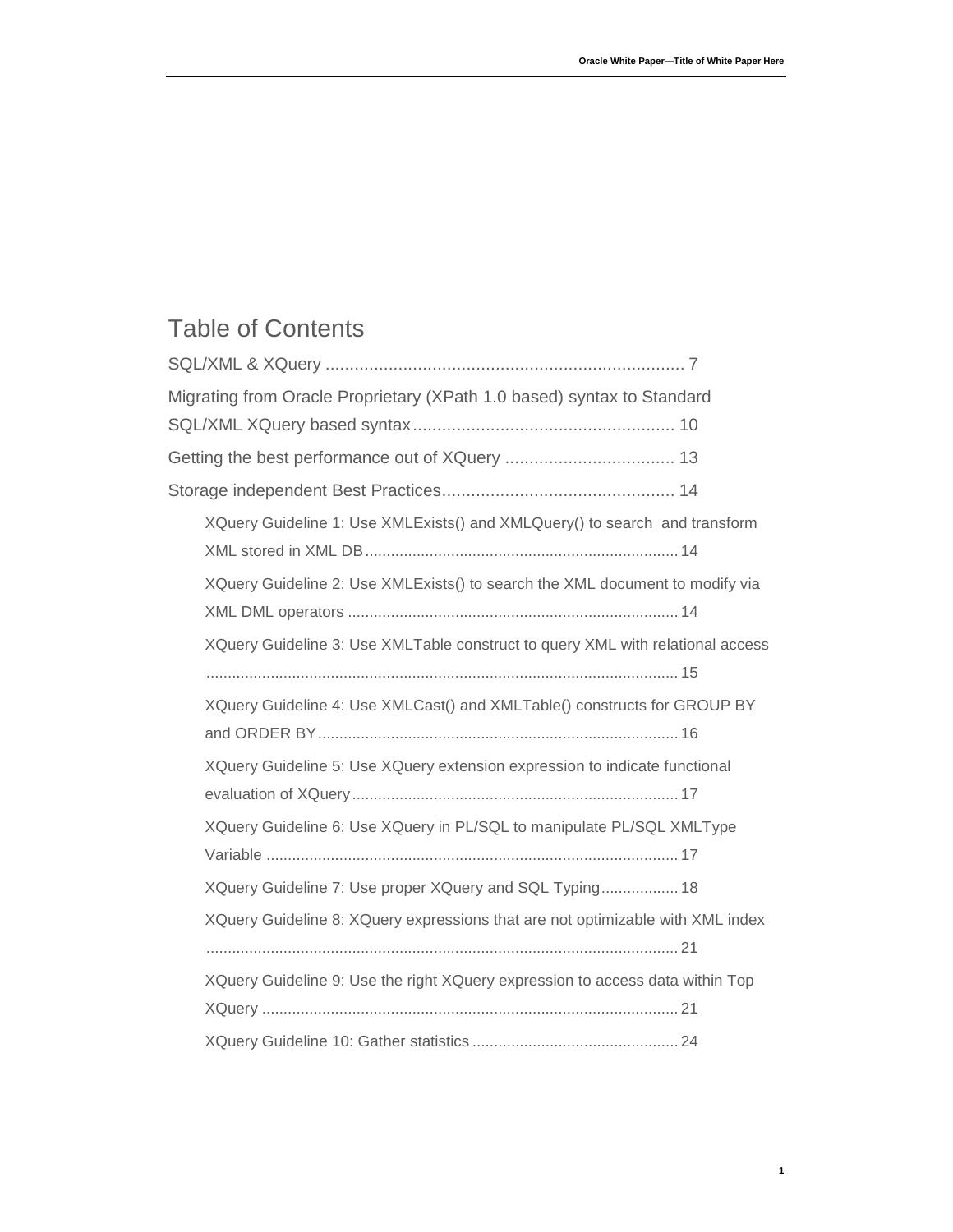| XQuery Guideline 11: Use SET XMLOPT[IMIZATIONCHECK] or events to                  |  |
|-----------------------------------------------------------------------------------|--|
|                                                                                   |  |
| XQuery Guideline 12: Properly release resources for xmltype in client program     |  |
|                                                                                   |  |
| XQuery Guideline 13: Avoid calling getObject mutilple times for xmltype in client |  |
|                                                                                   |  |
| XQuery Guideline 14: Set parameter OPTIMIZER_FEATURE_ENABLE to 11.1.0.6           |  |
|                                                                                   |  |
|                                                                                   |  |
|                                                                                   |  |
| Structured Storage Guideline 1: Make the SQL types and XML types correspond       |  |
|                                                                                   |  |
| Structured Storage Guideline 2: Look for underlying tables and columns versus     |  |
|                                                                                   |  |
| Structured Storage Guideline 3: Name default tables and nested tables, so you     |  |
|                                                                                   |  |
| Structured Storage Guideline 4: Create relevant indexes 31                        |  |
| Structured Storage Indexing Guideline 5: Create an index on a column targeted by  |  |
|                                                                                   |  |
| Structured Storage Indexing Guideline 6: Create indexes on ordered collection     |  |
|                                                                                   |  |
|                                                                                   |  |
|                                                                                   |  |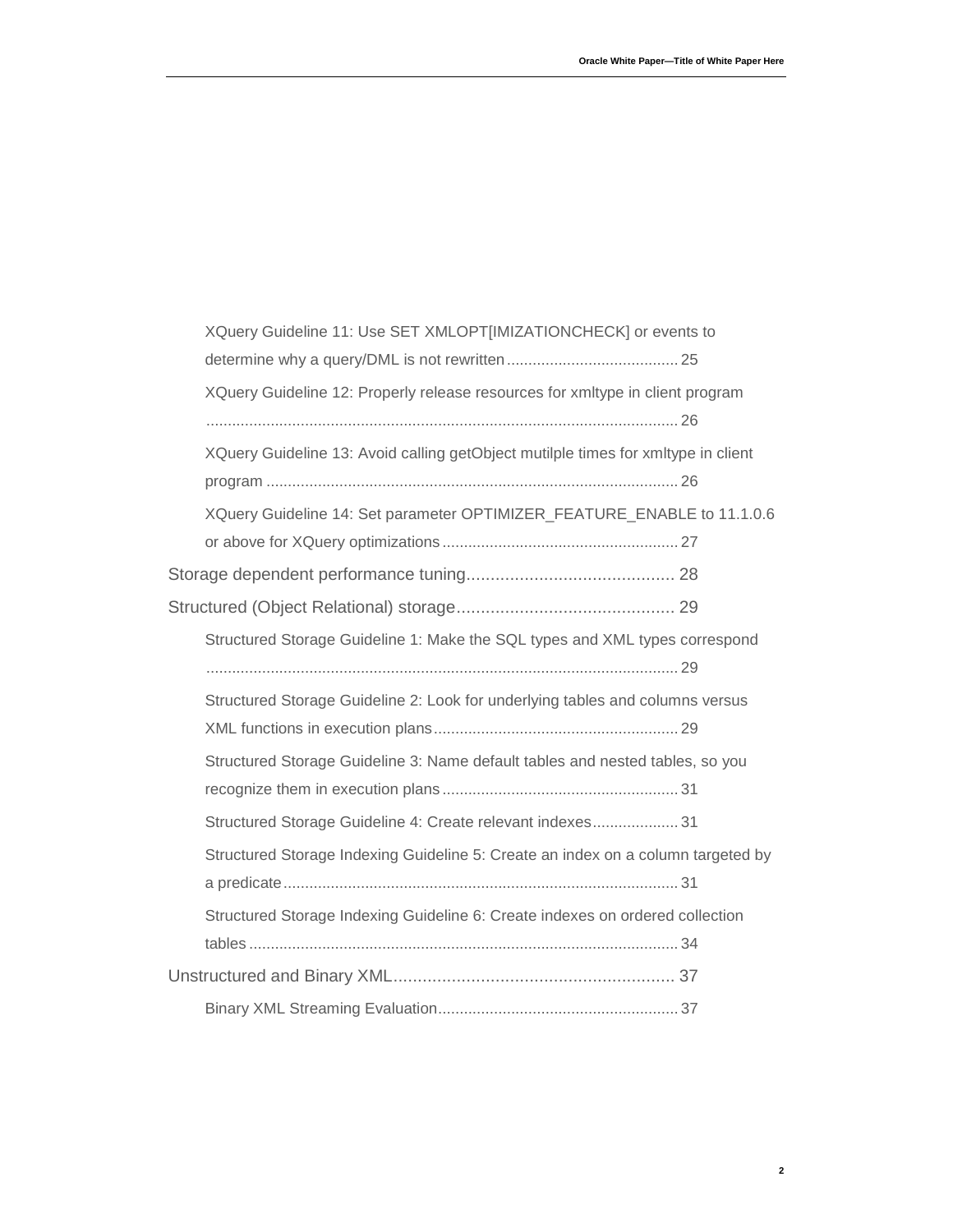| Streaming Evaluation Guideline 1: Convert reverse XPath axes to forward axes         |
|--------------------------------------------------------------------------------------|
|                                                                                      |
| Streaming Evaluation Guideline 2: For large documents, avoid descendant axis &       |
| wild cards if exact (named) path steps can be used  39                               |
| Streaming Evaluation Guideline 3: For DML-heavy workloads, enable caching for        |
|                                                                                      |
|                                                                                      |
| Index choosing Guideline 1: Use the Structured XMLIndex when XPaths are static,      |
|                                                                                      |
| Index choosing Guideline 2: Use Unstructured XMLIndex when XPaths are not            |
|                                                                                      |
| Index choosing Guideline 3: Use text index for full text search requirements 42      |
| Index choosing Guideline 4: Fragment extraction 42                                   |
| Index choosing Guideline 5: Combine different indexes as needed  43                  |
|                                                                                      |
| Structured Index Guideline 1: Use Structured Index instead of multiple functional    |
|                                                                                      |
| Structured Index Guideline 2: Make Index and Query datatypes correspond 46           |
| Structured Index Guideline 3: Use XMLTable views with corresponding index, e.g BI    |
|                                                                                      |
| Structured Index Guideline 4: Create Secondary Indexes, especially for predicates    |
|                                                                                      |
| Structured Index Guideline 5: Check the execution plan to see if structured index is |
|                                                                                      |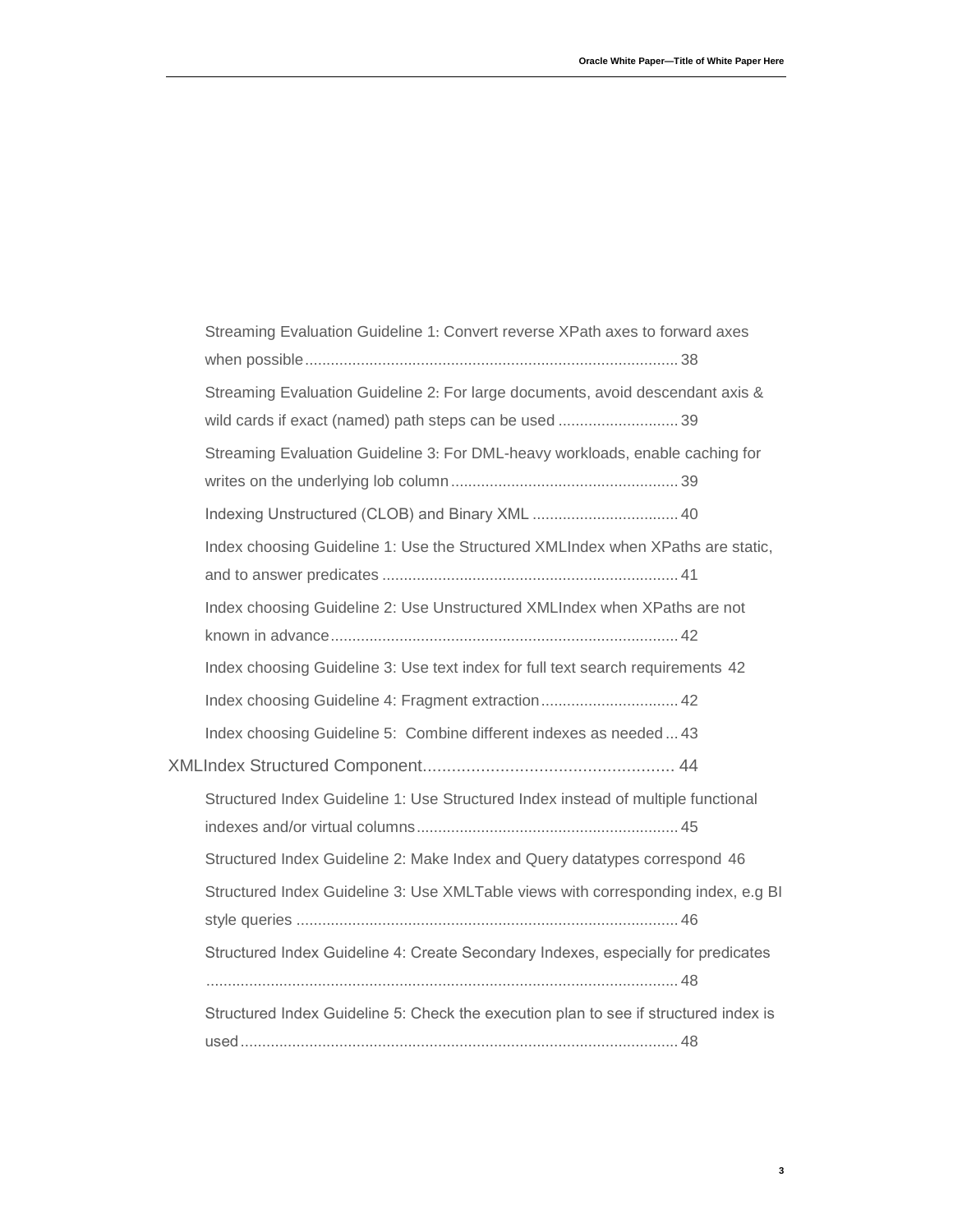| Structured Index Guideline 6: Indexing Master-Detail relationships  49            |
|-----------------------------------------------------------------------------------|
| Structured Index Guideline 7: Split fragement extraction and value search between |
|                                                                                   |
| Structured Index Guideline 8: For ordering query results, use SQL ORDER BY        |
|                                                                                   |
|                                                                                   |
| Unstructured XMLIndex Guideline 1: Check the Execution Plan to see if the         |
|                                                                                   |
| Unstructured XMLIndex Guideline 2: When to drop PIKEY index in favor of           |
|                                                                                   |
| Unstructured XMLIndex Guideline 3: How to use path-subsetting -- smaller index    |
|                                                                                   |
| Unstructured XMLIndex Guildeline 4: Using path-subsetting to choose streaming vs  |
|                                                                                   |
| Unstructured XMLIndex Guildeline 5: Using                                         |
|                                                                                   |
| Unstructured XMLIndex Guideline 6: Creating datatype aware VALUE indexes by       |
|                                                                                   |
| Unstructured XMLIndex Guideline 7: XPath Expressions not indexed by Path          |
|                                                                                   |
| Unstructured XMLIndex Guideline 8: Be specific in the XPath (avoid //, /*) 57     |
| Unstructured XMLIndex Guideline 9: Reduce the number of expressions in the from   |
|                                                                                   |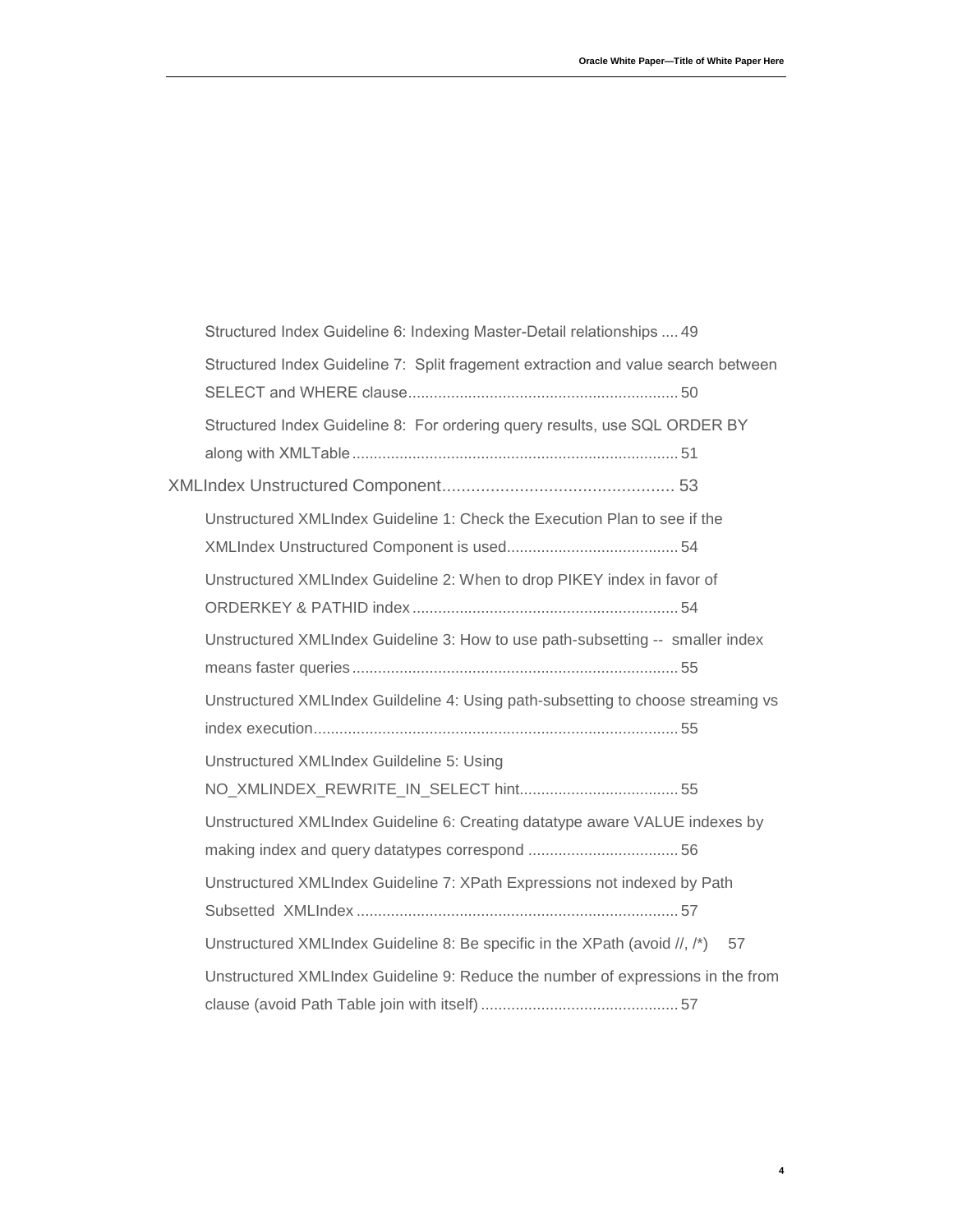[Unstructured XMLIndex Guideline 10: Use of an index on sys\\_orderkey\\_depth](#page-59-0) [..............................................................................................................](#page-59-0) 58 [Unstructured XMLIndex Guideline 11: Old snapshot queries might be slow](#page-59-1) 58 [Unstructured XMLIndex Guideline 12: Avoid the usage of text\(\) in path expression](#page-59-2) [..............................................................................................................](#page-59-2) 58 Text Index [.......................................................................................](#page-60-0) 59 [Searching XML data using contains\(\)](#page-61-0) .................................................. 60 [Searching XML data using ora:contains\(\)](#page-62-0) ............................................ 61 [Text Index Guildeline 1: Object Relational Storage: Use ora:contains\(\)](#page-63-0)62 [Text Index Guildeline 2: Binary XML Storage: Use contains\(\)](#page-64-0)............. 63 [Text Index Guildeline 3: Binary XML Storage: Creating Text Index on XMLIndex](#page-64-1)  [unstructured / structured index columns](#page-64-1) .............................................. 63 Conclusion [......................................................................................](#page-64-2) 63 [Appendix A: Semantic differences between the deprecated mainly XPath 1.0](#page-65-0)  [based functions and standard SQL/XML XQuery based functions...](#page-65-0) 64

# **Introduction**

Oracle XML DB support for the XQuery language is provided through native implementation of SQL/XML functions XMLQuery, XMLTable, XMLExists, and XMLCast. A SQL statement that includes XMLQuery, XMLTable, XMLExists, or XMLCast is compiled and optimized as a whole, leveraging both relational database and XQueryspecific optimization technologies.

The XQuery optimizations can be divided into 2 broad areas: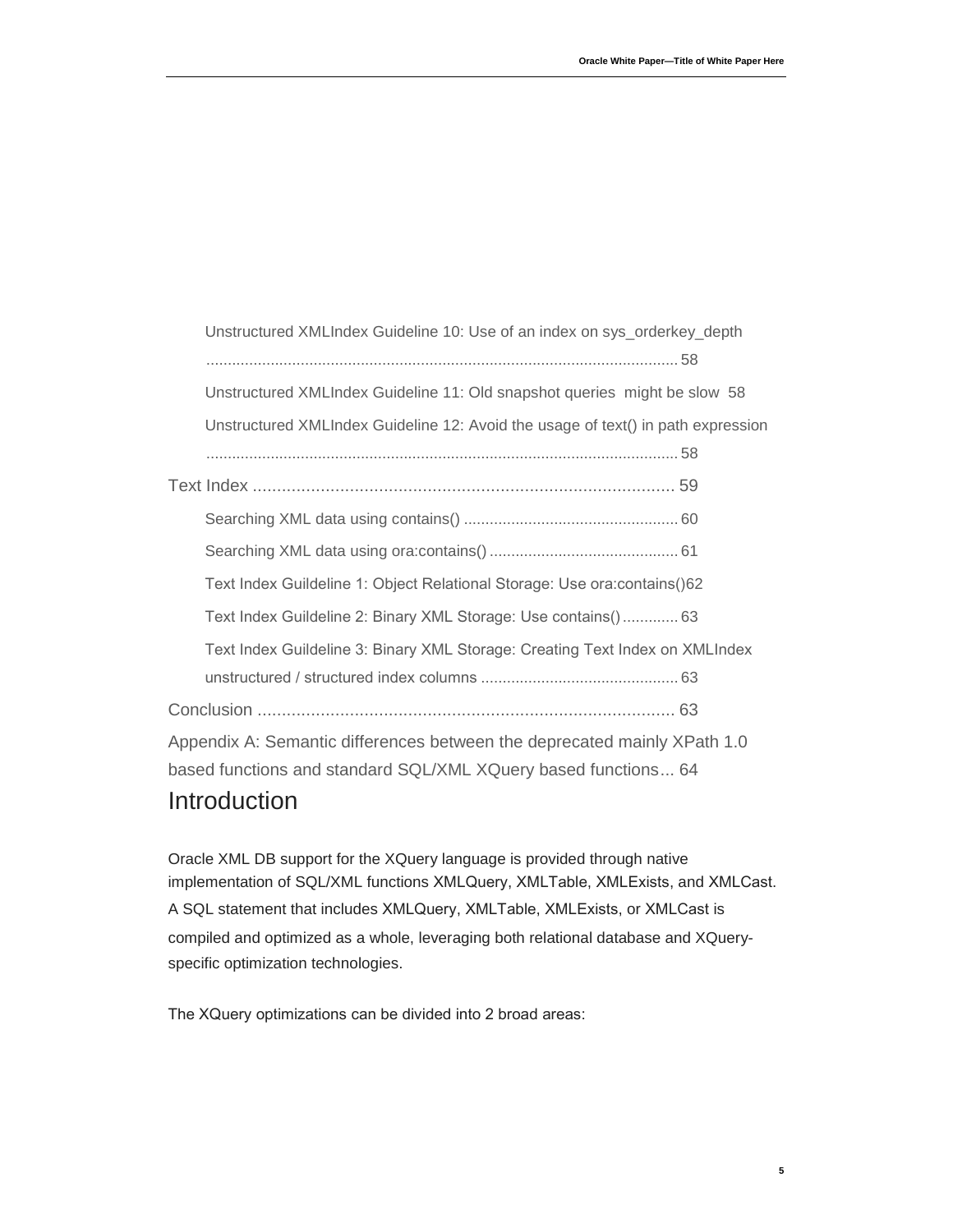- Logical optimizations are transformation of the XQuery into equivalent SQL query blocks extended with XML operators modeling XQuery semantics. These optimizations are generic XQuery optimizations that are independent of the XML storage or indexing model .
- Physical optimizations are transformation of the XML operators, in particular, XPath operators, into equivalent operations directly on the underlying internal storage and index tables that are specific to the XML storage and indexing model. The result of XQuery optimization can be exmained via explain plan of the SQL/XML query statement that invokes XQuery.

This paper talks about the XQuery Best Practices to get the best performance. It talks about both logical and physical query optimizations. It delves deep into various XML storage and indexing options, and talks about how to choose the right indexes for your query, and how to get the best performance out of your XQuery.

**Note:** It is assumed that the reader of this whitepaper has already read the whitepaper titled: "Choosing the Best XMLType Storage Option for your Usecase", and has made the right storage choice for his XMLType data.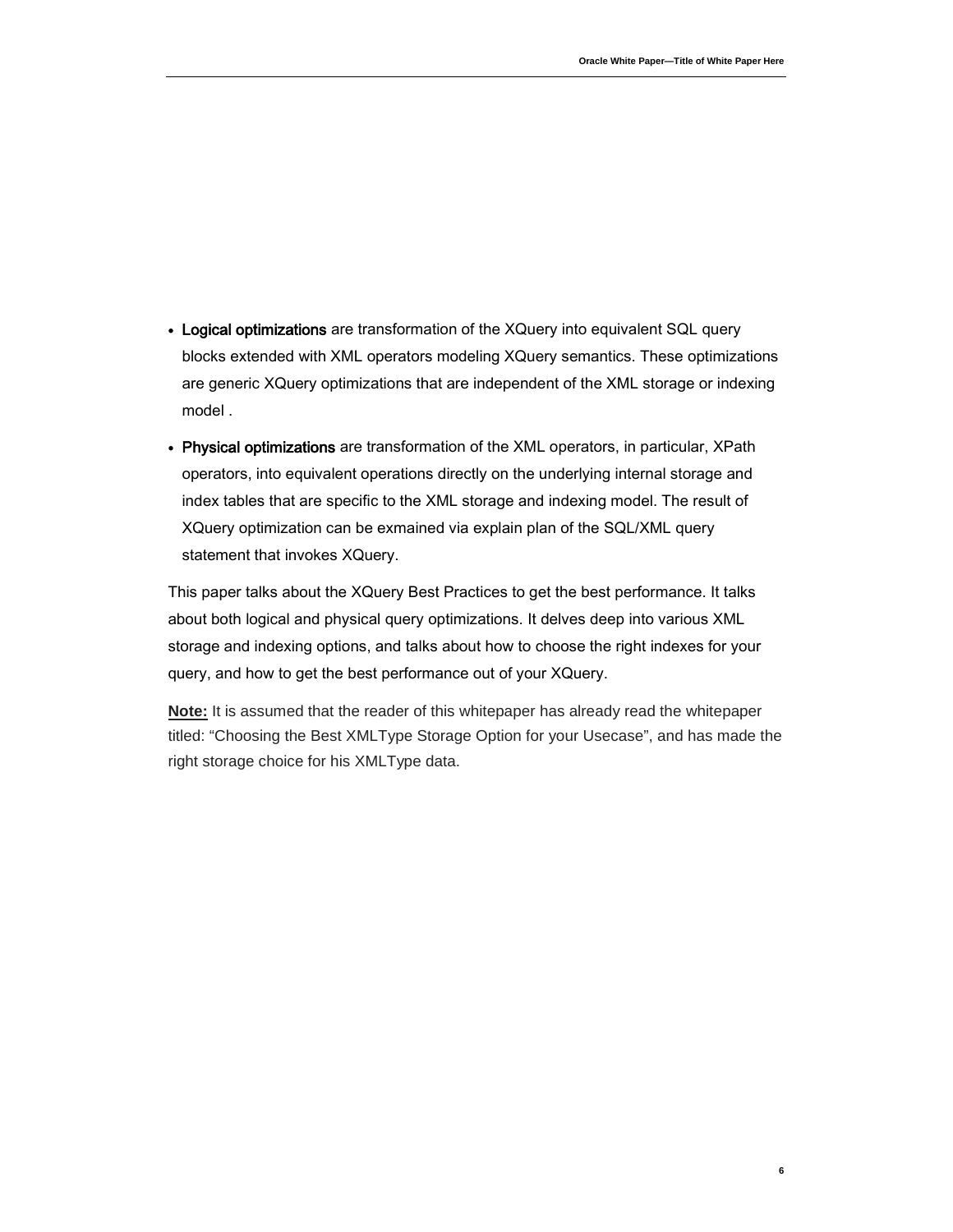### <span id="page-8-0"></span>SQL/XML & XQuery

Oracle XML DB supports the latest version of the XQuery language specification, i.e., the W3C XQuery 1.0 Recommendation. XQuery 1.0 is the W3C language designed for querying XML data. It is similar to SQL in many ways, but just as SQL is designed for querying structured, relational data, XQuery is designed especially for querying semi-structured, XML data from a variety of data sources. You can use XQuery to query XML data wherever it is found, whether it is stored in database tables, available through Web Services, or otherwise created on the fly. For more information on XQuery 1.0, please see http://www.w3.org/TR/xquery/

In addition to XQuery language from W3C, SQL standard has defined standard SQL/XML functions XMLQuery(), XMLExists(), XMLCast() and table construct XMLTable() as a general interface between the SQL and XQuery languages. As is the case for the other SQL/XML functions, such as XMLElement(), XMLAgg(), XMLForest(), XMLConcat(), that are used to generate XML from relational data, XMLQuery(), XMLExists(), XMLCast() functions and XMLTable() table construct let you take advantage of the power and flexibility of both SQL and XML. Using these functions, you can query and manipulate XML, construct XML data using relational data, query relational data as if it were XML, and construct relational data from XML data.

Although SQL/XML functions XMLQuery(), XMLExists(), XMLCast() and XMLTable() construct all evaluate an XQuery expression over XMLType input, the way the result of XQuery is consumed varies among them. Therefore, they should be used in the different clauses of SQL to achieve the best performance. In the XQuery language, an expression always returns a sequence of items. The way the sequence of items is consumed in different SQL contexts is classified as below, with the proper usage of these SQL/XML functions and XMLTable table construct.

• To consume all the items in the result sequence as a single XML document or fragment, **XMLQuery()** is used as a functional expression, typically in the select list of SELECT clause of SQL, to aggregate the result sequence as one XMLType value representing an XML document or fragment. For example, the query below passes an XMLType column, oe.warehouse\_spec, as context item to XQuery, using function XMLQuery with the PASSING clause. It constructs a Details element for each of the warehouses whose area is greater than 80,000: **/Warehouse/ Area > 80000**.

#### **Example 1: Using XMLQuery with PASSING Clause**

SELECT warehouse\_name,

```
 XMLQuery(
   'for $i in /Warehouse 
    where $i/Area > 80000
```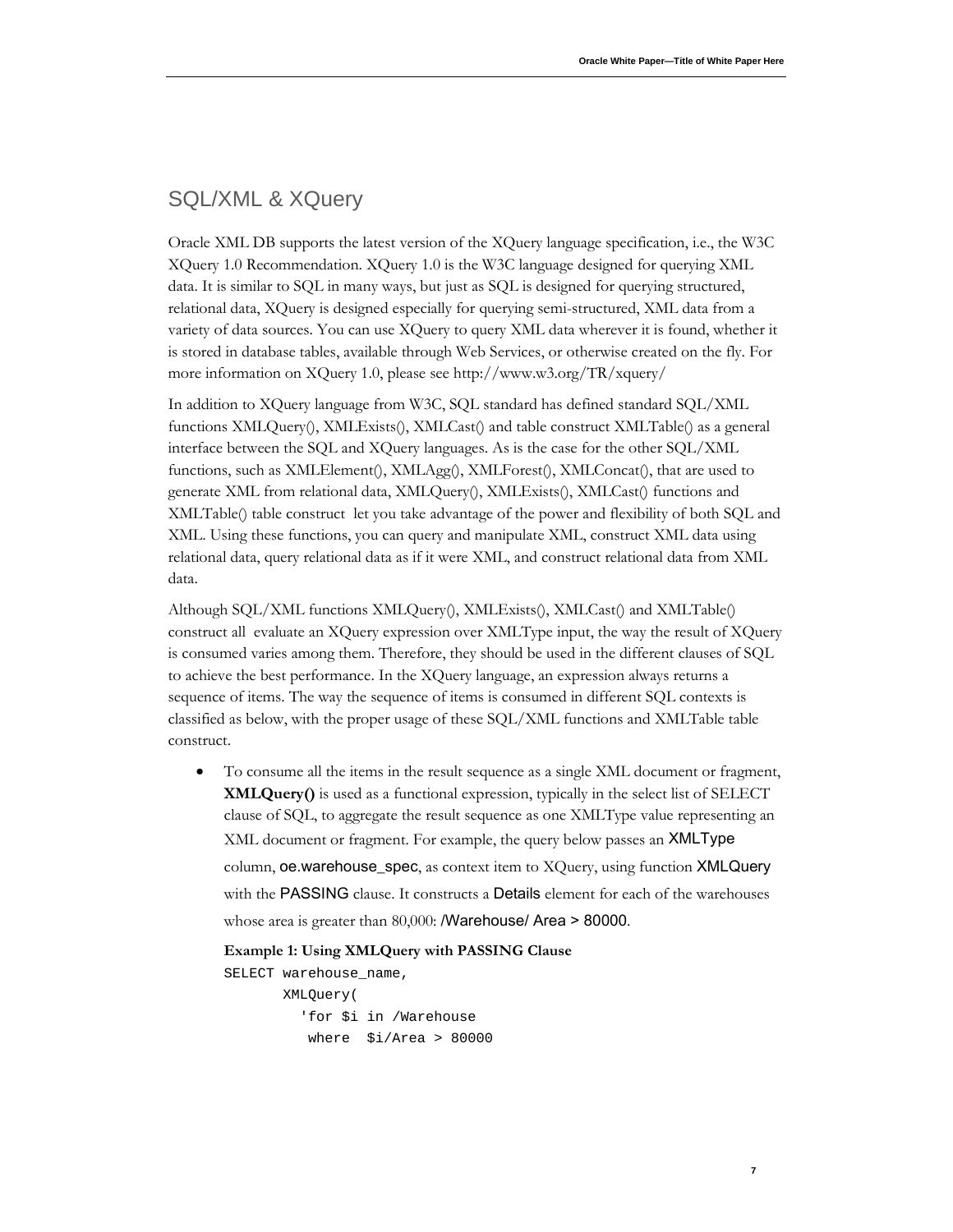```
 return <Details>
                   <Docks num="{$i/Docks}"/>
                   <Rail>{if ($i/RailAccess = "Y") 
                          then "true" else "false"}
                   </Rail>
                 </Details>'
        PASSING warehouse_spec RETURNING CONTENT) big_warehouses
 FROM warehouses;
```
• **XMLTable()** construct is used in the FROM clause of SQL to return evaluation result of XQuery as a table of rows, each of the XQuery item in the result sequence as an XMLType value. Users can generate a relational view over XML data using XMLTable. This is illustrated below:

```
Example 2: Using XMLTable to generate a relational view over XML data.
```

```
SELECT lines.lineitem, lines.description, lines.partid,
       lines.unitprice, lines.quantity
FROM purchaseorder,
       XMLTable('for $i in /PurchaseOrder/LineItems/LineItem
                 where $i/@ItemNumber >= 8
                  and $i/Part/@UnitPrice > 50
                  and $i/Part/@Quantity > 2
                 return $i'
                PASSING OBJECT_VALUE
              COLUMNS lineitem NUMBER PATH '@ItemNumber',
                      description VARCHAR2(30) PATH 'Description',
                     partid NUMBER PATH 'Part/@Id',
                  unitprice NUMBER PATH 'Part/@UnitPrice', 
                  quantity NUMBER PATH 'Part/@Quantity') 
      lines;
```
• To determine if XQuery results in empty sequence or not, **XMLExists()**, which has a Boolean result, is typically used in the WHERE or HAVING clause of SQL or conditional expression of SQL CASE expression. The example below shows how XMLExists() can be used in the select list.

<span id="page-9-0"></span>**Example 3: Using XMLExists() with CASE Expression in select list** SELECT

CASE WHEN XMLEXISTS('\$po/PurchaseOrder/LineItems/Part' PASSING OBJECT\_VALUE AS "po") THEN 1 ELSE 0 END FROM purchaseorder,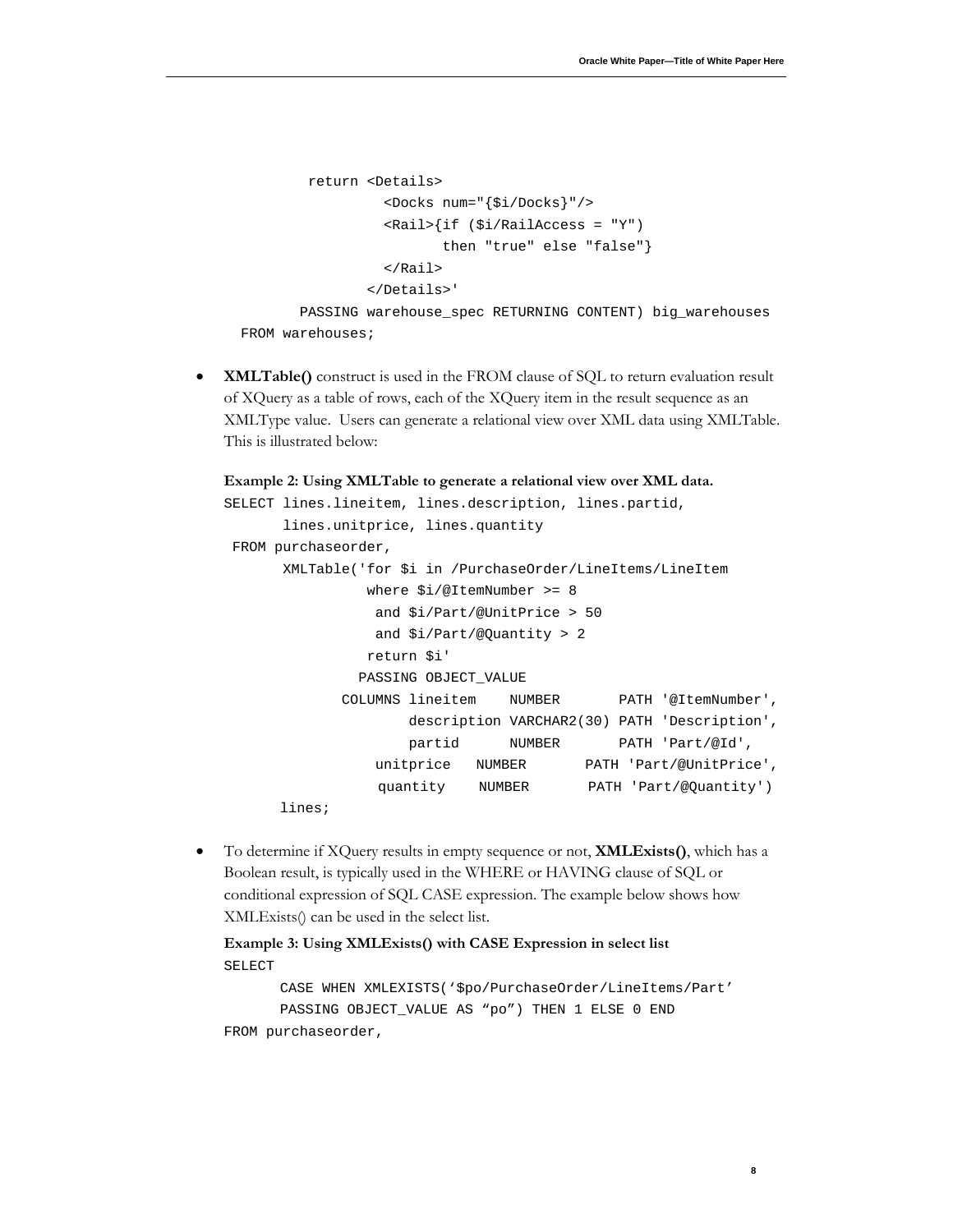**9**

• To cast sequence result, typically the leaf value of an XML node, as a SQL scalar type, such as NUMBER, VARCHAR, DATE, TIMESTAMP etc, **XMLCast()** is used as a functional expression resulting in a SQL scalar value item that is used in select list of SELECT clause, group by list of GROUP BY clause, or order by list of ORDER BY clause.

When XQuery is used in SQL/XML functions and XMLTable construct to query XMLType value from tables or views, Oracle XML DB compiles the XQuery expressions into a set of SQL query blocks and operators, and optimizes them by leveraging the underlying XML storage and indexes. This native XQuery/SQL/XML optimization model is achieved conceptually by using a 2-step process: logical optimization and physical optimization.

- 1. **Logical optimizations** are independent of the XML storage or indexing over the underlying XMLType value. The XQuery expressions that are passed as arguments to SQL/XML functions XMLQuery, XMLExists, XMLCast and XMLTable construct are compiled into internal SQL query blocks and operator trees that model the semantics of XQuery. One common internal operator is the XPath operator that navigates the input XMLType value. A SQL statement that includes XMLQuery, XMLTable, XMLExists, or XMLCast is compiled and optimized as a whole, leveraging both relational database and XQuery-specific optimization technologies.
- 2. **Physical optimizations** are specific to the underlying storage and indexing model. Depending on the XML storage and indexing methods used, the XPath internal operators can be further optimized into SQL query blocks operating on the underlying physical relational storage tables that are used for the underlying XML index or storage. The relational optimizer optimizes the resulting SQL query blocks and operator trees, in order to achieve the best execution plan.

The resulting query plan is then executed using the SQL row source iterator model. This native XQuery/SQL/XML optimization model achieves the performance goal of primarily using XQuery as a query language to search XML documents stored in the database with the proper XML storage and indexing model, or to present XML as relational results using XMLTable construct. Just as tuning a SQL query using 'explain plan' is important, understanding and tuning SQL/XML query using 'explain plan' is equally important. This is detailed in the subsequent sections of this document with different XML storage and index options.

Furthermore, XQuery can also be primarily used as a language to manipulate and transform XML documents. The input XMLType value is typically a single XML document or fragment retrieved from persistent XML or transient XMLType value. In such case, XQuery can be functionally evaluated in XML DB. Understanding and classifying XQuery usage in XML DB is critical to get the optimal performance. This is detailed later in this document in the section 'Getting the best performance out of XQuery.'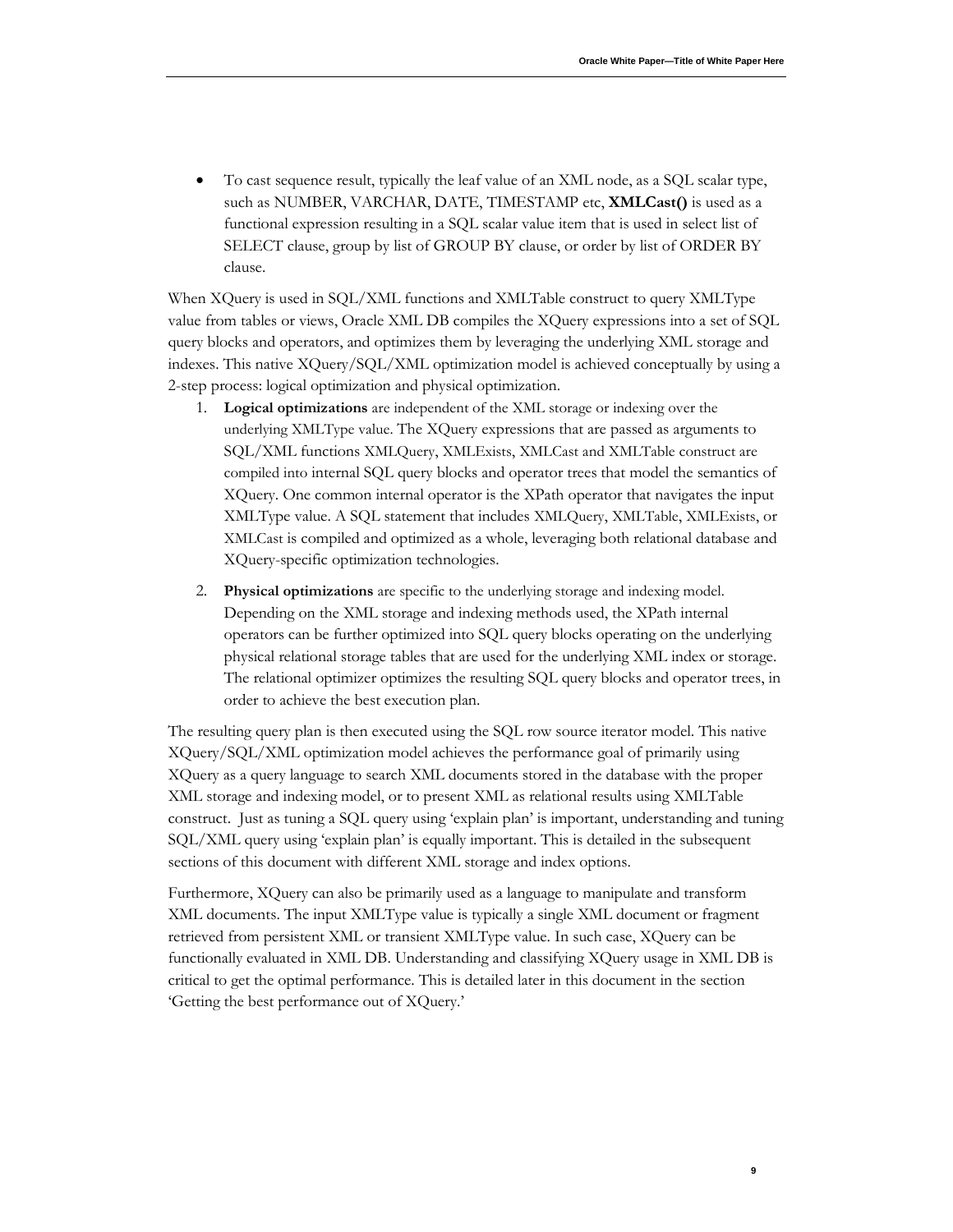# <span id="page-11-0"></span>Migrating from Oracle Proprietary (XPath 1.0 based) syntax to Standard SQL/XML XQuery based syntax

Starting 11gR2, Oracle has deprecated many older proprietary mainly XPath 1.0 based operators in favor of standards based XQuery syntax, as listed in Table 1 below. If you don't have any code with the functions or operators being deprecated, you may jump to the next section.

| OLD ORACLE PROPRIETARY SYNTAX        | <b>NEW XQUERY SQL/XML BASED</b><br><b>SYNTAX</b> |
|--------------------------------------|--------------------------------------------------|
| extract()                            | XMLQuery()                                       |
| extractValue                         | XMLCast(XMLQuery())                              |
| existsNode()                         | XMLExists()                                      |
| Table (XMLSequence)                  | <b>XMLTable</b>                                  |
| ora:instanceof                       | instanceof                                       |
| ora:instanceof-only                  | @xsi:type                                        |
| getNamespace                         | fn:namespace-uri                                 |
| getRootElement                       | fn:local-name                                    |
| getStringVal, getBlobVal, getClobVal | <b>XMLSerialize</b>                              |
| Xmltype()                            | XMLParse() for varchar, clob,<br>blob input      |
| DBMS_XMLQUERY                        | XMLQuery()                                       |
| DBMS_XMLGEN                          | SQL/XML Operators                                |
| Oracle XML DML Operators             | <b>XQUery Update Facility</b>                    |

**TABLE 1. MIGRATING FROM OLD TO XQUERY SYNTAX**

There are some important semantic differences between the deprecated mainly XPath 1.0 based sytnax and the XQuery based syntax. These are listed in Appendix A to make the migration easier for the users. Please also check "XQuery Guideline 6" in this document to see how to apply XQuery to PL/SQL XMLType variable instead of calling extract() and existsNode() methods of xmltype.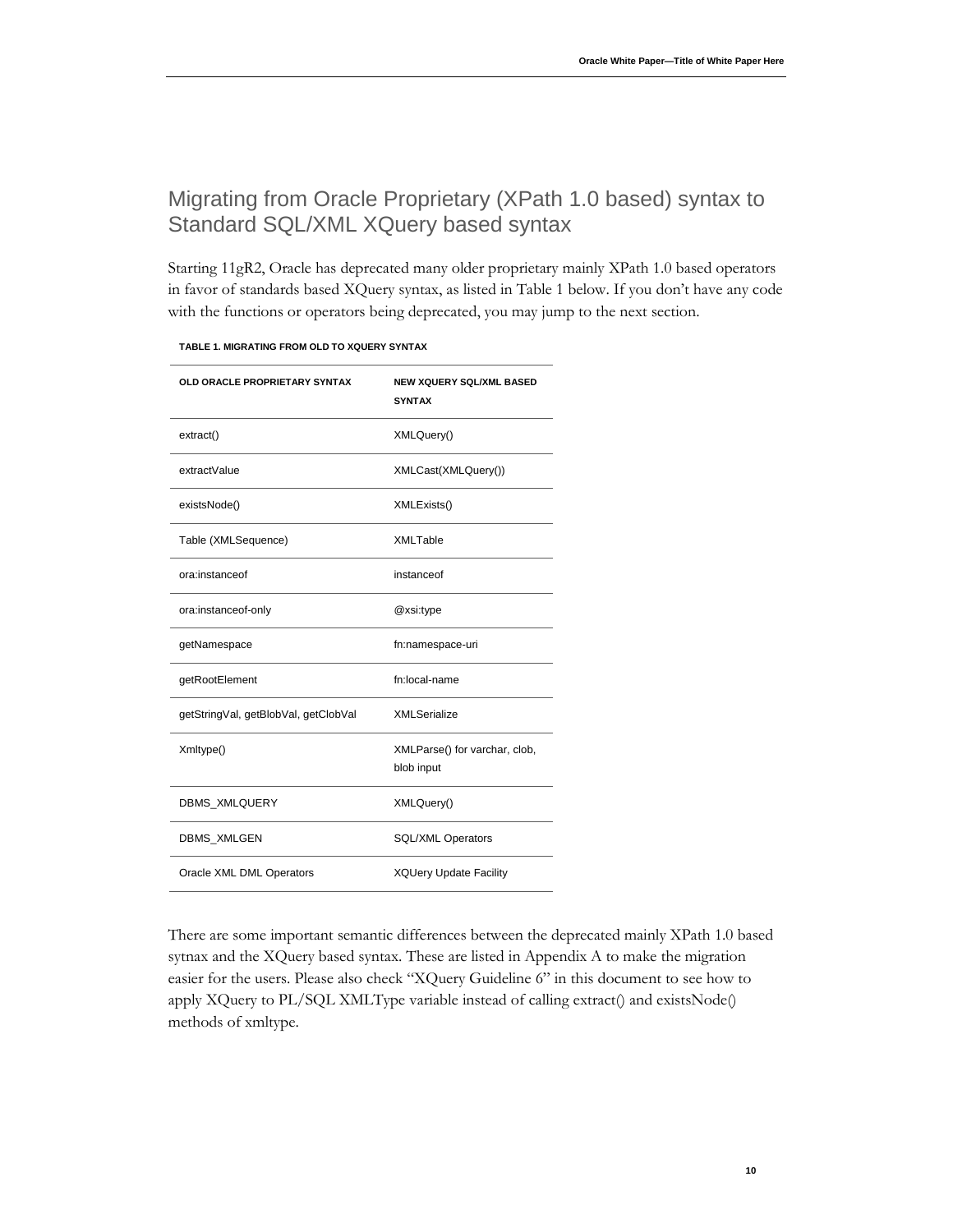The table below shows examples of Oracle Proprietary XML DML operators and their equivalent Xquery Update syntax:

Note: Oracle Proprietary XMLDML does not have "rename" and "insert as first into" operations.

| Update warehouses set warehouse_spec =<br>appendChildXML(warehouse_spec,<br>'Warehouse/Building',<br>XMLType(' <owner>Grandco</owner> '));                                    | Update warehouses set warehouse_spec =<br>XMLQuery('copy \$tmp := . modify (for \$i in<br>\$tmp/Warehouse/Building return insert<br>node <owner>Grandco</owner> as last<br>into \$i) return \$tmp' passing<br>warehouse_spec returning content); |
|-------------------------------------------------------------------------------------------------------------------------------------------------------------------------------|--------------------------------------------------------------------------------------------------------------------------------------------------------------------------------------------------------------------------------------------------|
| Update warehouses set warehouse_spec =<br>deleteXML(value(po), '/Warehouse/Building');                                                                                        | Update warehouses set warehouse_spec =<br>XMLQuery('copy \$tmp := . modify delete<br>node \$tmp/Warehouse/Building return<br>\$tmp' passing warehouse_spec returning<br>content);                                                                |
| [Single Node Case]<br>Update warehouses set warehouse_spec =<br>insertXML(warehouse_spec,<br>'/Warehouse/Building/Owner[2]',<br>XMLType(' <owner>ThirdOwner</owner> ');       | Update warehouses set warehouse_spec =<br>XMLQuery('copy \$tmp := . modify insert<br>node <owner>ThirdOwner</owner> into<br>\$tmp/Warehouse/Building/Owner[2] return<br>\$tmp' passing warehouse_spec returning<br>content);                     |
| [Single Node Case]<br>Update warehouses set warehouse_spec =<br>insertXMLBefore(warehouse_spec,<br>'/Warehouse/Building/Owner[2]',<br>XMLType(' <owner>FirstOwner</owner> '); | Update warehouses set warehouse_spec =<br>XMLQuery('copy \$tmp := . modify insert<br>node <owner>FirstOwner</owner> before<br>\$tmp/Warehouse/Building/Owner[2] return<br>\$tmp' passing warehouse_spec returning<br>content);                   |
| [Single Node Case]<br>Update warehouses set warehouse_spec =<br>insertXMLAfter(warehouse_spec,<br>'/Warehouse/Building/Owner[2]',<br>XMLType(' <owner>ThirdOwner</owner> ');  | Update warehouses set warehouse_spec =<br>XMLQuery('copy \$tmp := . modify insert<br>node < Owner>ThirdOwner after<br>\$tmp/Warehouse/Building/Owner[2] return<br>\$tmp' passing warehouse_spec returning<br>content);                           |
| Update warehouses set warehouse_spec =<br>updateXML(warehouse_spec,<br>'/Warehouse/Docks/text()', 4);                                                                         | Update warehouses set warehouse_spec =<br>XMLQuery('copy \$tmp := . modify (for \$i in<br>\$tmp/Warehouse/Docks/text() return<br>replace value of node \$i with 4) return \$tmp'<br>passing warehouse_spec returning<br>content);                |
| Update warehouses set warehouse_spec =<br>insertChildXML(warehouse_spec,<br>'/Warehouse/Building', 'Owner',<br>XMLType(' <owner>LesserCo</owner> '));                         | Update warehouses set warehouse_spec =<br>XMLQuery('copy \$tmp := . modify (for \$i in<br>\$tmp/Warehouse/Building return insert<br>node <owner>LesserCo</owner> into \$i)                                                                       |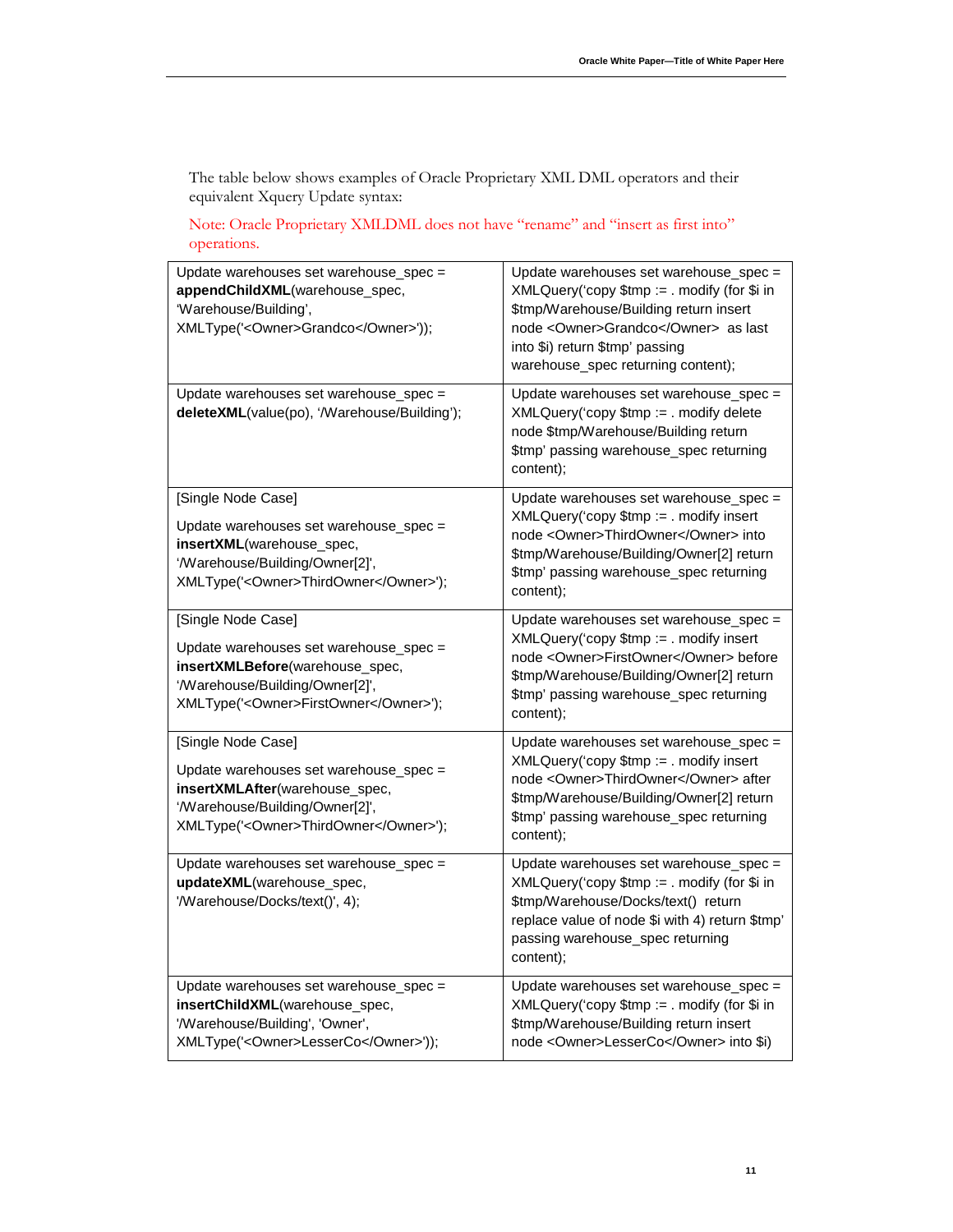|                                                                                                                                                                                                                                                                                            | return \$tmp' passing warehouse_spec<br>returning content);                                                                                                                                                                                                                                                                          |
|--------------------------------------------------------------------------------------------------------------------------------------------------------------------------------------------------------------------------------------------------------------------------------------------|--------------------------------------------------------------------------------------------------------------------------------------------------------------------------------------------------------------------------------------------------------------------------------------------------------------------------------------|
| Update warehouses set warehouse_spec =<br>insertChildXMLBefore(warehouse_spec,<br>'/Warehouse/Building', 'Owner',<br>XMLType(' <owner>LesserCo</owner> '));                                                                                                                                | Update warehouses set warehouse_spec =<br>XMLQuery('copy \$tmp := . modify (for \$i in<br>\$tmp/Warehouse/Building return insert<br>node <owner>LesserCo</owner> before<br>\$i) return \$tmp' passing warehouse_spec<br>returning content);                                                                                          |
| Update warehouses set warehouse_spec =<br>insertChildXMLAfter(warehouse_spec,<br>'/Warehouse/Building', 'Owner',<br>XMLType(' <owner>LesserCo</owner> '));                                                                                                                                 | Update warehouses set warehouse_spec =<br>XMLQuery('copy \$tmp := . modify (for \$i in<br>\$tmp/Warehouse/Building return insert<br>node < Owner>LesserCo after \$i)<br>return \$tmp' passing warehouse_spec<br>returning content);                                                                                                  |
| [Collection Case]<br>Update warehouses set warehouse_spec =<br>insertXML(warehouse_spec,<br>'/Warehouse/Building/Owner',<br>XMLType(' <owner>AnotherOwner</owner> ');                                                                                                                      | Update warehouses set warehouse_spec =<br>XMLQuery('copy \$tmp := . modify (for \$i in<br>\$tmp/Warehouse/Building/Owner return<br>insert node<br><owner>AnotherOwner</owner> into \$i)<br>return \$tmp' passing warehouse_spec<br>returning content);                                                                               |
| [NULL Case]<br>Update warehouses set warehouse_spec =<br>updateXML(warehouse_spec,<br>'/Warehouse/Docks', null);                                                                                                                                                                           | Update warehouses set warehouse_spec =<br>XMLQuery('copy \$tmp := . modify delete<br>node \$tmp/Warehouse/Docks return \$tmp'<br>passing warehouse_spec returning<br>content);                                                                                                                                                       |
| [Empty Node Case]<br>Update warehouses set warehouse_spec =<br>updateXML(warehouse_spec,<br>'/Warehouse/Docks', ");                                                                                                                                                                        | Update warehouses set warehouse_spec =<br>$XMLQuery('copy $tmp := $p1 modify (for $j])$<br>in \$tmp/Warehouse/Docks return replace<br>node \$j with \$p2) return \$i' passing passing<br>warehouse_spec "p1", " as "p2" returning<br>content);                                                                                       |
| [Multiple Path Case]<br>Update warehouses set warehouse_spec =<br>updateXML(warehouse_spec,<br>'/Warehouse/Docks/text()',<br>extractValue(warehouse_spec,<br>'/Warehouse/Docks/text()')+4,<br>'/Warehouse/Docks/text()',<br>extractValue(warehouse_spec,<br>'/Warehouse/Docks/text()')+4); | Update warehouses set warehouse_spec =<br>XMLQuery('copy \$tmp := . modify ((for \$i in<br>\$tmp/Warehouse/Docks/text() return<br>replace value of node \$i with \$i+4), (for \$i in<br>\$tmp/Warehouse/Docks/text() return<br>replace value of node \$i with \$i+4)) return<br>\$tmp' passing warehouse_spec returning<br>content); |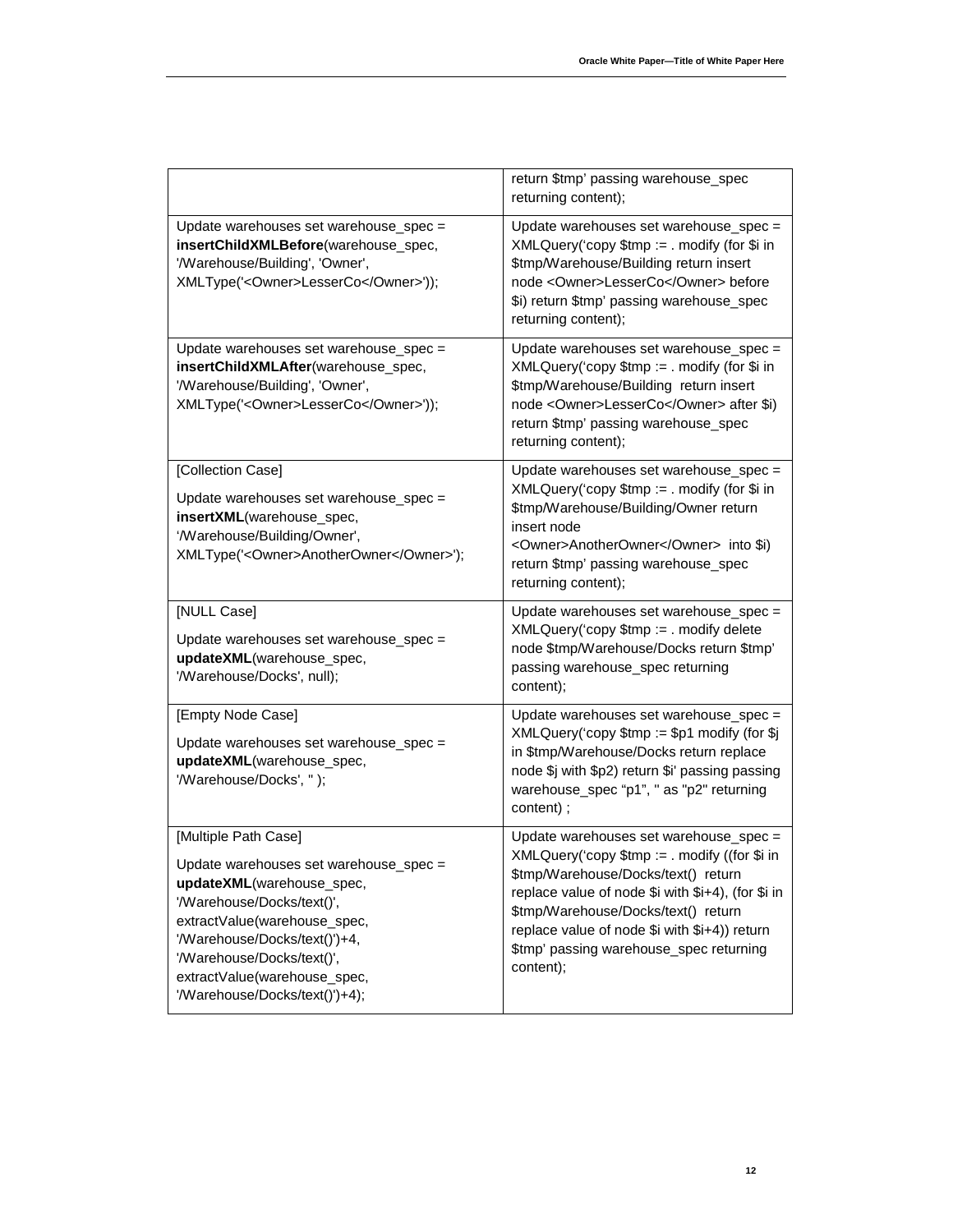# <span id="page-14-0"></span>Getting the best performance out of XQuery

XQuery Best Practices and Performance Tuning can be divided into 2 parts:

- Best practices independent of the XMLType storage options. These are listed in the "Storage independent best practices" section.
- Best practices specific to the XMLType storage selected by the user. These include various indexes the user can create to speed up their XQueries. These are listed in the "Storage dependent performance tuning" section.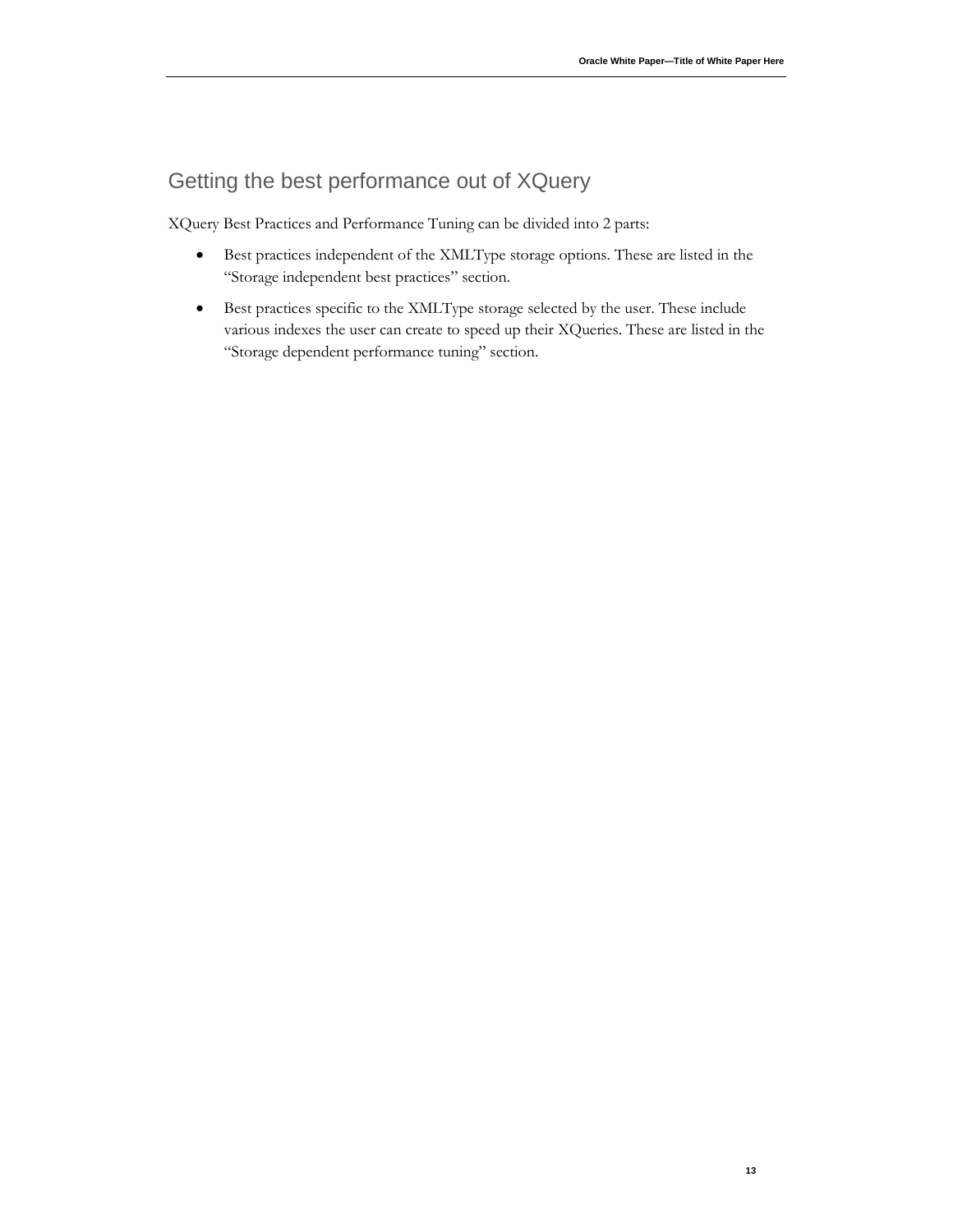### <span id="page-15-0"></span>Storage independent Best Practices

In Oracle XML DB, XML documents are stored in either XMLType tables or XMLType columns of relational tables. XML DB is designed to store large number of XML documents, and to search using XQuery among these XML documents, in order to find qualified XML documents or document fragments for manipulation and transformation using XQuery, or to project relational views over XML using XMLTable construct so that they can be queried relationally and be integrated with mature relational applications.

#### <span id="page-15-1"></span>**XQuery Guideline 1: Use XMLExists() and XMLQuery() to search and transform XML stored in XML DB**

The typical way of writing a SQL statement that searches XML documents stored in XMLType column and manipulates the searched result is stated below:

#### **Example 4: Search and transform**

```
SELECT XMLQUERY('…' PASSING T.X RETURNING CONTENT)
FROM purchaseorder T 
WHERE XMLEXISTS('$p/PurchaseOrder/LineItems/LineItem/Part[@Id="702372"]'
           PASSING T.X AS "p");
```
In this SQL statement, XMLExists() is used in WHERE clause of the statement to accomplish the typical database task of "finding needle in a haystack." Since there can be billions of XML document stored in table purchaseorder, using proper index, instead of a table scan with functional evaluation of XQuery used in XMLExists() for each XML document, is critical to achieve query performance. To achieve the best performance, the XQuery used in XMLExists() should be index friendly so that when the XMLType column is stored using structured storage, relational index created on the underlying relational tables from the structured storage is used, and when the XMLType column is stored using binary XML or unstructured storage, XMLIndex over the XML storage is used.

If XQuery used in XMLExists() is not index friendly as a whole, then try to break the XQuery into index-friendly expressions and index-unfriendly expressions and use them in two different XMLExists() functions connected by the SQL AND construct. In this way, at least the indexfriendly XMLExists() can be evaluated using index and the index-friendly XMLExists() can be evaluated as a post-index filter.

#### <span id="page-15-2"></span>**XQuery Guideline 2: Use XMLExists() to search the XML document to modify via XML DML operators**

The typical way of writing a SQL statement that searches for and modifies XML documents stored in XMLType column is shown below.

#### **Example 5: Updating XML document after searching using XMLExists()**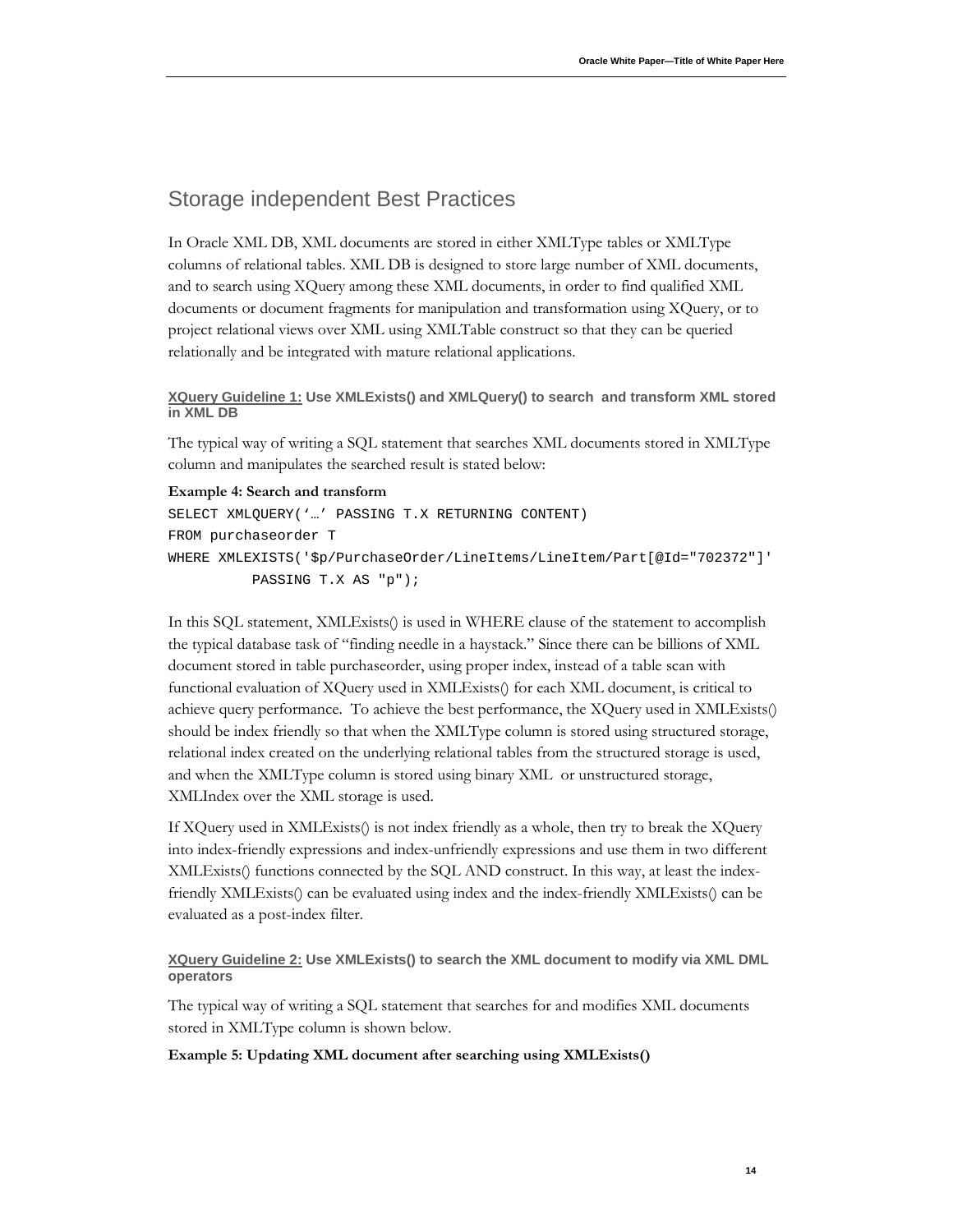```
UPDATE purchaseorder T SET T.X = DELETEXML(T.X, 
                     '/purchaseOrder/LineItems/LineItem[itemName ="TV"]' )
WHERE 
XMLEXISTS('$p/PurchaseOrder/LineItems/LineItem/Part[@Id="717951002372"]'
                   PASSING T.X AS "p");
```
As in XQuery Guideline 1, XMLExists() is used here to identify which XML documents is to be modified, i.e., "finding needle in a haystack." The function used in the RHS of the UPDATE assignment can be any expression that returns XMLType. For example, it can be a PL/SQL function call that returns XMLType. Semantically, the RHS expression of the SQL UPDATE statement returns an XMLType instance document that is assigned to XMLType column on the LHS to do document replacement of the whole XMLType column value.

However, Oracle XML DB does XML DML operator rewrite optimization whenever possible, so as to partially update the underlying XML storage structures instead of replacing the whole document, as listed below:

- For unstructured (CLOB) storage, there is no XML DML operator rewrite.
- For binary XML storage, there is XML DML operator rewrite for all XML DML operators when the XPath can be evaluated using streaming evaluation.
- For structured storage, there is XML DML operator rewrite for DELETEXML(), UPDATEXML(), INSERTCHILDXML(), INSERTCHILDXMLBEFORE(), and INSERTCHILDXMLAFTER() ,when the XPath can be evaluated directly using the underlying relational tables and columns of the structured storage.

XML DML operator rewrite can be explicitly disabled by using the /\*+NO\_XML\_DML\_REWRITE \*/ SQL hint. This is true regardless of XML storage model.

#### <span id="page-16-0"></span>**XQuery Guideline 3: Use XMLTable construct to query XML with relational access**

XML document is hierarchical in nature and has typical master-detail relationships. Therefore, it is common to project out master-detail constructs within XML document as a set of relational tables using XMLTable construct and project out leaf values of each construct as columns of XMLTable for search, as shown in the example below:

```
Example 6: Using XMLTable 
SELECT li.description, li.lineitemFROM purchaseorder T, 
           XMLTable('$p/PurchaseOrder/LineItems/LineItem'
       PASSING T.X AS "p"
       COLUMNS lineitem NUMBER PATH '@ItemNumber',
               description VARCHAR2(30) PATH 'Description',
              partid NUMBER PATH 'Part/@Id',<br>unitprice NUMBER PATH 'Part/@Unit
              unitprice NUMBER PATH 'Part/@UnitPrice',<br>quantity NUMBER PATH 'Part/@Quantity')
                            quantity NUMBER PATH 'Part/@Quantity') li
    WHERE li.unitprice > 30 and li.quantity < 20);
```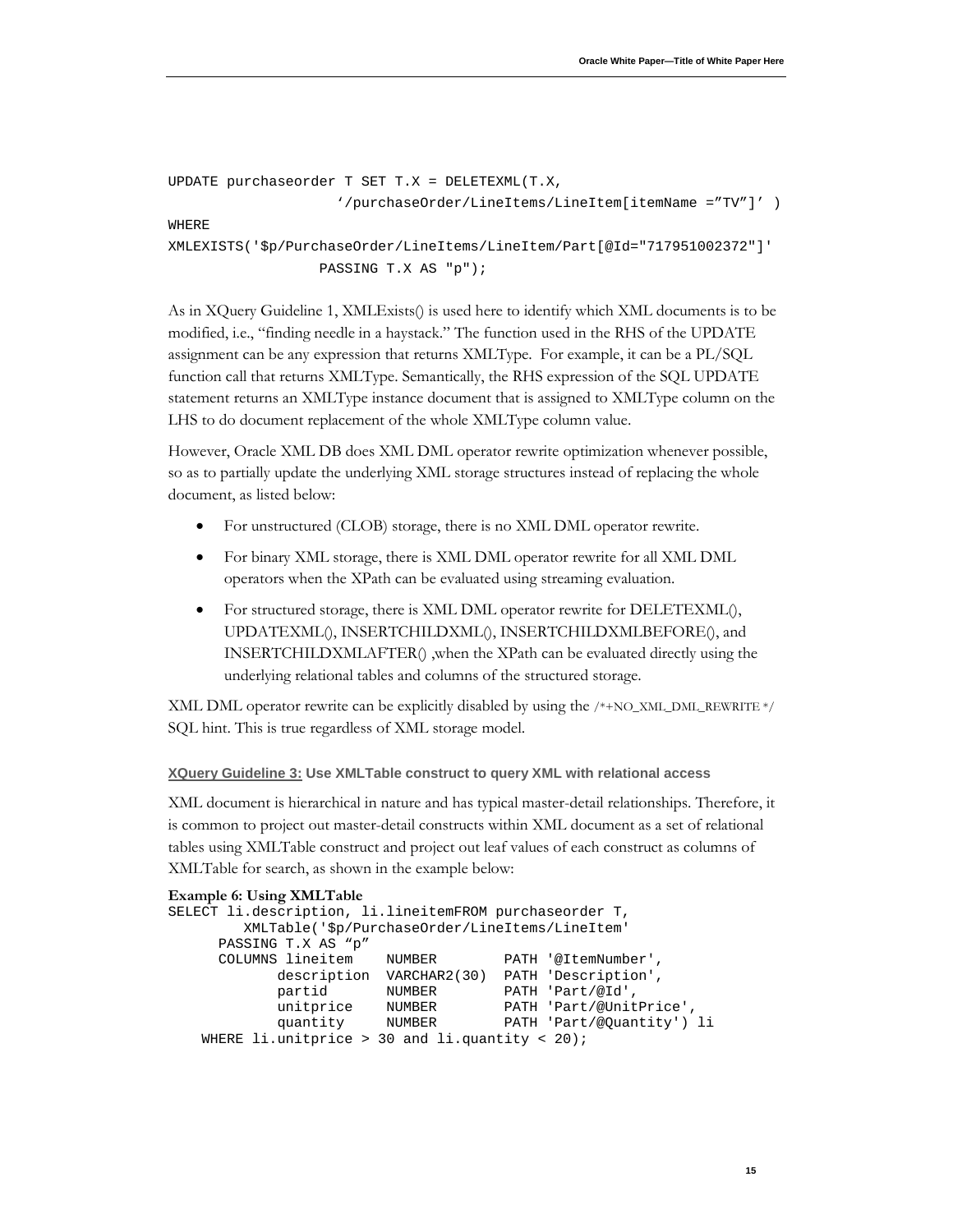To process the XMLTable() construct efficiently, XQuery usage in XMLTable clause should be storage or index friendly so that native XQuery/SQL/XML optimization can find the best query plan leveraging the underlying XML storage and index models. In this case, if purchaseorder column is stored using structured storage, the underlying relational table holding the LineItem together with its relational columns unitprice and quantity are directly accessed in the resulting query plan. If purchaseorder column is stored using binary XML or unstructured storage, the underlying relational tables belonging to the XMLIndex are directly accessed in the resulting query plan.

To traverse multi-level hierarchy, XMLTable can be used in a chaining fashion.

<span id="page-17-0"></span>**XQuery Guideline 4: Use XMLCast() and XMLTable() constructs for GROUP BY and ORDER BY** 

There are GROUP BY and ORDER BY clauses that operate on SQL scalar types. One typical way of casting XQuery result into SQL scalar types for GROUP BY and ORDER BY purposes is shown in the example below.

```
Example 7: Using XMLCast() in GROUP BY / ORDER BY
SELECT XMLCAST(XMLQUERY('$p/PurchaseOrder/@poDate' PASSING T.X 
                          RETURNING CONTENT) AS DATE), COUNT(*)
FROM purchaseorder T 
WHERE …
GROUP BY XMLCAST(XMLQUERY('$p/PurchaseOrder/@poDate' PASSING T.X
             RETURNING CONTENT) AS DATE)
ORDER BY XMLCAST(XMLQUERY('$p/PurchaseOrder/@poDate' PASSING T.X 
             RETURNING CONTENT) AS DATE);
```
When there are multiple scalar values that need to be grouped or ordered, it is better to write it with XMLTable construct that projects out all columns to be ordered or grouped as shown below.

```
Example 8: Using XMLTable() construct for GROUP BY / ORDER BY
SELECT po.DATE, po.poZip, count(*)
FROM purchaseorder T, 
      XMLTable('$p/PurchaseOrder'
              PASSING T.X AS "p"
              COLUMNS 
                    poDate DATE PATH '@poDate',
                            VARCHAR2(8) PATH 'shipAddress/zipCode',
              ) po
WHERE ….
GROUP BY po.poDate, po.poZip
ORDER BY po.poDate, po.poZip
```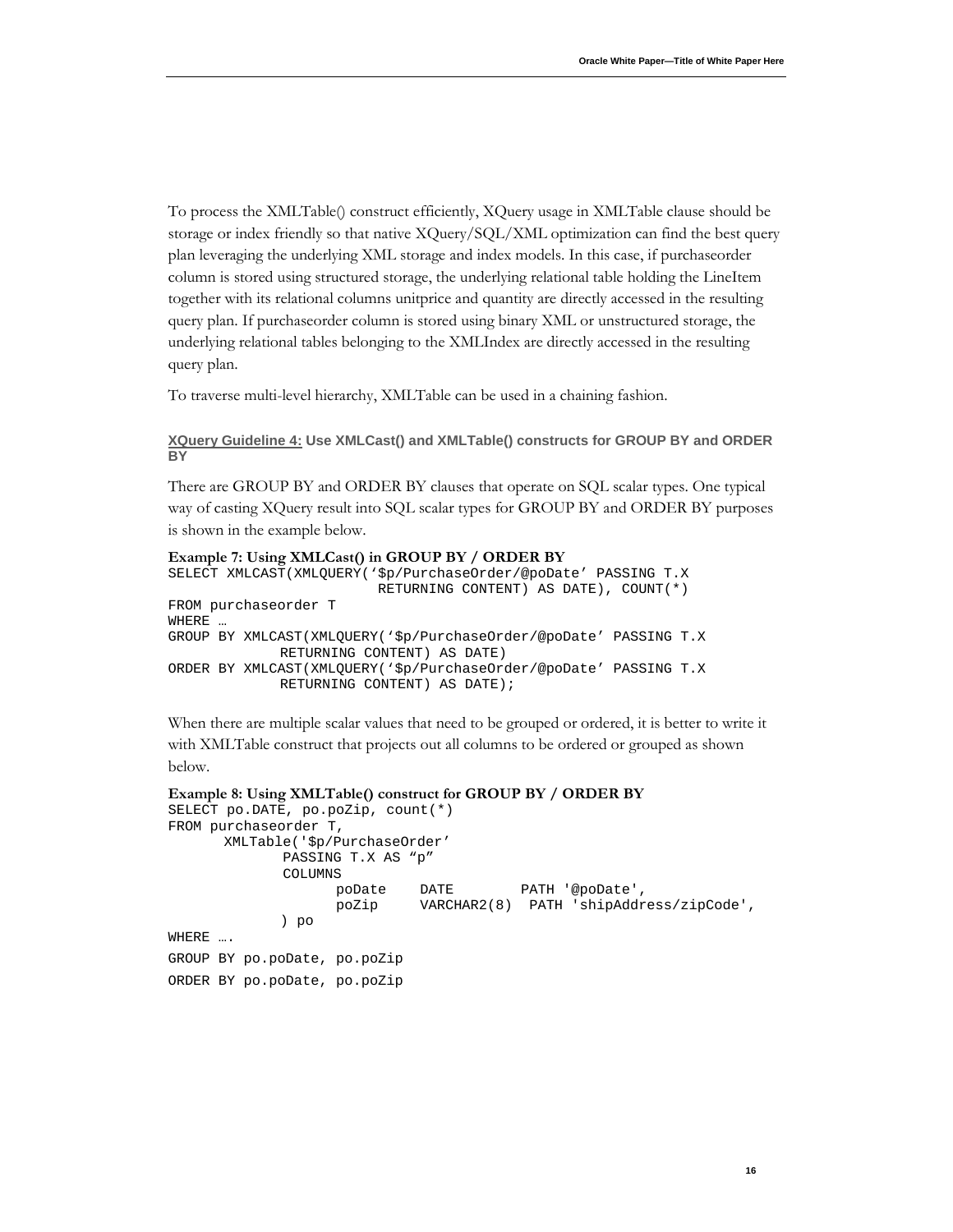In this case, if purchaseOrder.X column uses structured storage or uses binary XML storage with structured xmlindex, the query plan will directly use group by and order by of the columns from the underlying relational storage tables of the XML storage or xmlindex.

Note the XMLTable usage pattern in SQL/XML is very commonly adopted by users to create relational views over XML, so that XML query can be integrated with existing relational applications (such as BI applications) smoothly.

#### <span id="page-18-0"></span>**XQuery Guideline 5: Use XQuery extension expression to indicate functional evaluation of XQuery**

XQuery is a language that blends both search and transformation of XML. While XQuery used for search in the WHERE clause is more amenable for XQuery rewrite optimization leveraging the underlying XML storage and indexing models, XQuery used for transformation in the SELECT clause might be more procedure-centric and hence suited for functional evaluation. You can use XQuery extension expression (#ora:xq\_proc #) to indicate that the XQuery should be functionally evaluated, as shown in the example below.

#### **Example 9: XQuery extension expression for functional evaluation**

```
SELECT XMLQUERY('(#ora:xq_proc #){…}' PASSING T.X RETURNING CONTENT)
FROM purchaseorder T 
WHERE XMLEXISTS('$p/PurchaseOrder/LineItems/LineItem/Part[@Id="717951"]'
                   PASSING T.X AS "p");
```
The  $(\text{\#ora:xq\_proc#}{\ldots})$  is an XQuery extension expression serving as a "pragma" to indicate the xquery expression enclosed in the curly braces needs to be evaluated functionally. It is available since Oracle 11gR2, release 11.2.0.2.

This mechanism is more fine-grained and hence more flexible than using /\*+ NO\_XML\_QUERY\_REWRITE \*/ SQL hint , which requests all XQuery used in a SQL statement to use functional evaluation. This may not be desirable for XQuery used in XMLExists() of the SQL statement.

#### <span id="page-18-1"></span>**XQuery Guideline 6: Use XQuery in PL/SQL to manipulate PL/SQL XMLType Variable**

PL/SQL XMLType methods do not support XQuery invocation directly. However, one can invoke SQL/XML functions with XQuery to query on XMLType PL/SQL variables as shown in the following example. Since a PL/SQL XMLType variable value is not indexed, /\*+ NO\_XML\_QUERY\_REWRITE\*/ SQL hint is used to evaluate XQuery functionally.

### **Example 10: Querying PL/SQL XMLType variable using XMLQuery() and XMLCast()** DECLARE

v\_x XMLType;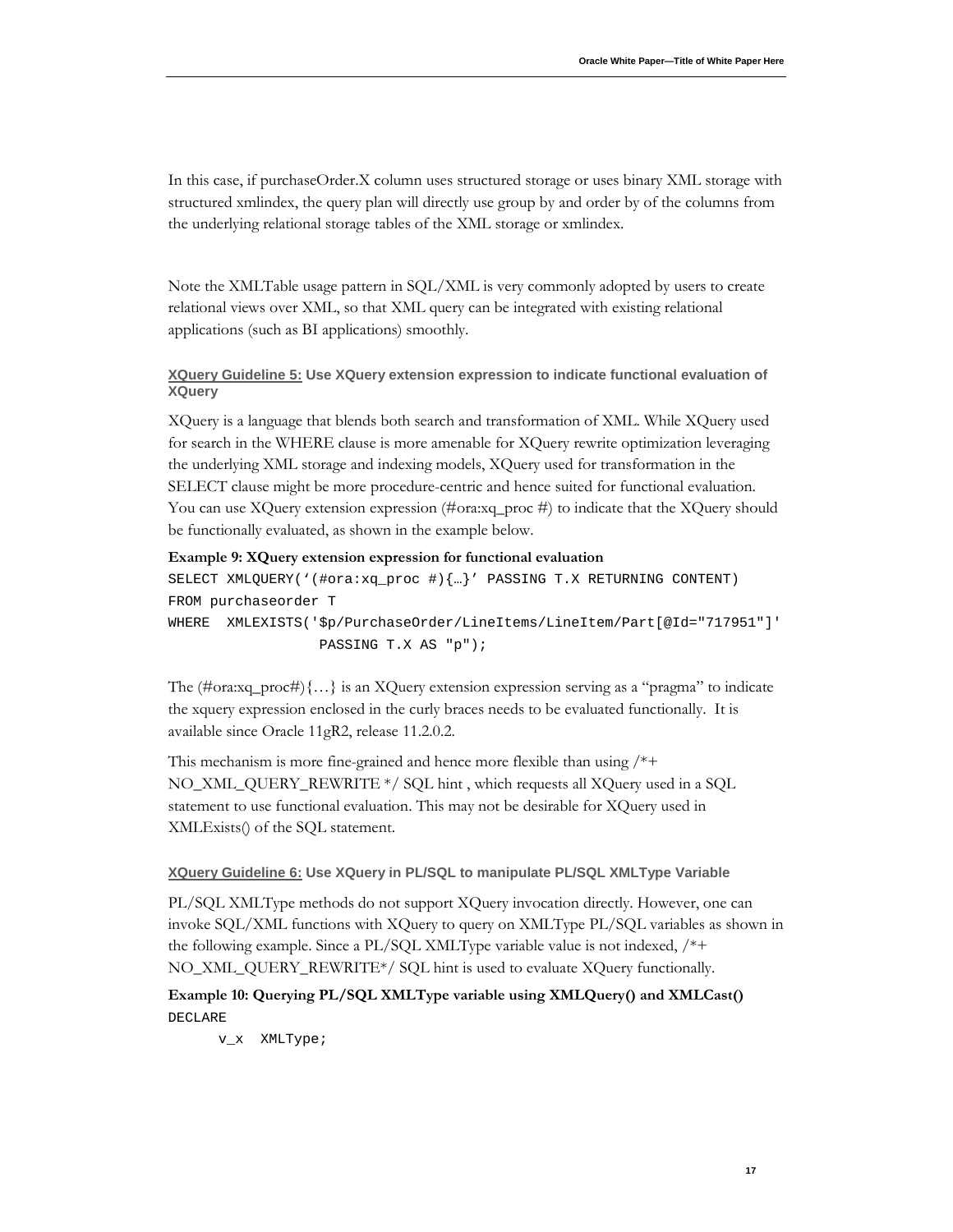```
 NumAcc NUMBER;
BEGIN
       v_x := XMLType(xmlfile(...)); /* initialize xmltype variable */
       SELECT /*+ NO_XML_QUERY_REWRITE */ 
           XMLCAST(XMLQUERY('declare default element namespace 
                     "http://custacc";for $cust in $cadoc/Customer return 
                     fn:count($cust/Addresses/Address)' 
            PASSING v_x AS "cadoc" RETURNING CONTENT) AS NUMBER) 
       INTO NumAcc 
      FROM DUAL;
```

```
END;
```
#### **Example 11: Querying PL/SQL XMLType variable using XMLExists()**

```
DECLARE
```

```
 v_x XMLType;
      ex NUMBER;
BEGIN
       v_x := XMLType(xmlfile(...)); /* initialize xmltype variable */
       SELECT /*+ NO_XML_QUERY_REWRITE */ 
           CASE WHEN XMLEXISTS('declare default element namespace 
                     "http://custacc"; $cadoc/Customer/Addresses/Address)' 
            PASSING v_x AS "cadoc") 
            THEN 1 ELSE 0 END
       INTO ex 
       FROM DUAL;
END;
```
#### <span id="page-19-0"></span>**XQuery Guideline 7: Use proper XQuery and SQL Typing**

XQuery type system is based on XML Schema type system. Although XQuery type system and SQL type system are not exactly aligned, there are equivalent mappings between the types in each system, as shown in the table below. Note that xs:date, xs:time, xs:dateTime have optional timezone component, therefore, they are mapped to 'TIMESTAMP WITH TIMEZONE' SQL type. When the timezone component is not used, then you may map to DATE or TIMESTAMP SQL types.

**TABLE 2. XML AND SQL DATA TYPE CORRESPONDENCE FOR XMLINDEX**

| XML DATA TYPE SQL DATA TYPE              |
|------------------------------------------|
| xs:integer, xs:decimal INTEGER or NUMBER |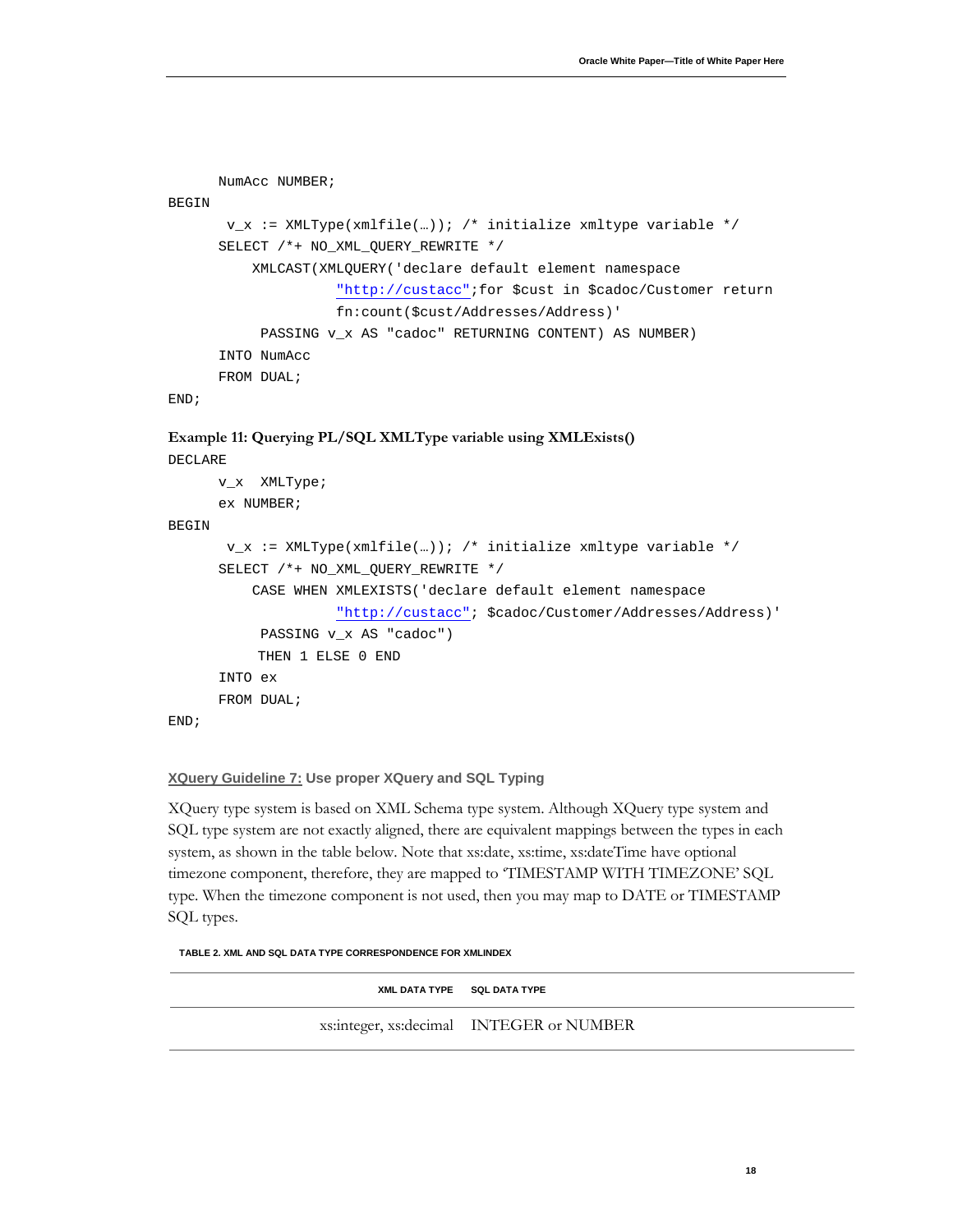| xs:double BINARY DOUBLE                                 |
|---------------------------------------------------------|
| xs:float BINARY FLOAT                                   |
| xs:date DATE, TIMESTAMP WITH TIMEZONE                   |
| xs:time, xs:dateTime TIMESTAMP, TIMESTAMP WITH TIMEZONE |
| xs:dayTimeDuration INTERVAL DAY TO SECOND               |
| xs:yearMonthDuration INTERVAL YEAR TO MONTH             |
|                                                         |

Users are recommended to cast these types properly in XQuery used within XMLExists() clause to ensure proper type-aware comparison semantics and proper XML index usage. This is illustrated in the examples below:

#### <span id="page-20-0"></span>**Example 12: Using XQuery type casting and SQL type cast to pass in the properly typed value into XMLExists()**

SELECT … FROM purchaseOrder T WHERE XMLEXISTS('\$po/purchaseOrder[@id=\$id]' PASSING T.X AS "po", CAST(:1 AS NUMBER) as "id" );

In this example, we explicitly cast SQL bind variable :1 as SQL NUMBER type and bind that to XQuery external variable "\$id" of XMLExists() operator.

If the purchaseOrder document is non-XML schema based, then @id is of type xs:untypedAtomic. The general comparison rule in XQuery states that comparing xs:untypedAtomic value with any numeric type value (xs:integer, xs:decimal, xs:float, xs:double) is done by promoting both operands to xs:double. This makes the @id comparision in XQuery use xs:double() comparison even though SQL bind variable is passed as xs:decimal typed value, it is internally casted into xs:double typed value.

On the other hand, if the purchaseOrder document is XML schema based, then @id is not of type xs:untypedAtomic, instead it is of type stated by the XML Schema. If the XML schema states that the  $\ddot{\omega}$  is of type xs:decimal, for example, then this makes the  $\ddot{\omega}$  comparison in XQuery use xs:decimal() comparison and the SQL bind variable passed as xs:decimal typed value no longer needs to be internally casted into xs:double typed value.

Keeping in mind that xs:decimal is for exact numeric type and xs:double is for approximate numeric type, application users need to decide what typed comparison the application needs. Once the decision is made, then write the ["Example 12: Using XQuery type casting and SQL](#page-20-0)  [type cast to pass in the properly typed value into XMLExists\(\)"](#page-20-0) query above as ["Example 13:](#page-21-0)  [using xs:decimal\(\) type exact numeric comparison"](#page-21-0) or ["Example 14: Using xs:double\(\) type](#page-21-1)  [approximate numeric comparison"](#page-21-1) using explicit XQuery type casting to get either xs:decimal() typed comparison or xs:double() typed comparison.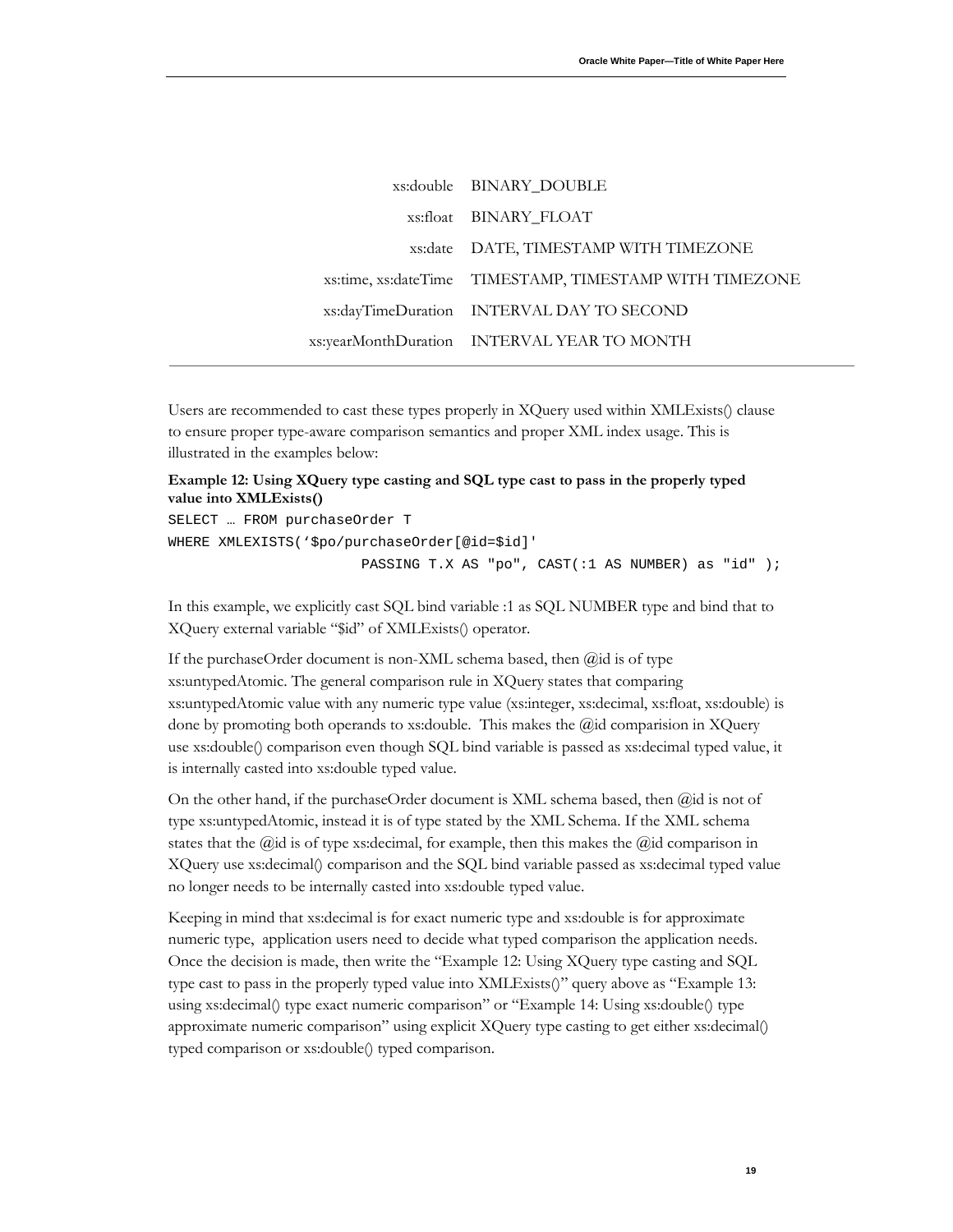#### <span id="page-21-0"></span>**Example 13: using xs:decimal() type exact numeric comparison**

```
SELECT … FROM purchaseOrder T 
WHERE XMLEXISTS('$po/purchaseOrder[xs:decimal(@id)=$id]'
                       PASSING T.X AS "po", CAST(:1 AS NUMBER) as "id" );
```
#### <span id="page-21-1"></span>**Example 14: Using xs:double() type approximate numeric comparison**

```
SELECT … FROM purchaseOrder T 
WHERE XMLEXISTS('$po/purchaseOrder[xs:double(@id)=$id]'
                        PASSING T.X AS "po", CAST(:1 AS BINARY_DOUBLE) as 
              "id" );
```
Using explicit type casting is required to ensure that XQuery will use proper typed value comparison independent of whether XMLType document stored in the table is XML schema based or not. Furthermore, doing so promotes the usage of XMLindex.

To make ["Example 13: using xs:decimal\(\) type exact numeric comparison"](#page-21-0) use structured XMLIndex, "/purchaseOrder/@id" must be indexed as SQL NUMBER type.

To make ["Example 13: using xs:decimal\(\) type exact numeric comparison"](#page-21-0) use unstructured XMLIndex, DBMS\_XMLINDEX.CreateNumberIndex() must be called with 'DECIMAL' as xmltypename parameter.

To make ["Example 14: Using xs:double\(\) type approximate numeric comparison"](#page-21-1) use structured XMLIndex, "/purchaseOrder/@id" must be indexed as SQL TO\_BINARY\_DOUBLE type.

To make "Example 14: Using [xs:double\(\) type approximate numeric comparison"](#page-21-1) use unstructured XMLIndex, DBMS\_XMLINDEX.CreateNumberIndex() must be called with 'DOUBLE' as xmltypename parameter.

See structured and unstructured XMLIndex guideline sections for details.

For non-numeric datatypes, XQuery general comparison allows xs:untypedAtomic typed value to be cast into the type of the other value, so we just need to apply XQuery type casting on the passing parameter as shown in the 2 examples below for xs:date() and xs:dateTime() comparison.

```
Example 15: Using xs:date() for date datatype comparison
SELECT … FROM purchaseOrder T
WHERE XMLEXISTS('$po/purchaseOrder[@podate =xs:date($d)]'
                          PASSING T.X AS "po", :1 as "d" );
```
Here, :1 is expected to bind to SQL varchar of value, say '2008-07-08' .

**Example 16: Using xs:dateTime() for timestamp with timezone datatype comparison** SELECT … FROM purchaseOrder T WHERE XMLEXISTS('\$po/purchaseOrder[@podate =xs:dateTime(\$d)]'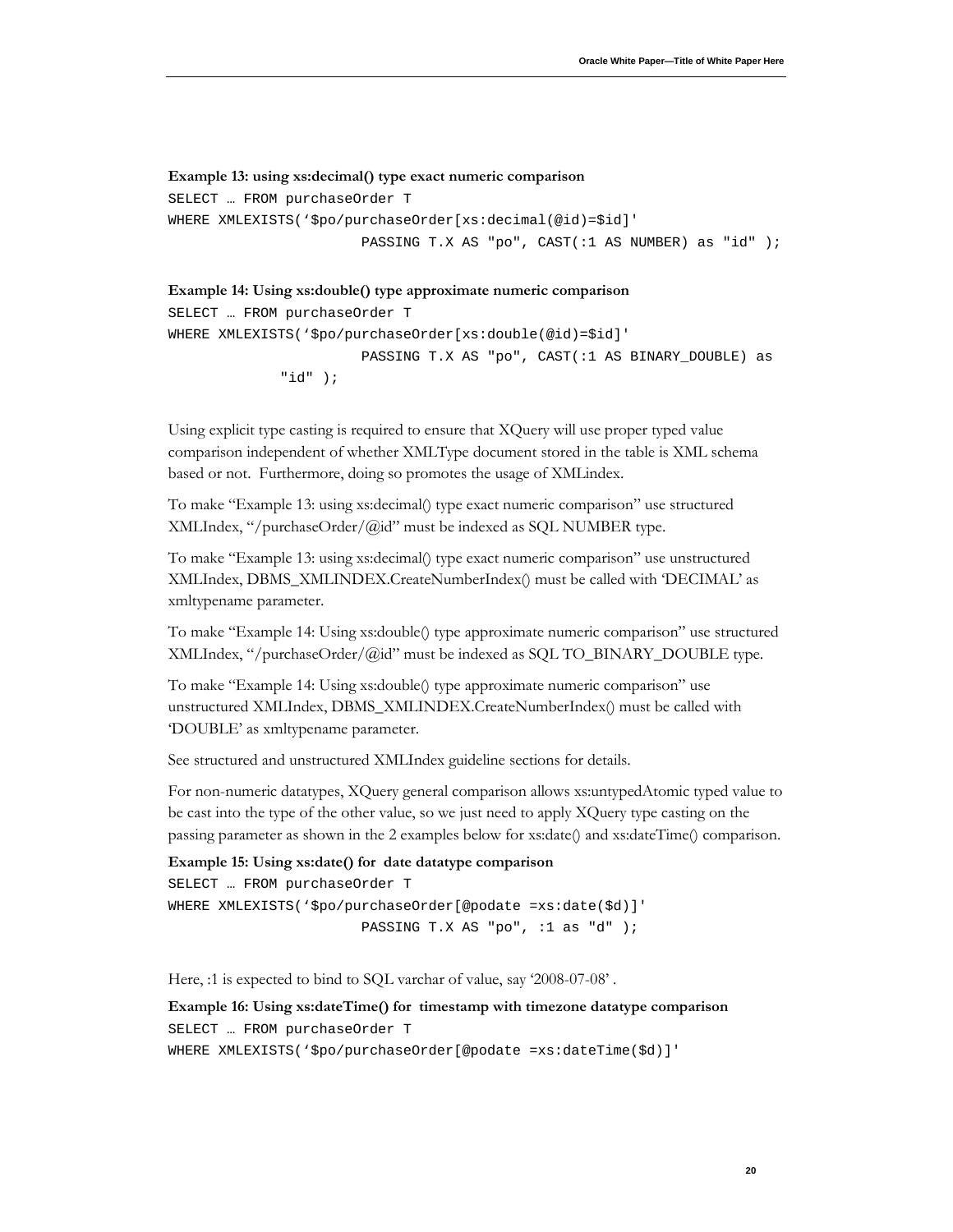PASSING T.X AS "po", :1 as "d" ); Here, :1 is expected to bind to SQL varchar of value, say  $"2010-01-01T12:00:00Z'$  .

<span id="page-22-0"></span><u>XQuery Guideline 8:</u> XQuery expressions that are not optimizable with XML index Some expressions might add performance overhead when processing large-size XML document, because these expressions typically cannot leverage the underlying XML storage or index structures. Such expressions should be avoided when querying very large XML documents. They are listed in Table 3:

#### **TABLE 3. EXPRESSIONS TO AVOID FOR LARGE DOCUMENTS**

| <b>EXPRESSIONS TO AVOID</b>                                      |
|------------------------------------------------------------------|
| Avoid XQuery expressions that use the following XPath step axes: |
| • ancestor                                                       |
| • ancestor-or-self                                               |
| • descendant-or-self                                             |
| • following                                                      |
| • following-sibling                                              |
| • parent                                                         |
| • preceding                                                      |
| • preceding-sibling                                              |
| Avoid <<, >> expressions.                                        |

<span id="page-22-1"></span>**XQuery Guideline 9: Use the right XQuery expression to access data within Top XQuery**

Pure XQuery users prefer to write XQuery without using individual SQL/XML operators. Oracle XML DB supports this type of usage by enabling users to wrap the entire XQuery into one SQL SELECT statement using either

*SELECT \* FROM XMLTABLE('…')* ;

or

*SELECT XMLQuery('…') FROM DUAL*;

depending on whether the XQuery results are consumed as a sequence or as one XML fragment. This is referred as "Top XQuery" because SQL is used here purely as a wrapping mechanism.

Prior to 11gR2 11.2.0.2 release, functions fn:collection() and fn:doc() needed to be replaced with ora:view(). In 11gR2 11.2.0.2 release, fn:collection() or fn:doc() can be used to uniformly refer to XML documents that are stored in XMLType tables, XMLType columns, XML DB repository,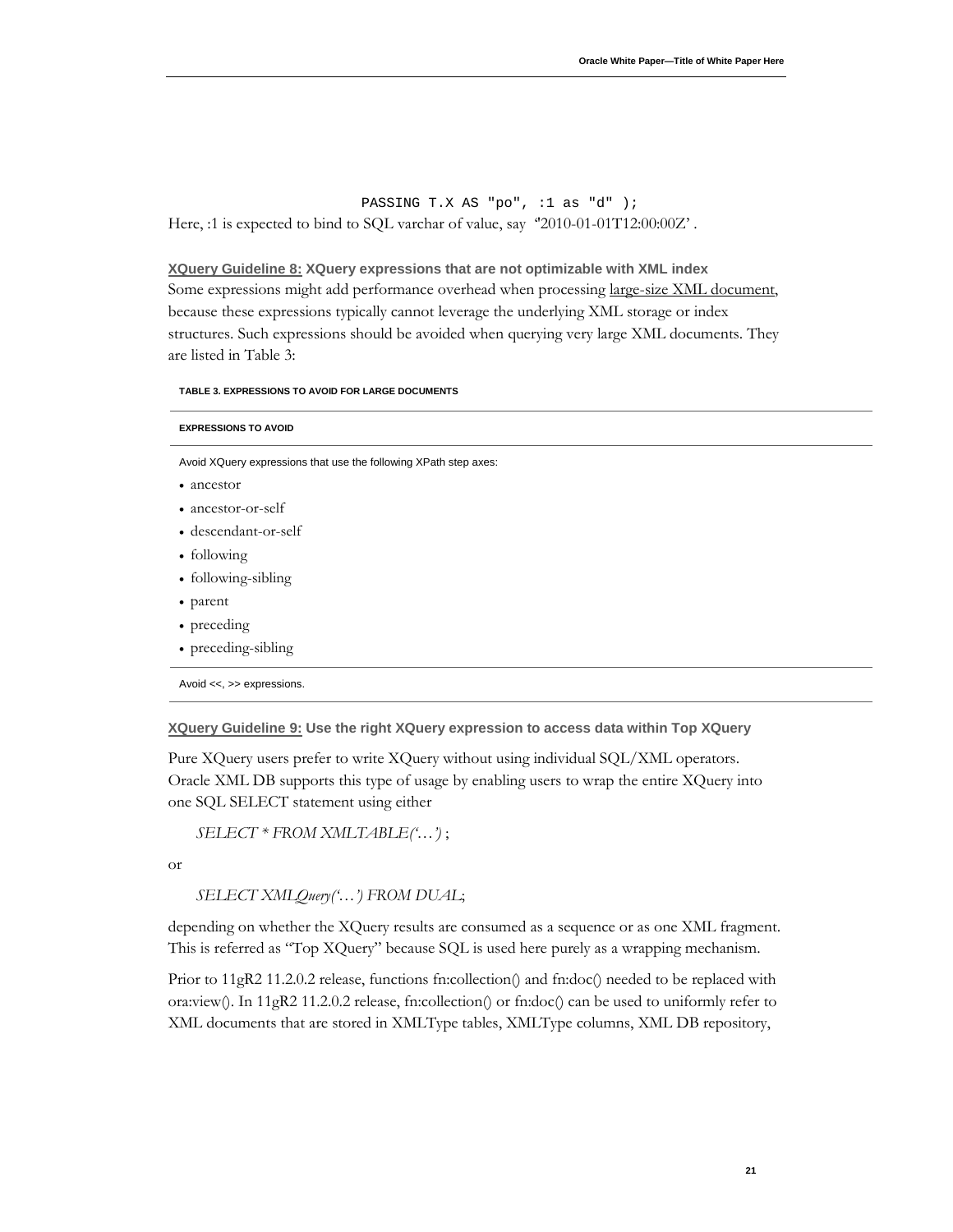or generated virtually from pure relational tables. However, you need to use the proper oradbprefixed URL or XQuery extension expression. Examples are shown below.

Top XQuery statement goes through the same XQuery rewrite optimizations as that of regular SQL/XML statements. Just as users do performance tuning using explain plan for SQL statements, users should use explain plan to do performance tuning for Top XQuery statement as well.

• Use ora:view() to map relational table content as a collection of virtual XML documents

```
SELECT * 
FROM XMLTABLE(
   'for $i in ora:view("SCOTT", "EMP")
   where $i/ROW[EMPNO = 7369] and HIREDATE=xs:date('1980-12-17")] return $i' );
```
Here EMP is a relational table owned by user "SCOTT".

In 11gR2 11.2.0.2 release or later, you may also use fn:collection() as shown below:

```
SELECT * FROM XMLTABLE(
         'for $i in fn:collection("oradb:/SCOTT/EMP")
         where $i/ROW[EMPNO = 7369 and HIREDATE=xs:date("1980-12-
17")]
       return $i' );
```
• Use ora:view() to map XMLType table content as a collection of XML documents SELECT \* FROM XMLTABLE( 'for \$i in ora:view("PO", "PURCHASEORDER") where  $$i/PurchaseOrder/Id = xs:decimal(789645)$ 

return \$i/PurchaseOrder/LineItems/LineItem[itemName="TV"]')

Here, PURCHASEORDER is an XMLType table owned by user PO.

In 11gR2 11.2.0.2 release, you may also use fn:collection() as shown below:

SELECT \* FROM XMLTABLE( 'for \$i in fn:collection("oradb:/PO/PURCHASEORDER") where  $$i/PurchaseOrder/Id = xs:decimal(789645)$ return \$i/PurchaseOrder/LineItems/LineItem[itemName="TV"]')

• Use fn:collection() to map XMLType column of a table as a collection of XML documents

```
Here, PURCHASEORDER is a relational table owned by user PO and has an 
XMLType column 'X'. This is available starting 11gR2 11.2.0.2 release.
SELECT * FROM XMLTABLE(
```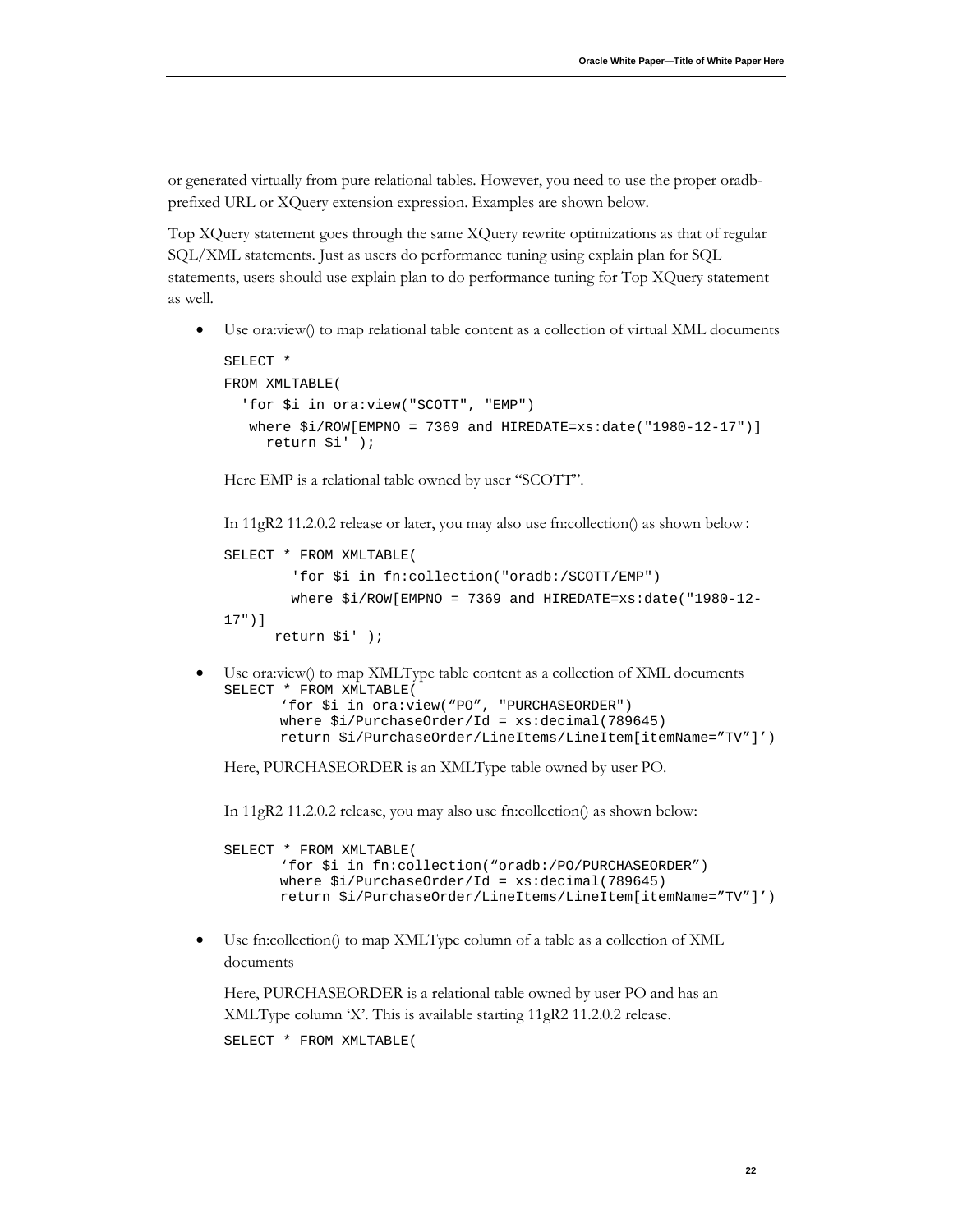```
'for $i in fn:collection("oradb:/PO/PURCHASEORDER/ROW/X") 
where $i/PurchaseOrder/Id = xs:decimal(789645)return $i/PurchaseOrder/LineItems/LineItem[itemName="TV"]')
```
• Use XQuery extension expression with fn:collection() and fn:doc() to map XML documents stored in XML DB repository.

When XML documents are stored in XML DB repository (RESOURCE\_VIEW), they have file/folder paths and can be efficiently accessed using equals\_path() and under\_path() SQL functions over RESOURCE\_VIEW. Prior to 11gR2 release 11.2.0.2, Oracle does not recommend using Top XQuery to access XML documents stored in XML DB repository. However, starting with 11gR2 release 11.2.0.2 release, you may use Top XQuery with proper XQuery extension expression to access them.

**In Oracle 11gR2, release 11.2.0.2** , Oracle XQuery extension expression ora:defaultTable lets you specify the default table used to store repository data that you query. When this XQuery extension expression is used with XQuery functions fn:doc and fn:collection, the query is rewritten to automatically join the default table to view RESOURCE\_VIEW and use Oracle SQL functions equals\_path and under\_path, respectively. The effect is thus the same as coding the query manually to use an explicit join. Avoid fn:doc and fn:collection that do not include the ora:defaultTable XQuery pragma, since such XQuery will not be optimized.

**Example 17: Using fn:doc or fn:collection with ora:defaultTable pragma** SELECT XMLQuery('**(#ora:defaultTable** PURCHASEORDER #)

```
{let $val :=fn:doc("/home/OE/PurchaseOrders/2002/Sep/VJONES-
20021009123337583PDT.xml")/PurchaseOrder/LineItems/LineItem[@ItemN
umber =19] return $val}' RETURNING CONTENT) 
FROM DUAL;
```
**Example 18: How** not **to write your XQuery with fn:doc or fn:collection** SELECT XMLQuery('let \$val := fn:doc("/home/OE/PurchaseOrders/2002/Sep/VJONES-20021009123337583PDT.xml") /PurchaseOrder/LineItems/LineItem[@ItemNumber =19] return \$val' RETURNING CONTENT) FROM DUAL;

**In releases prior to Oracle 11gR2, release 11.2.0.2**, avoid fn:doc and fn:collection. Instead, join the view RESOURCE\_VIEW with the XMLType table that holds the data, and then use the Oracle-specific SQL functions equals\_path and under\_path instead of the XQuery functions fn:doc and fn:collection, respectively. These SQL functions reference repository resources in an efficient way.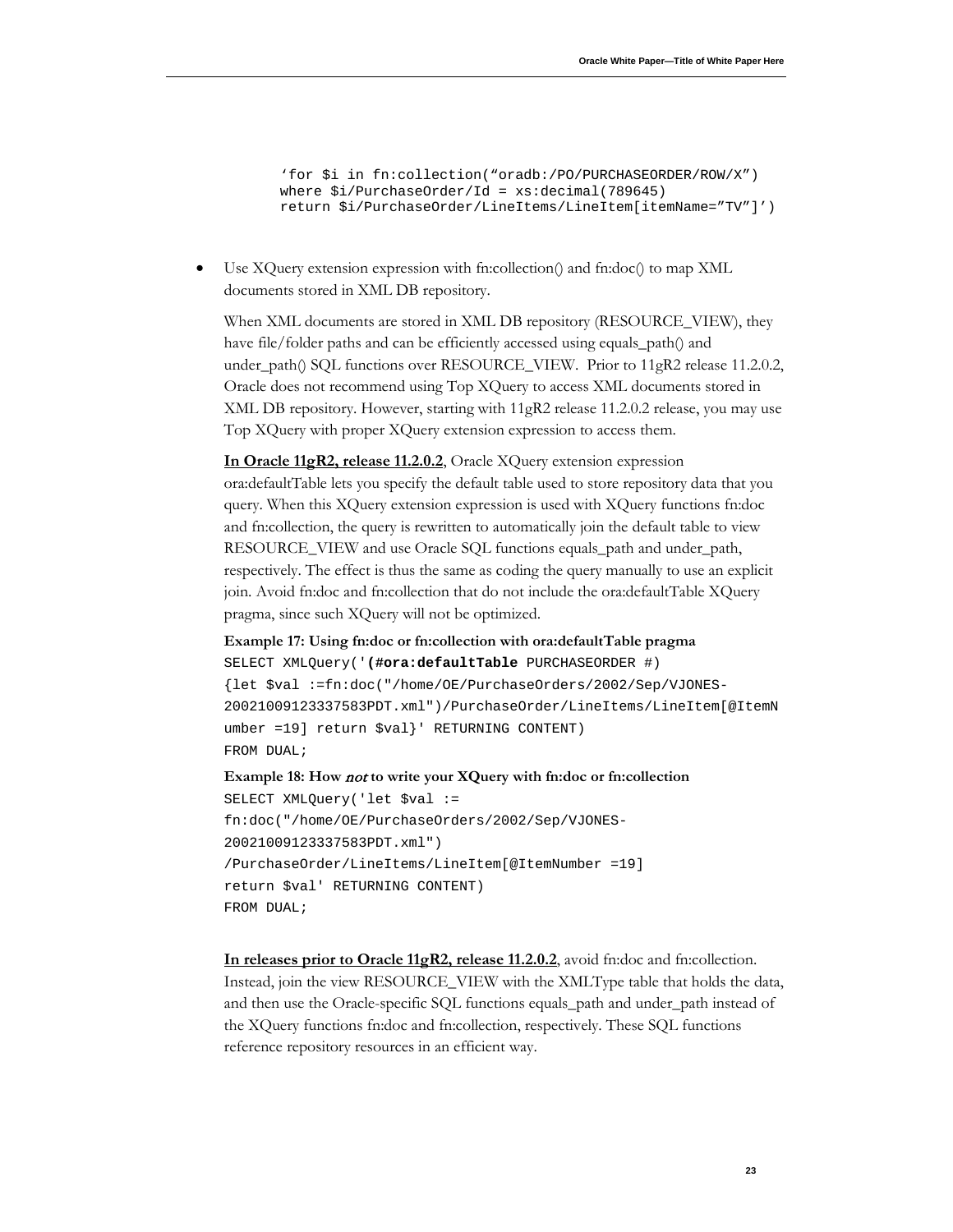```
Example 19: Accessing documents stored in repository using RESOURCE_VIEW
```

```
SELECT XMLQuery('let $val := 
$DOC/PurchaseOrder/LineItems/LineItem[@ItemNumber = 19] 
return $val' PASSING OBJECT_VALUE AS "DOC" RETURNING CONTENT)
FROM RESOURCE_VIEW rv, purchaseorder x
WHERE ref(x) = XMLCastException(XMLQuery(' declare default element namespace)"http://xmlns.oracle.com/xdb/XDBResource.xsd"; (: :) fn:data 
(/Resource/XMLRef)' PASSING rv.RES RETURNING CONTENT) 
AS REF XMLType)
AND equals_path(rv.RES, '/home/OE/PurchaseOrders/2002/Sep/VJONES-
20021009123337583PDT.xml')
```
• To avoid passing hard-coded search values as constants to Top-XQuery, users may use PASSING bind variable parameters as shown the example below:

#### **Example 20: Passing Bind Variables**

```
SELECT * FROM XMLTABLE(
            'for $i in fn:collection("oradb:/SCOTT/EMP")
             where $i/ROW[EMPNO = xs:decimal($empno)]
           return $i'
    PASSING :1 as "empno")
```
#### <span id="page-25-0"></span>**XQuery Guideline 10: Gather statistics**

One common problem is that user forgets to gather stats on his tables. Inaccurate stats can result in a bad execution plan. Hence it is recommended to periodically perform gather statistics on the XMLType table and relevant indexes, as listed below.

In a use case where data is loaded once and queried several times, running

dbms\_stats.gather\_table\_stats() on the affected tables (as outlined below), after data has been loaded, is sufficient. In a use case where data is loaded or updated quite frequently, running dbms\_stats.gather\_schema\_stats() or dbms\_stats.gather\_table\_stats (as outlined below) as a background scheduler job (package dbms\_scheduler) is the best. Note that the default behavior of gather\_table\_stats is to propagate gathering of stats to all indexes on the table.:

- For structured storage, user needs to gather stats explicitly on top-level table, each of the nested tables, and each of the out-of-line tables. Gathering stats on top-level table does not result in automatically gathering stats on nested tables and out-of-line tables.
- For XMLIndex, gathering stats on base table will automatically gather stats on the Structured XMLIndex tables and Path table of Unstructured XMLIndex. Hence, there is no need to gather stats on the XMLIndex separately.
- For Text Index, gathering stats on base table will automatically gather stats on the Text Index tables. Hence, there is no need to gather stats on Text Index separately.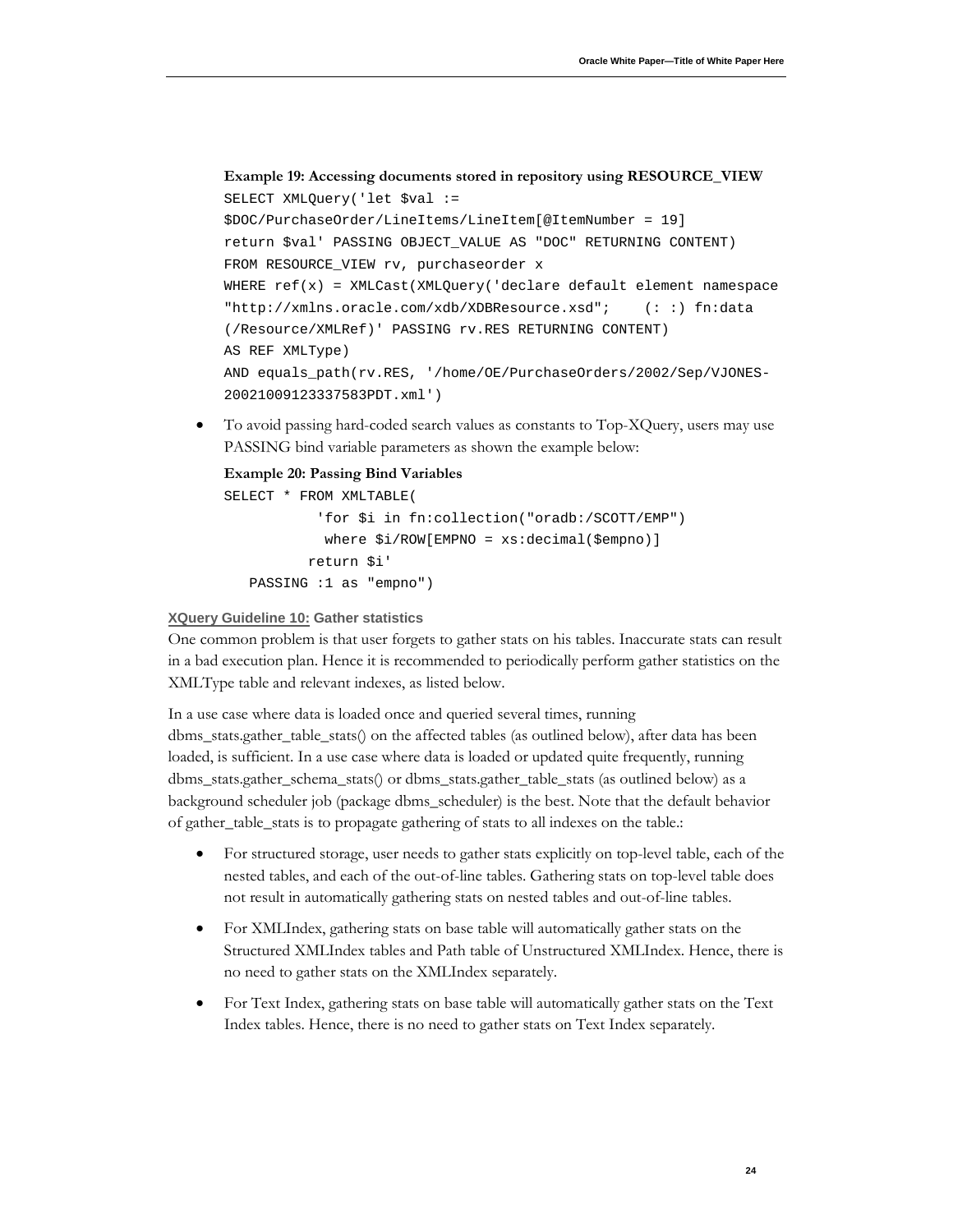Starting Oracle 11.2.0.3, if there are xml indexes present that use binary-double as secondary indexes, it is recommended to set optimizer\_dynamic\_sampling to 3 for picking up proper secondary indexes. For example, the following 2-command script can be used to gather statistics on the schema:

alter session set optimizer\_dynamic\_sampling = 3;

exec dbms\_stats.gather\_schema\_stats('USERNAME');

#### <span id="page-26-0"></span>**XQuery Guideline 11: Use SET XMLOPT[IMIZATIONCHECK] or events to determine why a query/DML is not rewritten**

Just as query tuning can improve SQL performance, so it can improve XQuery performance. You tune XQuery performance by choosing appropriate indexes for your XML Storage. As with database queries generally, you can examine the execution plan for a query to determine whether tuning is required.

In general, use explain plan on your SQL statement (including Top XQuery wrapped in SQL statement) to understand and tune query performance. In particular, when there is 'COLLECTION ITERATOR' appearing in the explain plan, it usually indicate the query plan is not fully optimized.

Advanced users can use:

- XMLOPT[IMIZATIONCHECK] [ON|OFF]" mechanism (in Oracle 11gR2 release 11.2.0.2), or event 19021 with level 4096 (0x1000)(in releases prior to 11.2.0.2) to get the optimized rewritten query in the trace file to see what underlying queries are executed on the underlying internal tables created for XML storage and index models.
- Event 19027 with level 8192 (0x2000) to get a dump in the trace file indicating why a particular expression is not rewritten.

#### **In Oracle 11gR2, release 11.2.0.2, or later:**

In Oracle 11gR2 11.2.0.2 release or later, we recommend that you use the "SET XMLOPT[IMIZATIONCHECK] [ON|OFF]" mechanism to determine if parts of your query were not optimized. When it is ON, it will ensure that only XML queries or XML operations that were fully optimized will be executed. A suboptimal XML query or DML operation will be aborted with the following error message: "ORA 19022 - Unoptimized XML construct detected". In addition, the reason for the query or DML being suboptimal will be printed to the trace file. OFF will not guarantee that only fully optimized XML queries/ DML operations will be executed. The default option for this command is OFF. Please use XMLOPT[IMIZATIONCHECK] ON only when developing or debugging a query/ DML operation for performance tuning.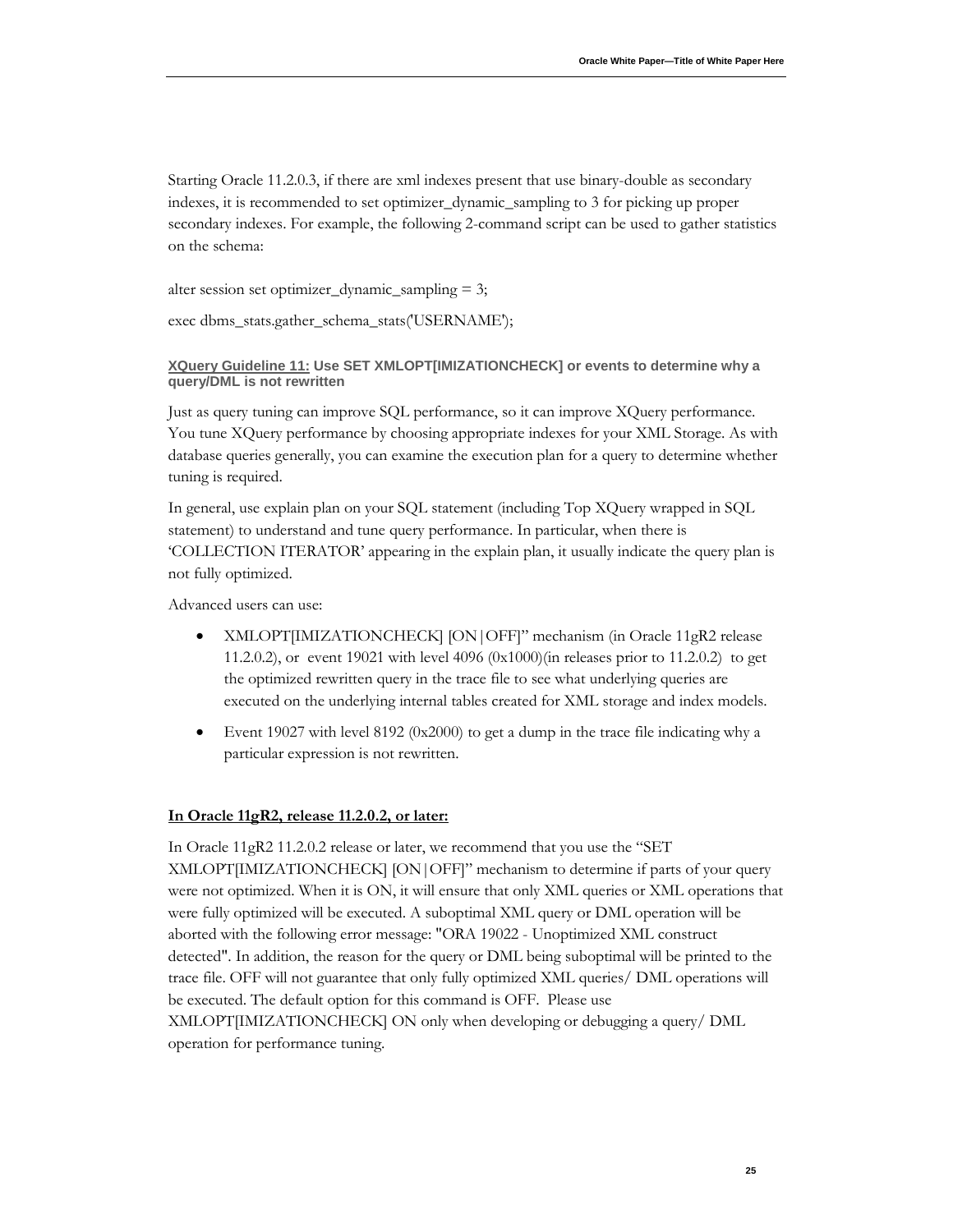#### **In releases prior to Oracle 11gR2 11.2.0.2 :**

If you are on a release prior to 11gR2 11.2.0.2 release, you may set event 19021 with level 1 for a given database session using SQL statement ALTER SESSION to determine if your XML operation was rewritten. Turn on event 19021 with level 1 if you want to raise an error whenever any of the XML functions is not rewritten and is instead evaluated functionally. The error "ORA-19022 - XML XPath functions are disabled" is raised when such functions execute.

<span id="page-27-0"></span>**XQuery Guideline 12: Properly release resources for xmltype in client program**

When XMLType result is fetched in JDBC program, please make sure to call close() method on XMLType result once it is consumed to free resources allocated by the server to track the XMLType results. The following JDBC code fragment demonstrates the call of close() method on XMLType result.

#### **Example 21: Using the close() method to free the resources in JDBC**

```
XMLType xml2;
while (rset.next())
{
     xml2 = XMLType.createXML(rset.getOPAQUE(1));
     System.out.println("Result: " + xml2.getStringVal());
     xml2.close(); // free the XMLType result tracked by the Server
}
rset.close();
```
<span id="page-27-1"></span>**XQuery Guideline 13: Avoid calling getObject mutilple times for xmltype in client program**

In JDBC program, please avoid calling getObject() multiple times. Because XMLType object is ref counted, every call to getObject() will increase ref count by one. The call to close() method of XMLType will free the object when the ref count is 1.

```
Example 22: Avoud calling getObject() twice
Instead of doing this:
            Object res = rset.getObject(j);
            if( res instanceof XMLType)
 {
               xml = (XMLType)rset.getObject(j);
 }
```
**We shall do**

 **Object res = rset.getObject(j);**

```
 if( res instanceof XMLType)
```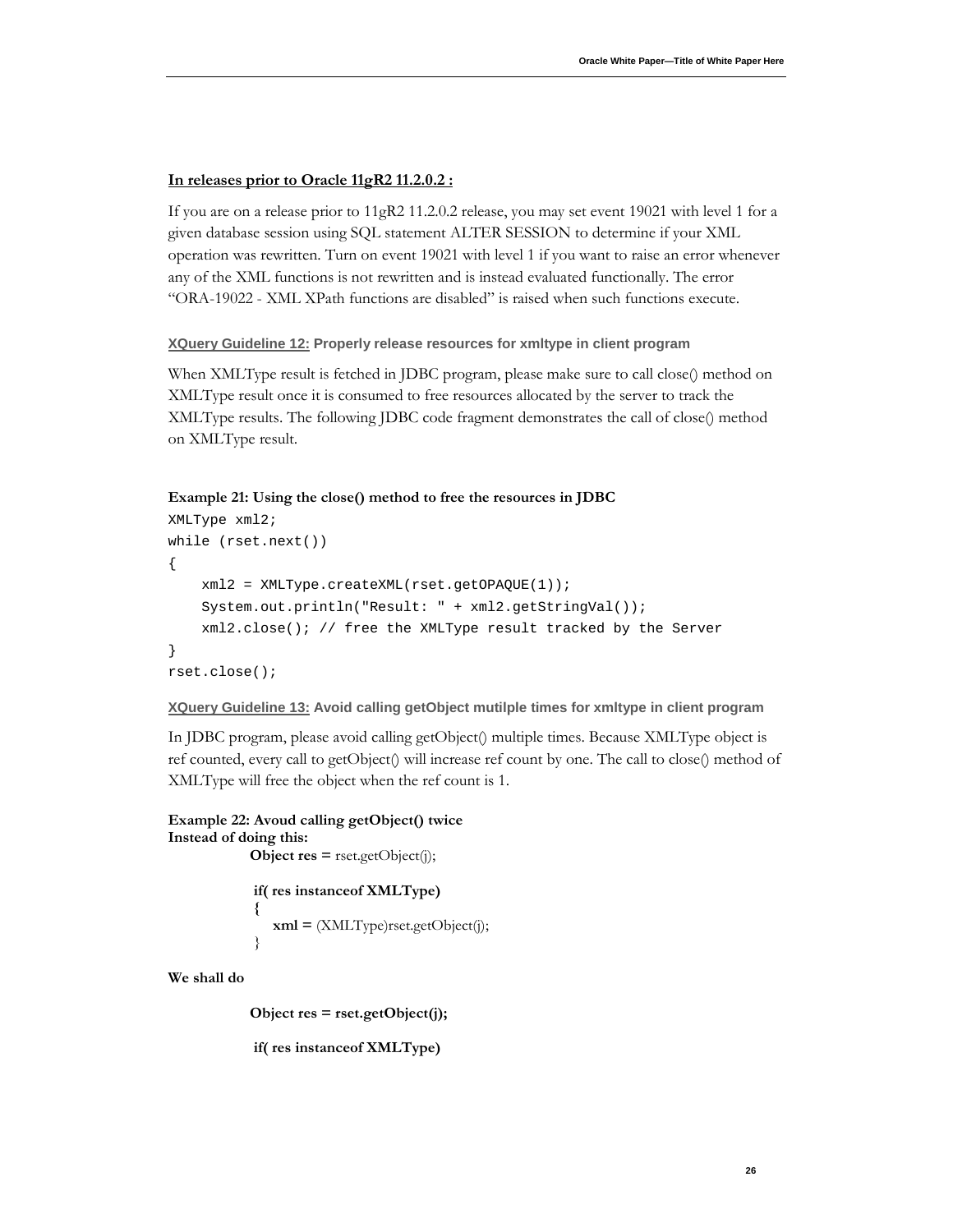$$
\{ \begin{aligned} \text{xml} &= (\text{XMLType}) \text{res}; \\ \} \end{aligned}
$$

<span id="page-28-0"></span>**XQuery Guideline 14: Set parameter OPTIMIZER\_FEATURE\_ENABLE to 11.1.0.6 or above for XQuery optimizations**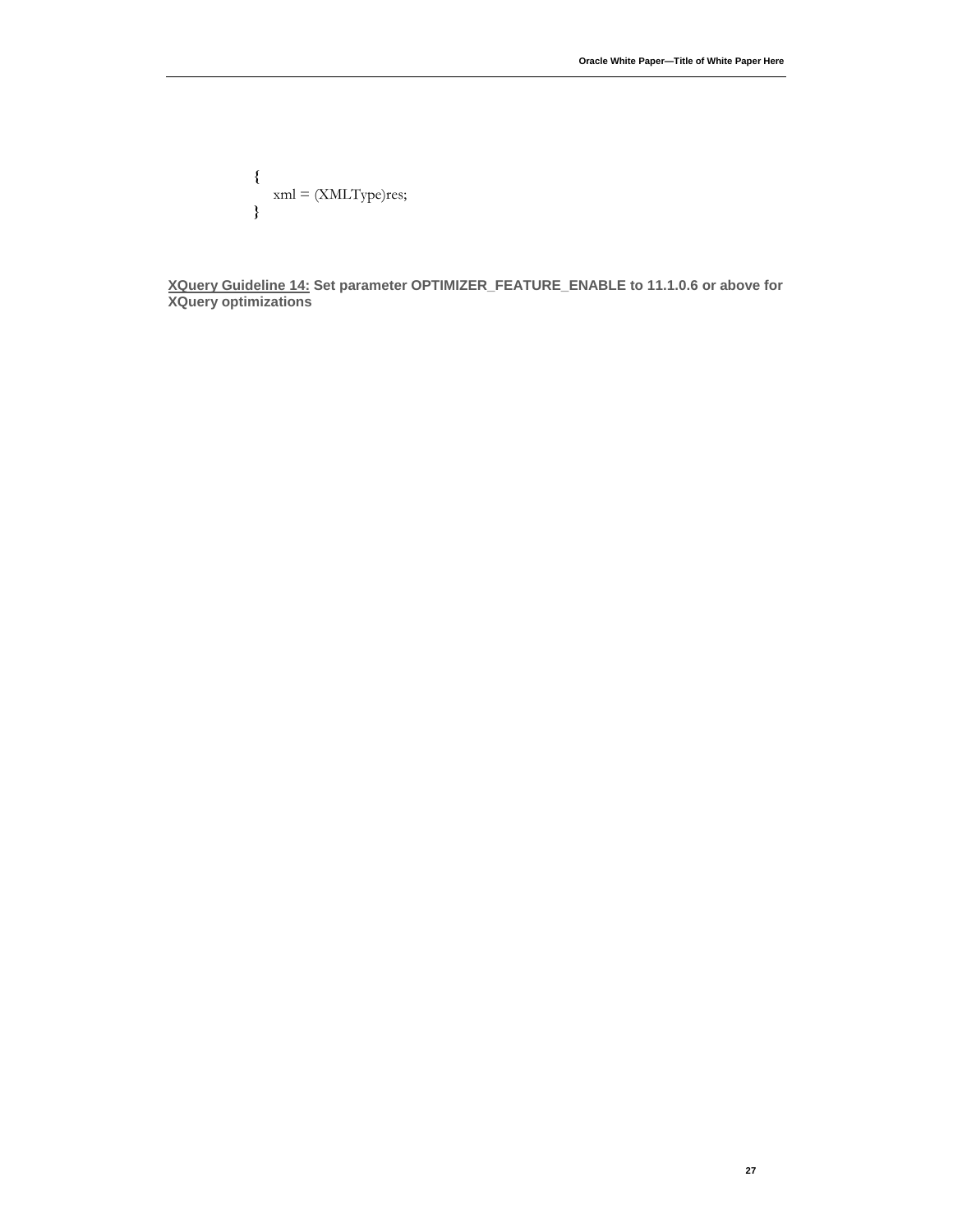### <span id="page-29-0"></span>Storage dependent performance tuning

Recall that Oracle XML DB performs logic rewrite optimization followed by physical rewrite optimization based on XML storage and index by evaluating the XPath expression against the XML document without ever constructing the XML document in memory. This optimization is called XPath rewrite optimization. It is a proper subset of XML query optimization, which also involves optimization of XQuery expressions, such as FLWOR expressions, that are not XPath expressions. XPath rewrite includes XMLIndex optimizations, streaming evaluation of binary XML, and rewrite to underlying object-relational or relational structures in the case of structured storage or XMLType views over relational data.

XPath rewrite can occur in these contexts (or combinations thereof):

- When **XMLType** data is stored in an object-relational column or table (structured storage) or when an XMLType view is built on relational data.
- When you use an **XMLIndex** index.
- When XMLType data is stored as binary XML using streaming evaluation.

All of these items are discussed in the following subsections.

Note: In **hybrid storage**, part of an XML document is broken up and stored object-relationally (structured storage), but one or more XML fragments are stored as CLOB instances (unstructured storage). A typical use case here is mapping an XML-schema complexType or a complex element to CLOB storage, because the entire fragment is generally accessed as a unit. For standard indexes, it acts as a unit for indexing as well. When using hybrid storage, use the information from the "Structured Storage" section for best practices and indexing solutions of the structured part, and the information from the "Unstructured and Binary Storage" section for best practices and indexing solutions for the embedded CLOB.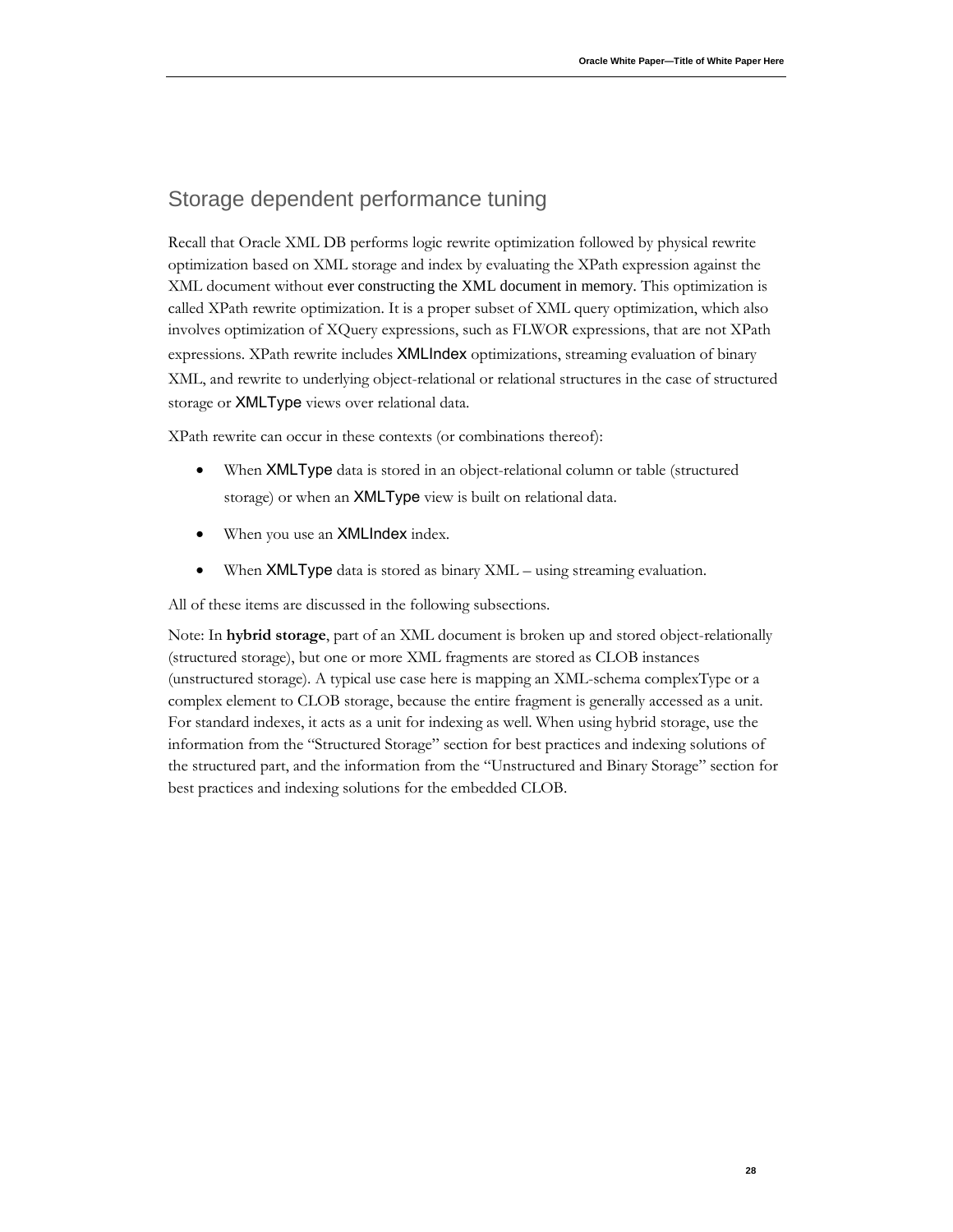# <span id="page-30-0"></span>Structured (Object Relational) storage

For structured storage, XQuery optimization is done by rewriting the different elements to the underlying relational columns, and by rewriting the collection access to underlying relational collection tables. XPath rewrite for object-relational storage means that XQuery with XPath expression is rewritten to a SQL query block or expression on the underlying relational tables or columns. These underlying tables can include out-of-line tables. This section presents some guidelines for using execution plans to do the following, for queries that use XPath expressions:

- Analyze query execution, to determine whether XPath rewrite occurs.
- Optimize query execution, by using secondary indexes.

Each guideline is listed below as "Structured Storage Guideline". Use these guidelines together, taking all that apply into consideration.

**Note:** It is assumed that the reader of this section has already read the whitepaper titled "Ease of use packages for XMLType Structured Storage" and is familiar with the DBMS\_XMLSCHEMA\_ANNOTATE and DBMS\_XMLSCHEMA\_MANAGE packages.

#### <span id="page-30-1"></span>**Structured Storage Guideline 1: Make the SQL types and XML types correspond**

Please refer to Table 2 in XQuery Guideline 7: "Using proper XQuery and SQL Typing" to make sure SQL type is selected properly for schema type when registering the XML schema for structured storage. Since structured storage is only available for schema based XML, xdb:sqlType should be set to NUMBER to make "Example 13: using xs:decimal() type exact numeric [comparison"](#page-21-0) query efficient and xdb:sqlType should be set to BINARY\_DOUBLE to make ["Example 14: Using xs:double\(\) type approximate numeric comparison"](#page-21-1) query efficient.

#### <span id="page-30-2"></span>**Structured Storage Guideline 2: Look for underlying tables and columns versus XML functions in execution plans**

The execution plan of a query that has been rewritten refers to the object-relational tables and columns that underlie the queried XMLType data.

The names of the underlying tables can be meaningful to you, if they are derived from XML element or attribute names or if the governing XML schema explicitly names them by using annotation xdb:defaultTable. Otherwise, these names are system-generated and have no obvious meaning; in particular, they do not reflect the corresponding XML element or attribute names. Also, some system-generated columns are hidden; you do not see them if you use the SQL describe command. They nevertheless show up in execution plans.

The plan of a query that has not been rewritten shows only the base table names, and it typically refers to user-level XML functions, such as XMLExists. Look for this difference to determine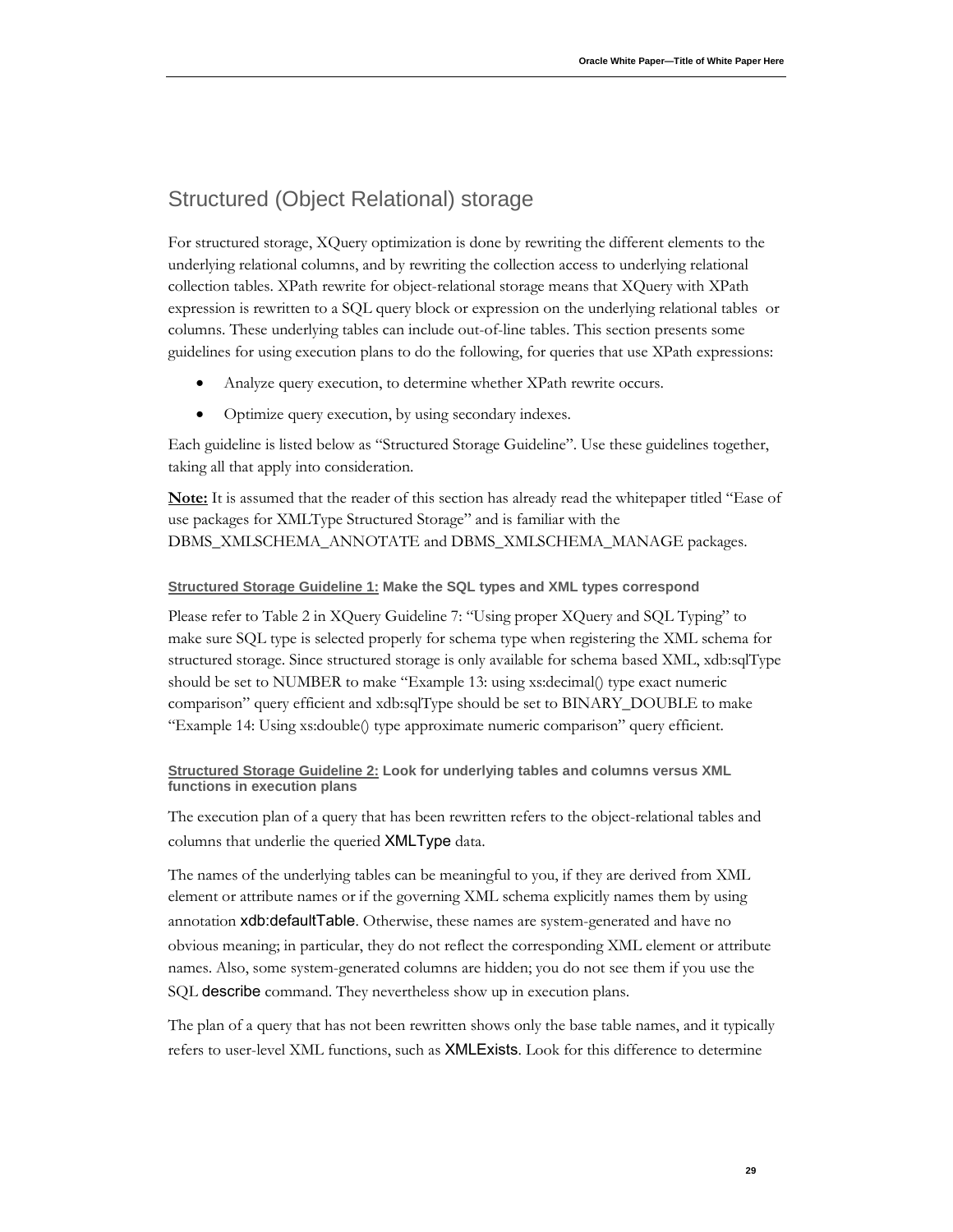whether a query has been optimized. The XML function name shown in an execution plan is actually the internal name (for example, XMLExists2), which is sometimes slightly different from the user-level name.

The example below shows the kind of execution plan output that is generated when Oracle XML DB cannot perform XPath rewrite. The plan here is for a query that uses SQL function XMLExists. The corresponding internal function XMLExists2 appears in the plan output, indicating that the query is not rewritten.

**Example 23: Execution Plan Generated When XPath Rewrite Does Not Occur** Predicate Information (identified by operation id):

1 - filter(XMLEXISTS2('\$p/PurchaseOrder[User="SBELL"]' PASSING BY VALUE SYS\_MAKEXML('6168797E040',4215,"PO"."XMLEXTRA","PO"."XMLDATA") AS "p")=1)

In this situation, Oracle XML DB constructs a pre-filtered result set based on any other conditions specified in the query WHERE clause. It then filters the rows in this potential result set to determine which rows belong in the result set. The filtering is performed by constructing a DOM on each document and performing a functional evaluation (using the methods defined by the DOM API) to determine whether or not each document is a member of the result set.

The example below shows a query, together with its execution plan, which shows that the query has been optimized. The predicates for CostCenter and User are rewritten to the underlying relational column filters.

```
Example 24: Optimization of XMLQuery with Schema-Based XMLType Data
```
SELECT XMLQuery('for \$i in /PurchaseOrder where \$i/CostCenter eq "A10" and \$i/User eq "SMCCAIN" return <A10po pono="{\$i/Reference}"/>' PASSING OBJECT\_VALUE RETURNING CONTENT) FROM purchaseorder;

#### PLAN\_TABLE\_OUTPUT

| Ιd | Operation         | Name          | Rows | <b>Bytes</b> | Cost |
|----|-------------------|---------------|------|--------------|------|
|    | SELECT STATEMENT  |               |      | 530          |      |
|    | SORT AGGREGATE    |               |      |              |      |
|    | FILTER            |               |      |              |      |
|    | FAST DUAL         |               |      |              | △    |
|    | TABLE ACCESS FULL | PURCHASEORDER |      | 530          | ∽    |

Predicate Information (identified by operation id):

2 - filter(:B1='SMCCAIN' AND :B2='A10')

 4 - filter(SYS\_CHECKACL("ACLOID","OWNERID",xmltype('<privilege xmlns="http://xmlns.oracle.com/xdb/acl.xsd" xmlns:xsi="http://www.w3.org/2001/XMLSchema-instance" xsi:schemaLocation="http://xmlns.oracle.com/xdb/acl.xsd <http://xmlns.oracle.com/xdb/acl.xsd> DAV:http://xmlns.oracle.com/xdb/dav.xsd"> <read-properties/><read-contents/></privilege>'))=1)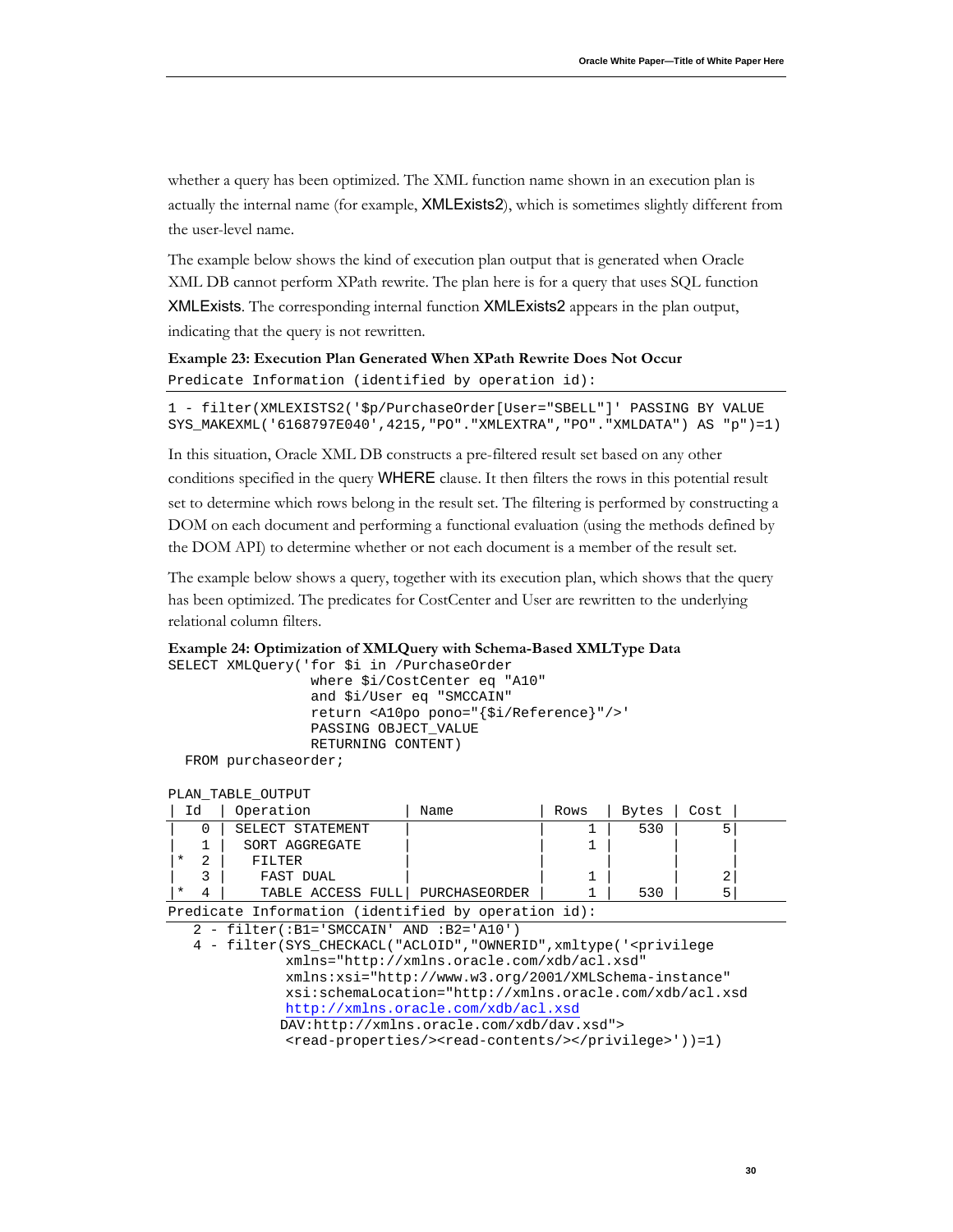#### <span id="page-32-0"></span>**Structured Storage Guideline 3: Name default tables and nested tables, so you recognize them in execution plans**

When designing an XML schema, use annotation xdb:defaultTable to name the underlying

tables that correspond to elements that you select in queries where performance is important. This lets you easily recognize them in an execution plan, indicating by their presence or absence whether the query has been rewritten.

When creating the XMLType tables using the CREATE TABLE statement, the nested tables can be renamed by using the "VARRAY … STORE AS TABLE" clause.

If the nested tables need to be renamed after the table has been created by schema registration or CREATE TABLE statement, use the DBMS\_XMLSCHEMA\_MANAGE.RENAMECOLLECTIONTABLE procedure.

#### <span id="page-32-1"></span>**Structured Storage Guideline 4: Create relevant indexes**

You can effectively index XML data that is stored object-relationally (structured storage) by creating B-tree indexes on the underlying database columns that correspond to XML nodes. Creating B-tree indexes will give near-relational performance for queries on structured storage, which gives structured storage an upper hand compared to Oracle's competitors' storage solutions, and even other XMLType storage solutions in Oracle XML DB. Sometimes, however, a query is better served by creating function-based index. This section talks about when and how to create B-tree and function-based indexes for structured storage. Each guideline is listed below as "Structured Storage Indexing Guideline".

#### <span id="page-32-2"></span>**Structured Storage Indexing Guideline 5: Create an index on a column targeted by a predicate**

Rewrite optimizations of XPath predicate, WHERE predicate of XQuery, WHERE clause of SQL statement may all result in searching values in columns of the XML storage or index tables When this happens, you can sometimes improve performance by creating an index on the column that is targeted by the SQL predicate, or by creating an index on a function application to that column. There are several ways you can create an index on the predicate. Many of these are listed below:

#### **Scenario 1: Using the XPath to create B-tree index**

If the data to be indexed is a singleton, that is, if it can occur only once in any XML instance document, and you know the XPath to index, then you can use a shortcut of ostensibly creating a function-based index, where the expression defining the index is a functional application, with an XPath-expression argument that targets the singleton data. A shortcut is defined for XMLCast applied to XMLQuery, which is equivalent to the shortcut defined for extractValue. In many cases, Oracle XML DB then automatically creates appropriate B-Tree index on the underlying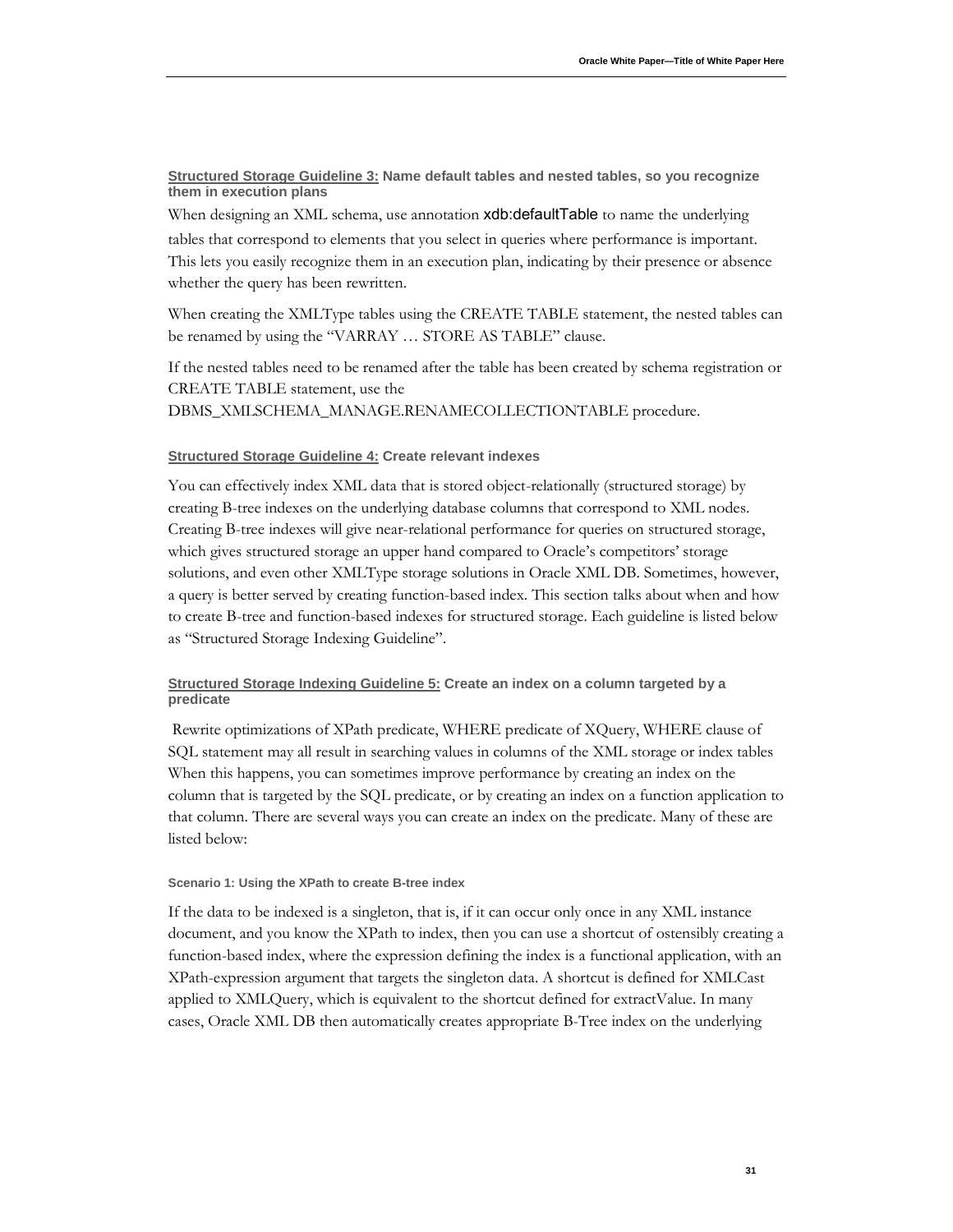object-relational tables or columns; it does not create a function-based index on the targeted XMLType data as the CREATE INDEX statement would suggest.

The example below shows a CREATE INDEX statement that ostensibly tries to create a function-based index using XMLCast applied to XMLQuery, targeting the text content of singleton element Reference. The content of this element is only text, so targeting the element is the same as targeting its text node using node test text().

```
Example 25: CREATE INDEX with XMLCAST and XMLQUERY on a Singleton Element
CREATE INDEX po_reference_ix ON purchaseorder
```

```
 (XMLCast(XMLQuery ('$p/PurchaseOrder/Reference' 
 PASSING po.OBJECT_VALUE AS "p" RETURNING CONTENT)
            AS VARCHAR2(128)));
```
In this example, Oracle XML DB rewrites the CREATE INDEX statements to create B-tree index on the underlying scalar data.

In some cases when you use either of these shortcuts, the CREATE INDEX statement is not able to create an index on the underlying scalar data as described, and it instead actually does create a function-based index on the referenced XMLType data. This is so, even if the value of the index might be a scalar. If this happens, you should drop the index and follow one of the other scenarios to create the B-tree index.

**Scenario 2: Converting XPath to table / column name and creating the index**

If you are using the XPath based access, you can use the

DBMS\_XMLSCHEMA\_MANAGE.XPATH2TABCOLMAPPING procedure to get the table and column name to index as shown in the example below. This will take into account the nested tables and out of line tables to give you the final table / column name to index.

```
Example 26: Creating an Index on a Column Targeted by a Predicate
-- manually creating index or a given XPath expression.
select XDB.DBMS_MANAGE_XMLSTORAGE.XPath2TabColMapping( 
       'PURCHASEORDER_TAB',NULL, '/ipo:purchaseOrder/ Reference ',
```
'''http://www.example.com/IPO'' as "ipo"') from dual;

```
-- Result should look like this (SYS_NC... could have different value)
-- <Result>
     -- <Mapping TableName="PURCHASEORDER_TAB" ColumnName="SYS_NC00009$"/>
-- </Result>
-- now we could create an index or constraint by manually extracting the 
required information
```

```
-- create index shipto_idx on PURCHASEORDER_TAB (SYS_NC00009$);
```
Note that ["Example 25: CREATE INDEX with XMLCAST and XMLQUERY on a Singleton](#page-33-0)  [Element"](#page-33-0) and ["Example 26: Creating an Index on a Column Targeted by a Predicate"](#page-33-1) both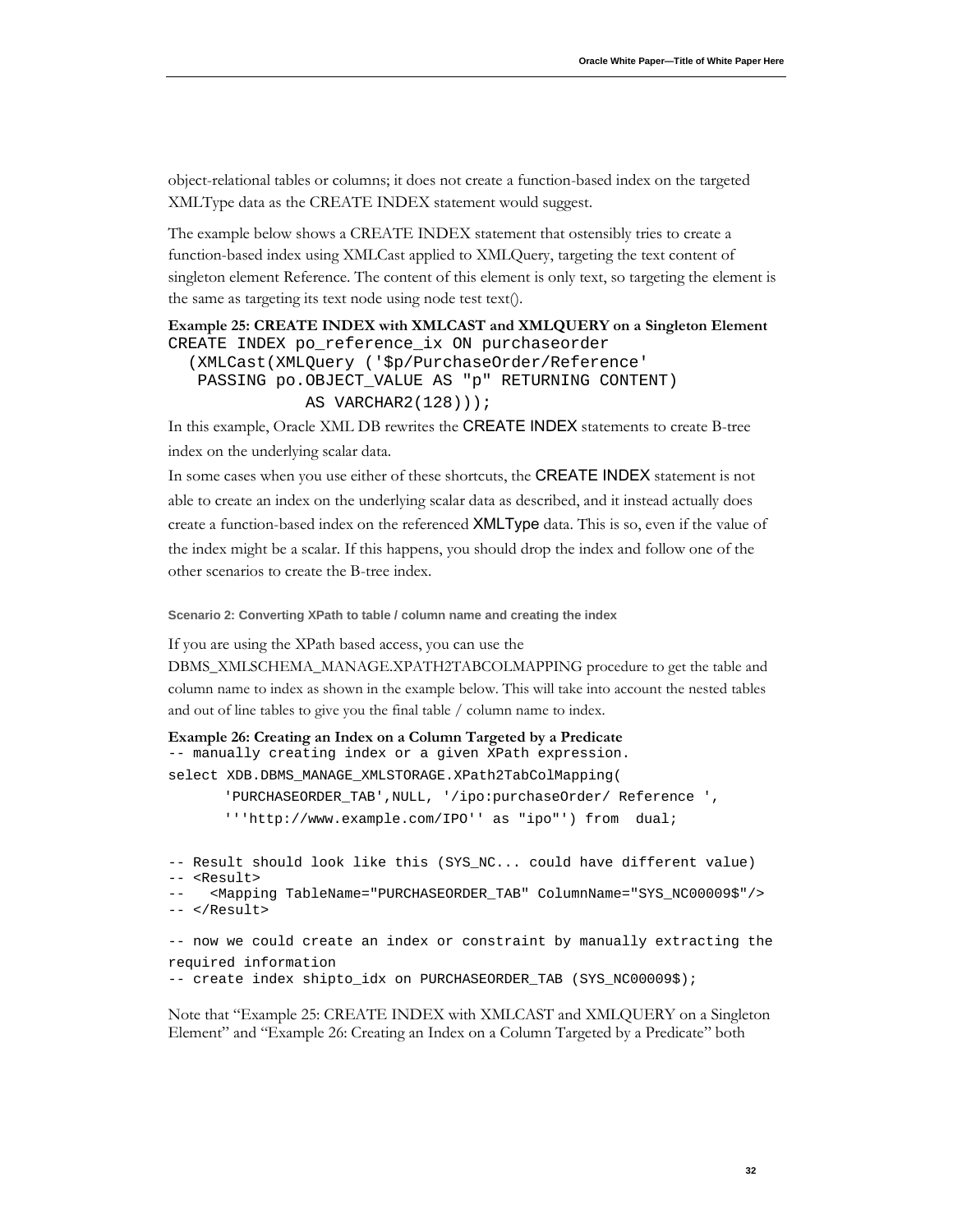create index on the same underlying relational column. In other words, they are 2 ways of performing the same operation.

**Scenario 3: When XPath is not known**

In some cases, the XPath is not easily determined. For example, you may have an involved XQuery that internally rewrites into a storage column. In such cases, you can analyze the explain plan output (as shown in ["Example 27: Analyzing an Execution Plan to Determine a Column to](#page-34-0)  [Index"](#page-34-0)) to determine which columns to create indexes on (["Example 28: Creating an Index on a](#page-34-1)  [Column Targeted by a Predicate using several different ways"](#page-34-1)).

#### <span id="page-34-0"></span>**Example 27: Analyzing an Execution Plan to Determine a Column to Index** Predicate Information (identified by operation id):

```
 1 - filter(CAST("PURCHASEORDER"."SYS_NC00021$" AS VARCHAR2(128)) 
          ='Sarah J. Bell' AND 
   SYS_CHECKACL("ACLOID","OWNERID",xmltype('<privilege
           xmlns="http://xmlns.oracle.com/xdb/acl.xsd"
            xmlns:xsi="http://www.w3.org/2001/XMLSchema-instance"
            xsi:schemaLocation="http://xmlns.oracle.com/xdb/acl.xsd
           http://xmlns.oracle.com/xdb/acl.xsd 
          DAV:http://xmlns.oracle.com/xdb/dav.xsd
            "><read-properties/><read-contents/></privilege>'))=1)
```
The predicate information indicates that the expression XMLCast(XMLQuery...)) is rewritten to an application of SQL function cast to the underlying relational column that stores the requestor information for the purchase order, SYS\_NC0021\$. This column name is system-generated. The execution plan refers to this system-generated name, in spite of the fact that the governing XML schema uses annotation SQLName to name this column REQUESTOR.

Because these two names (user-defined and system-generated) refer to the same column, you can create a B-tree index on this column using either name. The example below shows these two equivalent ways to create the B-tree index on the predicate-targeted column.

<span id="page-34-1"></span>**Example 28: Creating an Index on a Column Targeted by a Predicate using several different ways** CREATE INDEX requestor\_index ON purchaseorder ("SYS\_NC00021\$");

CREATE INDEX requestor\_index ON purchaseorder ("XMLDATA"."REQUESTOR");

**Scenario 4: Creating function based index**

For the plan shown in ["Example 27: Analyzing an Execution Plan to Determine a Column to](#page-34-0)  [Index"](#page-34-0), it makes sense to create a function-based index, using a functional expression that matches the one in the rewritten query. The example below illustrates this.

#### **Example 29: Creating a Function-Based Index for a Column Targeted by a Predicate, and execution plan that indicates that the index is picked up**

CREATE INDEX requestor\_index ON purchaseorder

(cast("XMLDATA"."REQUESTOR" AS VARCHAR2(128)));

|           |           | --   |      |              |
|-----------|-----------|------|------|--------------|
| T d<br>⊥u | Operation | Name | Rows | <b>Bytes</b> |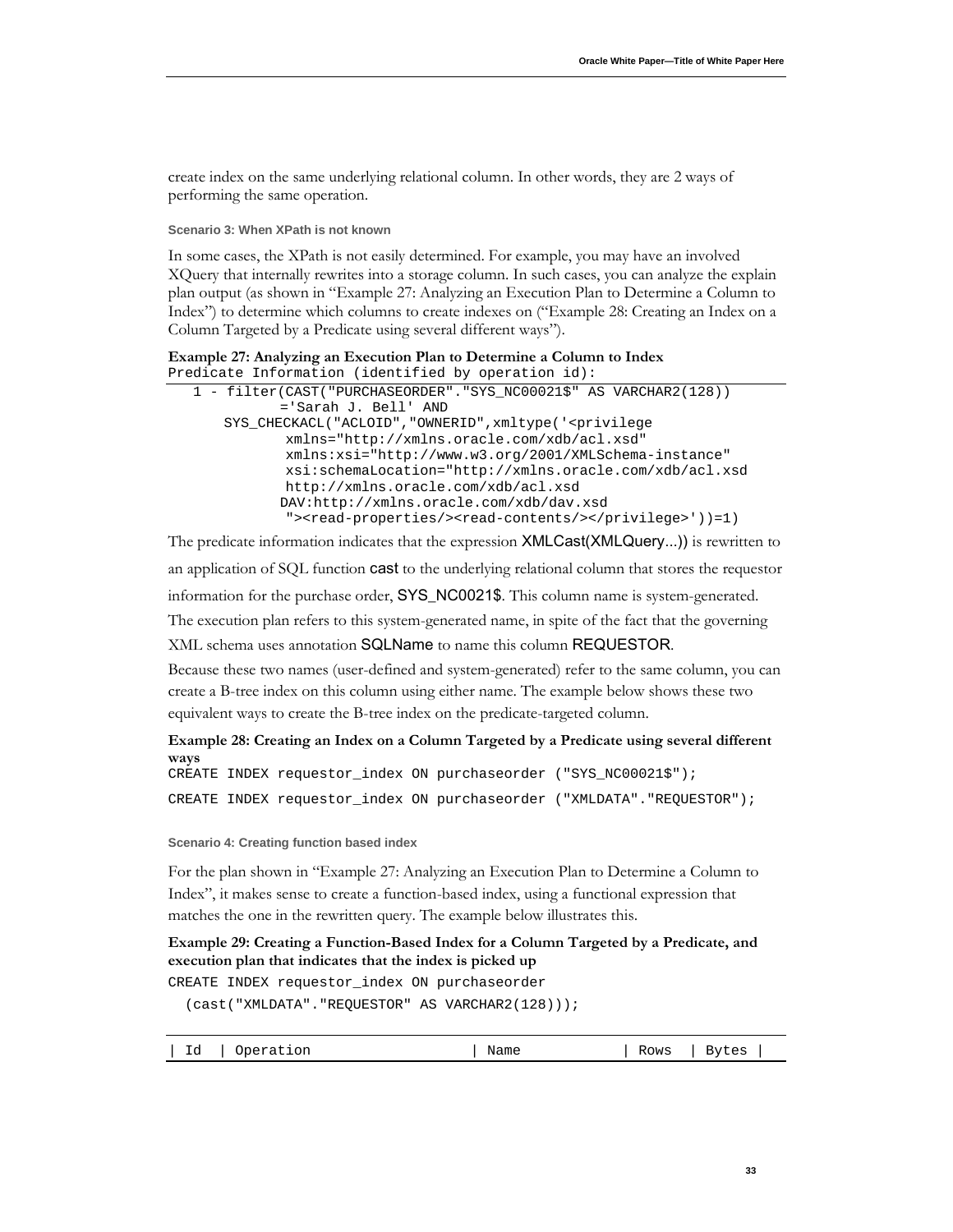|  | 0   SELECT STATEMENT          |  |  |                                                             |  | 1   524 |  |
|--|-------------------------------|--|--|-------------------------------------------------------------|--|---------|--|
|  |                               |  |  | * 1   TABLE ACCESS BY INDEX ROWID   PURCHASEORDER   1   524 |  |         |  |
|  | $ \star$ 2   INDEX RANGE SCAN |  |  | REQUESTOR_INDEX   1                                         |  |         |  |

Predicate Information (identified by operation id):

 1 - filter(SYS\_CHECKACL("ACLOID","OWNERID",xmltype('<privilege xmlns="http://xmlns.oracle.com/xdb/acl.xsd" xmlns:xsi="http://www.w3.org/2001/XMLSchema-instance" xsi:schemaLocation="http://xmlns.oracle.com/xdb/acl.xsd http://xmlns.oracle.com/xdb/acl.xsd DAV:http://xmlns.oracle.com/xdb/dav.xsd"> <read-properties/><read-contents/></privilege>'))=1) 2 - access(CAST("SYS\_NC00021\$" AS VARCHAR2(128))='Sarah J. Bell')

In the particular case of this query, the original functional expression applies XMLCast to XMLQuery to target a singleton element, Requestor. This is a special case, where you can, as a shortcut, use such a functional expression directly in the CREATE INDEX statement, and that statement is rewritten to create an index on the underlying scalar data. In other words, the example below which targets an XPath expression, has the same effect as the example above, which targets the corresponding object-relational column.

**Example 30: Creating a Function-Based Index for a Column Targeted by a Predicate** CREATE INDEX requestor\_index

```
 ON purchaseorder po
    (XMLCast(XMLQuery('$p/PurchaseOrder/Requestor' 
                        PASSING po.OBJECT_VALUE AS "p" RETURNING CONTENT)
             AS VARCHAR2(128)));
```
<span id="page-35-0"></span><u>Structured Storage Indexing Guideline 6:</u> Create indexes on ordered collection tables If a collection is stored as an ordered collection table or an XMLType instance, then you can directly access members of the collection. Each member of the collection becomes a row in a table, so you can access it directly with SQL.

You can often improve performance by indexing such collection members. You do this by creating a composite index on (a) the object attribute that corresponds to the collection XML element or its attribute and (b) pseudocolumn NESTED\_TABLE\_ID.

The example below shows the execution plan for a query to find the Reference elements in documents that contain an order for given part ID. The collection of LineItem elements is stored as rows in the ordered collection table lineitem\_table. Instead of using table purchaseorder from sample database schema HR, for illustration we manually create a new purchaseorder table (in a different database schema) with the same properties and same data, but having OCTs with userfriendly names. This can be done by using the "VARRAY … STORE AS TABLE" clause in the CREATE TABLE statement.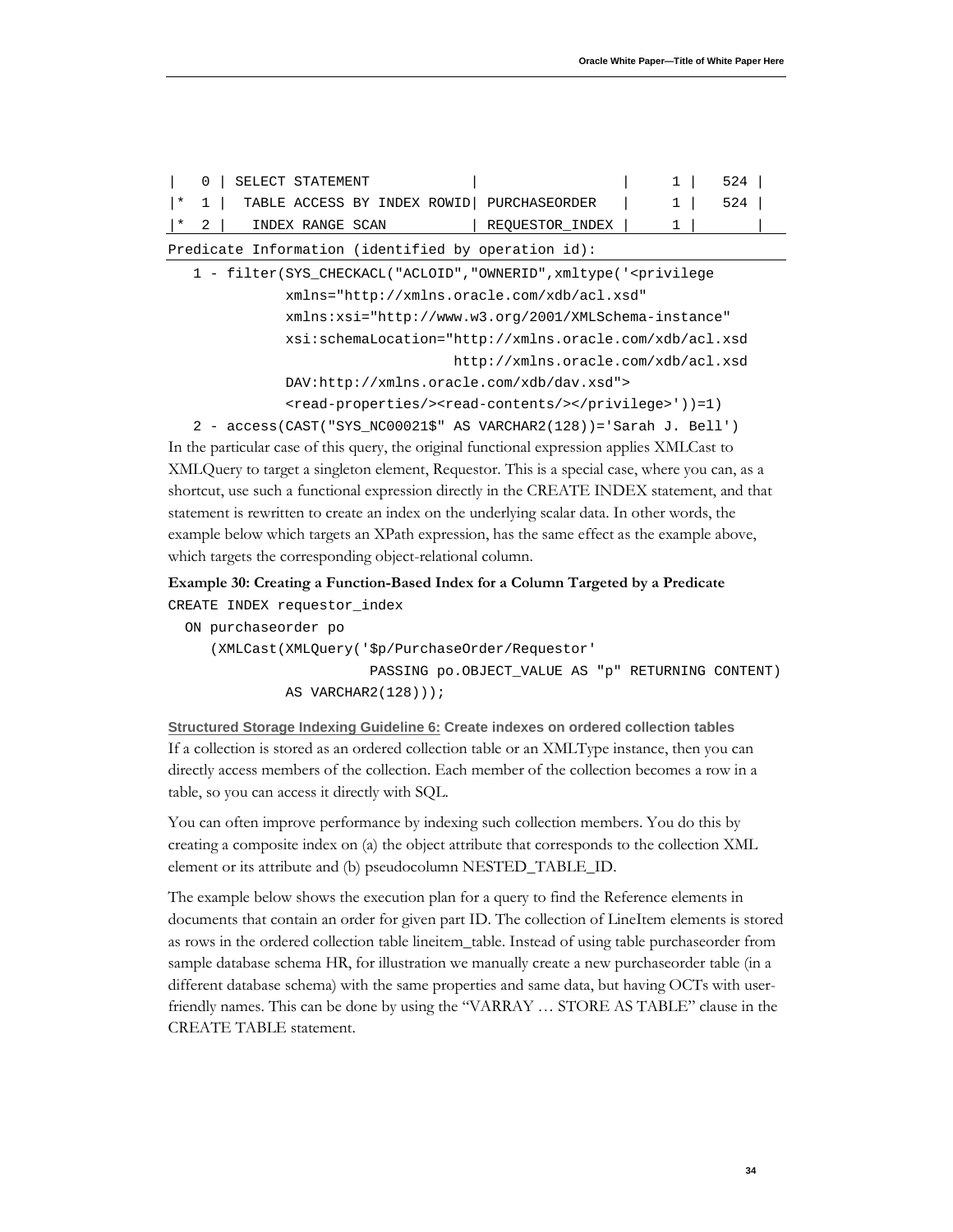#### **Example 31: Execution Plan for a Selection of Collection Elements**

SELECT XMLCast(XMLQuery('\$p/PurchaseOrder/Reference'

PASSING OBJECT\_VALUE AS "p" RETURNING CONTENT)

AS VARCHAR2(4000)) "Reference"

FROM purchaseorder

WHERE

XMLExists('\$p/PurchaseOrder/LineItems/LineItem/Part[@Id="717951002372"]' PASSING OBJECT\_VALUE AS "p");

|          | Id | Operation                   | Name                   | Rows         |
|----------|----|-----------------------------|------------------------|--------------|
|          | 0  | SELECT STATEMENT            |                        | 1            |
|          |    | NESTED LOOPS                |                        |              |
|          | 2  | NESTED LOOPS                |                        | 1            |
|          | 3  | SORT UNIOUE                 |                        | $\mathbf{1}$ |
| $\ast$   | 4  | TABLE ACCESS FULL           | LINEITEM TABLE         | 1            |
| $^\star$ | 5  | INDEX UNIOUE SCAN           | LINEITEM TABLE MEMBERS | 1            |
|          | 6  | TABLE ACCESS BY INDEX ROWID | PURCHASEORDER          |              |

```
Predicate Information (identified by operation id):
```

```
 4 - filter("SYS_NC00009$" IS NOT NULL AND
```

```
"SYS_NC00011$"='717951002372')
```
5 - access("NESTED\_TABLE\_ID"="PURCHASEORDER"."SYS\_NC0003400035\$")

The execution plan shows a full scan of ordered collection table lineitem\_table. This could be acceptable if there were only a few hundred documents in the purchaseorder table, but it would be unacceptable if there were thousands or millions of documents in the table.

To improve the performance of such a query, you can create an index that provides direct access to pseudocolumn NESTED\_TABLE\_ID, given the value of attribute Id. Unfortunately, Oracle XML DB does not allow indexes on collections to be created using XPath expressions directly.

The best way to create an index on the nested table is by using the

DBMS\_XMLSCHEMA\_MANAGE.XPATH2TABCOLMAPPING procedure to get the table and column name to index, and then create a composite index of this column with pseudocolumn NESTED\_TABLE\_ID. This will take into account the nested tables and out of line tables to give you the final table and column names to index. The example below shows how to automat e this process.

```
Example 32: Creating an Index on a nested Table Column Targeted by a Predicate
-- pl/sql program to automatically create one index for each mapping 
-- of a given XPath expression.
DECLARE
  index_name VARCHAR2(32) := 'po_idx';
```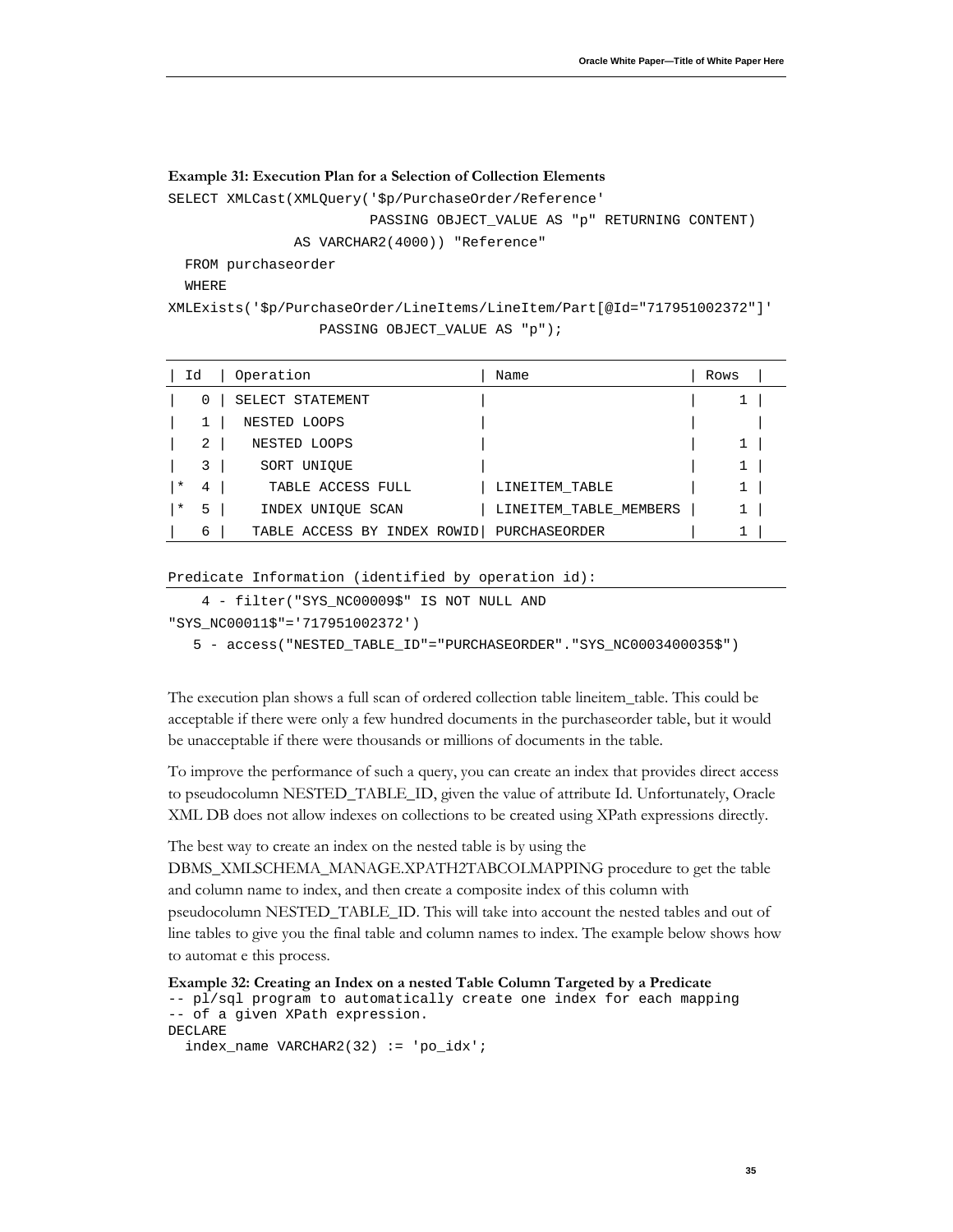```
tab_name VARCHAR2(32);
  col_name VARCHAR2(32);
    CURSOR idx_cursor IS
      SELECT "tab_name", "col_name" 
      FROM XMLTable('/Result/Mapping' 
              passing (
                 SELECT XDB.DBMS_MANAGE_XMLSTORAGE.XPath2TabColMapping(
                     'PURCHASEORDER_TAB',
                   NULL, 
                    '/ipo:purchaseOrder/items/item/Part/Id', 
                     '''http://www.example.com/IPO'' as "ipo"') 
                 FROM dual)
            COLUMNS "tab_name" VARCHAR2(32) PATH '/Mapping/@TableName',
                    "col_name" VARCHAR2(32) PATH '/Mapping/@ColumnName');
BEGIN
   FOR entry IN idx_cursor LOOP 
      EXECUTE IMMEDIATE 'CREATE INDEX ' || index_name || '_' 
           || entry."col_name" || ' ON "' || entry."tab_name" 
           ||'" ( "'|| entry."col_name"|| '", NESTED_TABLE_ID)';
   END LOOP;
END;
/
```
The example above is written in a generic fashion with a PLSQL cursor created to handle multiple XPaths. If you are certain that your XPath2TabColName function will only return one XPath, then you can use SQL similar to ["Example 26: Creating an Index on a Column Targeted](#page-33-1)  [by a Predicate"](#page-33-1) by just plugging in your particular XPath.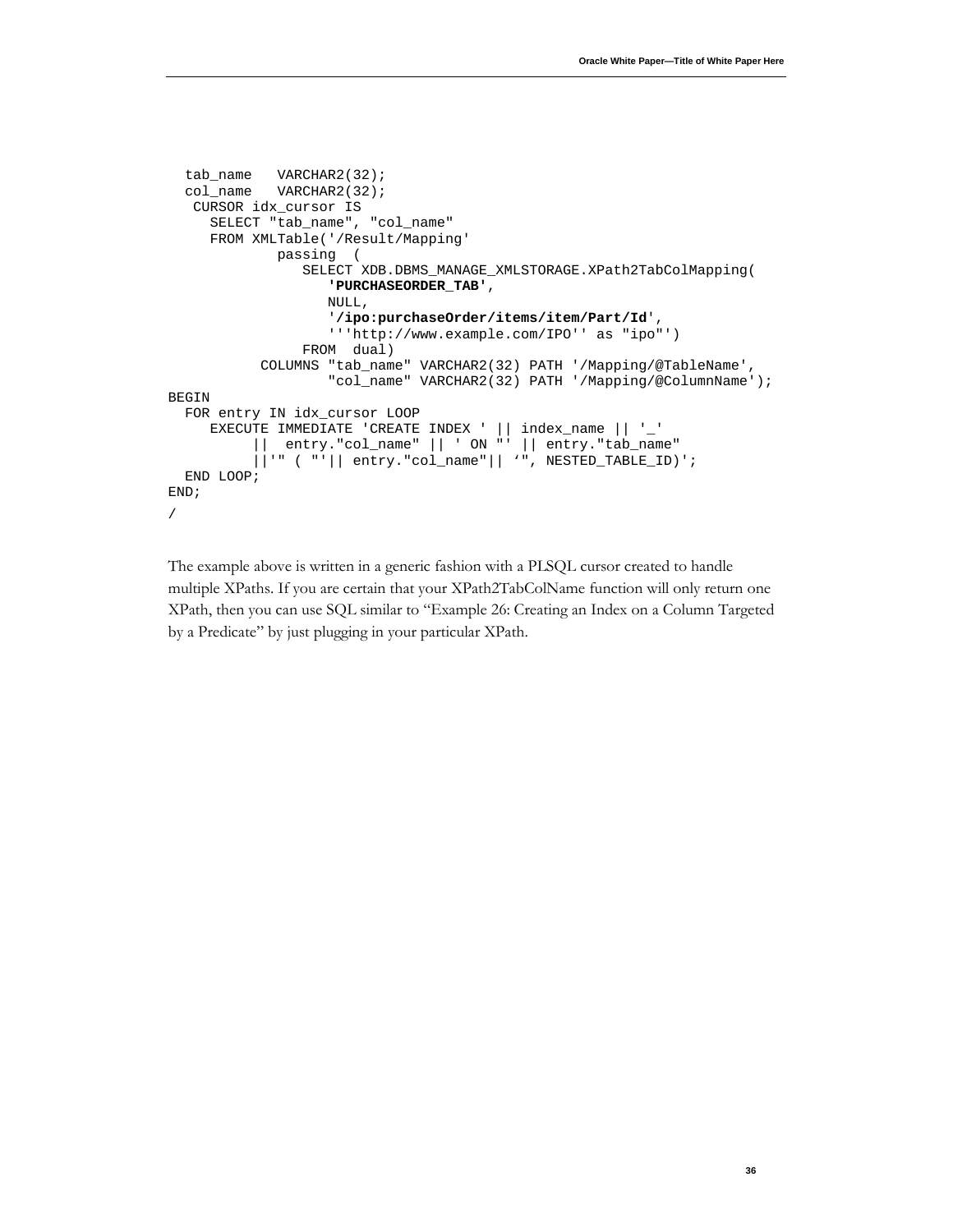### <span id="page-38-0"></span>Unstructured and Binary XML

Binary XML storage and unstructured storage are used primarily for unstructured data. For these storages, the standard database indexes (B-tree, bitmap) are generally not helpful for accessing particular parts of an XML document. XMLIndex provides a general, XML-specific index that indexes the internal structure of XML data. One of its main purposes is to overcome the indexing limitation presented by unstructured, hybrid, and binary XML storage. Sometimes when a query cannot use any index, it can still be optimized using the streaming XPath evaluation. This section provides guidance on which indexes to create, and how to write your query to use the streaming XPath evaluation.

#### <span id="page-38-1"></span>**Binary XML Streaming Evaluation**

The streaming mode of XPath evaluation is used to efficiently evaluate the most common types of XPaths over documents that are stored in Binary XML. This is done by first rewriting the query to collect related XPaths together so that they can be evaluated in a single pass over the document. This type of rewrite is reflected in the output of 'explain plan' as 'XPATH EVALUATION'. For example, in the plan for the following query, the XPaths from the SELECT list and the WHERE clause are gathered and evaluated together as columns of the 'XPATH EVALUATION' step; this is reflected in the predicate information section, which refers to the column corresponding to /PurchaseOrder/Reference.

#### **Example 33: XPath Evalution in Query Plan**

SELECT XMLCAST(XMLQuery('\$p/PurchaseOrder/@poDate' PASSING OBJECT\_VALUE AS "p" RETURNING CONTENT) as DATE) FROM purchaseorder WHERE XMLExists('\$p/PurchaseOrder[Reference="123456"]' PASSING OBJECT VALUE AS "p");

|          | Id   Operation                                          | Name | Rows |  |
|----------|---------------------------------------------------------|------|------|--|
|          | 0 SELECT STATEMENT<br>NESTED LOOPS                      |      |      |  |
| $2 \mid$ | TABLE ACCESS FULL   PURCHASEORDER<br>3 XPATH EVALUATION |      |      |  |

Predicate Information (identified by operation id): ---------------------------------------------------

3 - filter("P"."C\_01\$"='123456')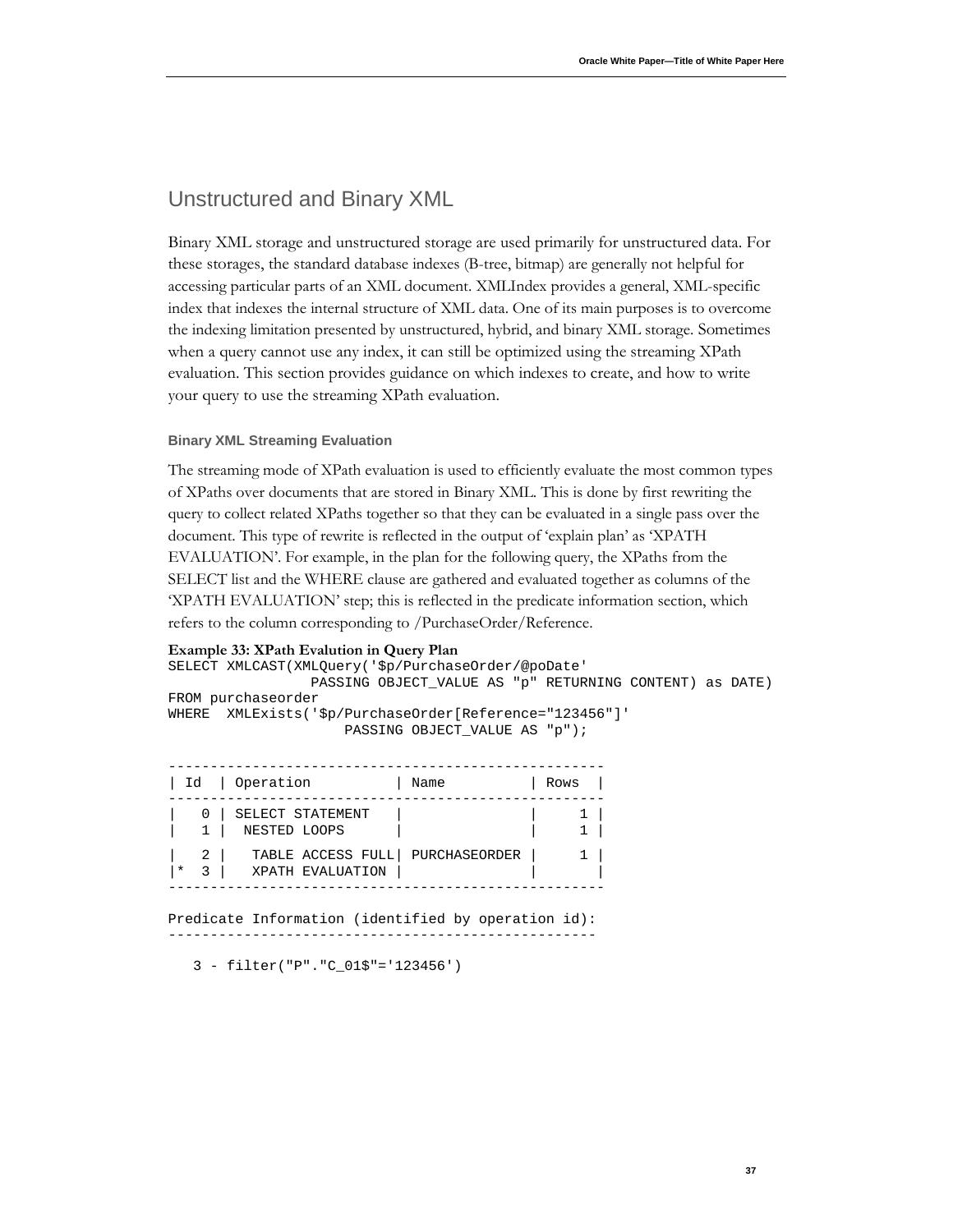In the following query, all the columns of the XMLTable are evaluated together as part of the 'XPATH EVALUATION' step:

#### **Example 34: Streaming XPath Evalution of XMLTable query**

```
SELECT li.description, li.lineitem 
FROM 
  purchaseorder T, 
  XMLTable('$p/PurchaseOrder/LineItems/LineItem'
      PASSING OBJECT_VALUE AS "p"
      COLUMNS lineitem NUMBER PATH '@ItemNumber',
             description VARCHAR2(30) PATH 'Description',
 partid NUMBER PATH 'Part/@Id',
 unitprice NUMBER PATH 'Part/@UnitPrice',
 quantity NUMBER PATH 'Part/@Quantity') li
WHERE li.unitprice > 30 and li.quantity < 20;
     ----------------------------------------------------
| Id | Operation | Name | Rows |
  ----------------------------------------------------
| 0 | SELECT STATEMENT | | | | | | 1 |
| 1 | NESTED LOOPS | | 1 |
   2 | TABLE ACCESS FULL | PURCHASEORDER | 1
|\star 3 | XPATH EVALUATION | |
        ----------------------------------------------------
Predicate Information (identified by operation id):
  ---------------------------------------------------
   3 - filter(CAST("P"."C_01$" AS NUMBER)>30 AND
```
CAST("P"."C\_02\$" AS NUMBER)<20)

In general, XPaths involving the child and descendant axes can be evaluated in this mode, but not ones involving reverse axes (like the ancestor axis). Most position-based predicates in XPaths are evaluated in streaming mode in 11gR2. In releases prior to 11gR2, XPaths involving position predicates cannot be evaluated in this mode. In all releases, XPaths with predicates involving last(), as well as those with position-based and non-position-based predicates in the same step should be avoided, as these XPaths are not evaluated in streaming mode.

Here are some guidelines on how to write queries to get the best results from streaming XPath evaluation:

#### <span id="page-39-0"></span>**Streaming Evaluation Guideline 1 : Convert reverse XPath axes to forward axes when possible**

In many cases, it is easy to convert an XPath that uses reverse axes to an equivalent one that does not (i.e., uses forward axes only). For example, the following query uses the parent axis (the '..' step) to select nodes that have a child that is named 'a' and has an attribute id whose value is 'abc1'. It can be rewritten to an equivalent query that does not use the parent axis, by including 'a' in the predicate (rather than as a separate path step), as shown below.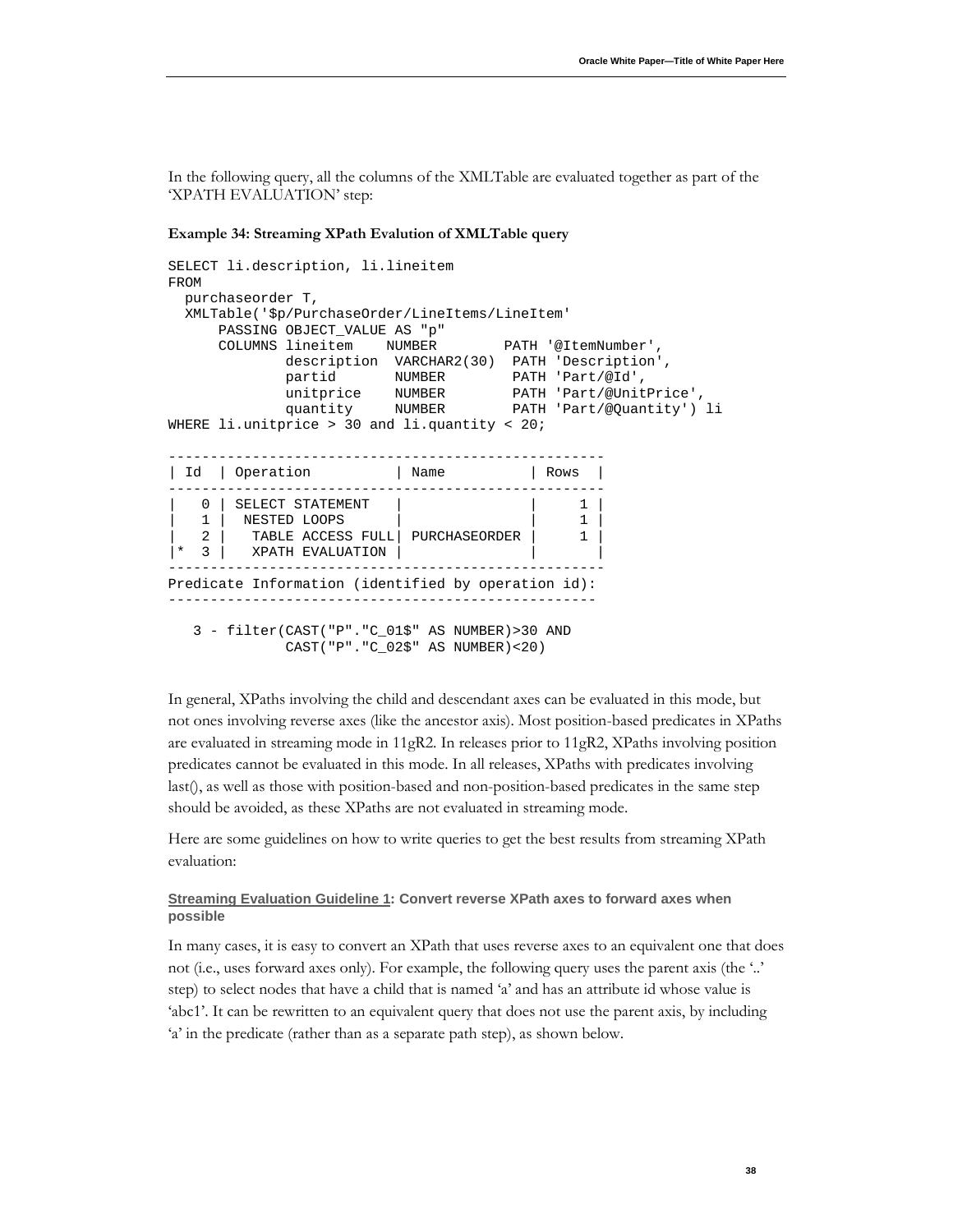```
Example 35: Conversion of reverse axes to forward axes
-- Query with reverse axis (cannot be evaluated in streaming mode)
SELECT XMLQuery('$p/PurchaseOrder/*/a[@id="abc1"]/..'
                  PASSING OBJECT_VALUE AS "p" RETURNING CONTENT)
FROM purchaseorder
WHERE XMLExists('$p/PurchaseOrder[Reference="123456"]' 
                      PASSING OBJECT_VALUE AS "p");
-- Equivalent query with no reverse axes (can be evaluated in 
streaming mode)
SELECT XMLQuery('$p/PurchaseOrder/*[a/@id="abc1"]'
                  PASSING OBJECT_VALUE AS "p" RETURNING CONTENT)
FROM purchaseorder
```
WHERE XMLExists('\$p/PurchaseOrder[Reference="123456"]' PASSING OBJECT\_VALUE AS "p");

<span id="page-40-0"></span>**Streaming Evaluation Guideline 2 : For large documents, avoid descendant axis & wild cards if exact (named) path steps can be used**

Although XPaths with descendant axis & wild cards can be evaluated in streaming mode, they are not as efficient as using just the child axis and named path steps. For example, to get all the line items in a particular purchase order that have a quantity greater than 5, use /PurchaseOrder/LineItem instead of //LineItem, as shown below.

#### **Example 36: Avoiding descendant axis**

```
-- Query with descendant axis
SELECT XMLQuery('$p//LineItem[@quantity > 5]'
                  PASSING OBJECT_VALUE AS "p" RETURNING CONTENT)
FROM purchaseorder
WHERE XMLExists('$p/PurchaseOrder[Reference="123456"]' 
                      PASSING OBJECT_VALUE AS "p")
-- Query with named path steps (avoiding descendant axis)
SELECT XMLQuery('$p/PurchaseOrder/LineItem[@quantity > 5]'
                  PASSING OBJECT_VALUE AS "p" RETURNING CONTENT)
FROM purchaseorder
WHERE XMLExists('$p/PurchaseOrder[Reference="123456"]' 
                      PASSING OBJECT_VALUE AS "p")
```
<span id="page-40-1"></span>**Streaming Evaluation Guideline 3 : For DML-heavy workloads, enable caching for writes on the underlying lob column**

Note that binary xml tables use a hidden blob column named 'xmldata' to store the encoded xml documents. For workloads that involve a significant amount of DML, enabling caching for writes on this lob column will speed up subsequent queries that use streaming evaluation on the affected documents. The following sql statement enables caching for writes on the purchaseorder table's blob column:

#### **Example 37: Enabling caching for DMLs on binary xml tables**

ALTER TABLE purchaseorder modify lob (xmldata) (cache);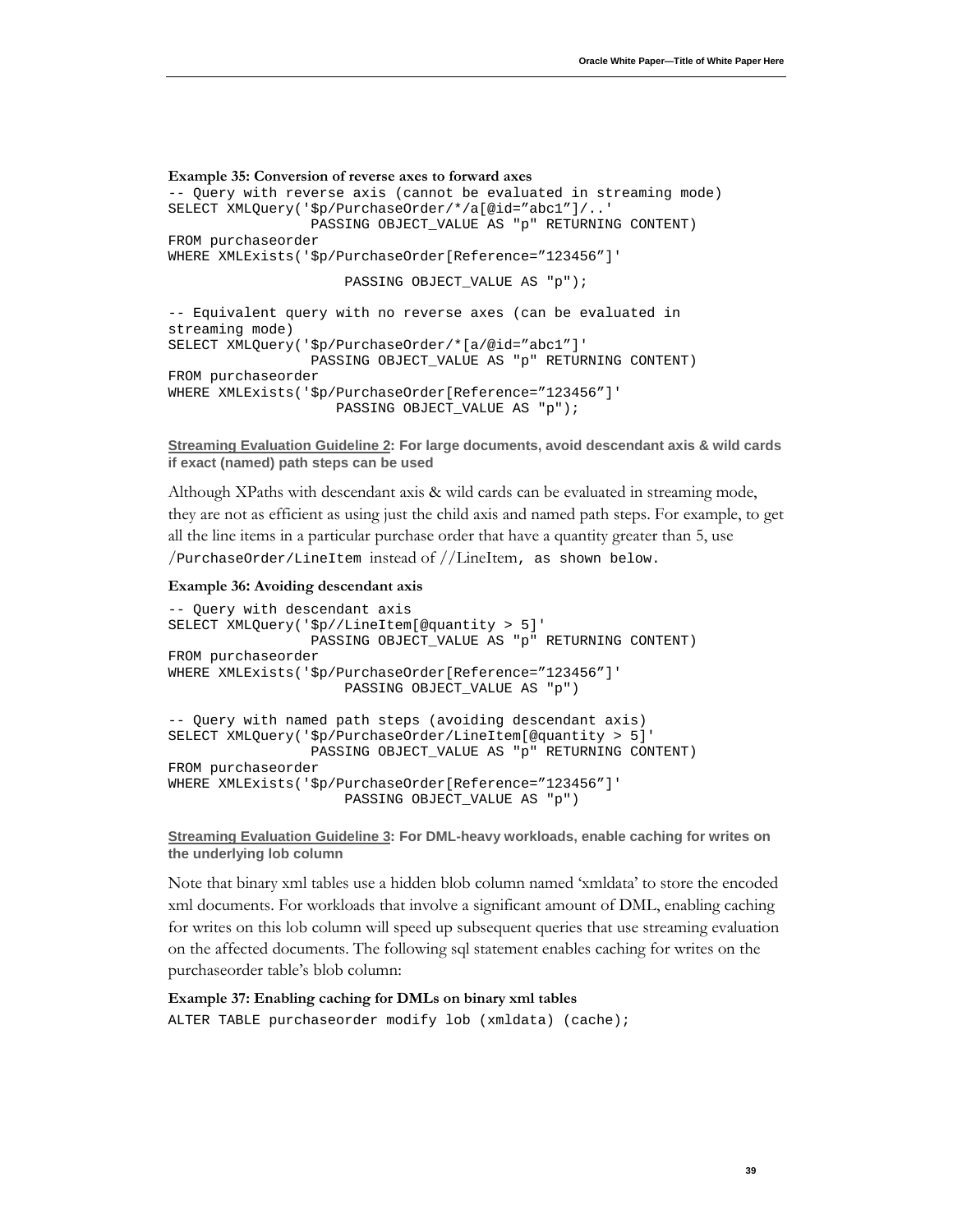#### <span id="page-41-0"></span>Indexing Unstructured (CLOB) and Binary XML

As mentioned above, the indexing solutions in the relational world are not suitable for indexing XML, hence we have a different set of indexes for XML usecases. The different indexes supported in 11gR2 are given below:

- XMLIndex structured component, or Table-based index. This is called the "Structured XMLIndex" for short.
- XMLIndex unstructured component, or Path-based index. . This is called the "Unstructured XMLIndex" for short.
- CONTEXT Index

If you are dealing with large volumes of XML data, you may want to consider taking advantage of the parallelism and partitioning features offered by Oracle. When the base XML is partitioned by range or list partitioning methods, then a corresponding XMLIndex can be created on the XML using the keyword LOCAL. When this is done, the XMLIndex is equi-partitioned with the base table – each partition of the XMLIndex has a 1-1 correspondence with a partition of the base XML. Note that XMLIndex partitioning is only supported on tables that are range or list partitioned.

You can use a PARALLEL clause (with optional degree) when creating or altering an XMLIndex index to ensure that index creation and maintenance are carried out in parallel. If the base table is partitioned or enabled for parallelism, then this can improve the performance for both DML operations (INSERT, UPDATE, DELETE) and index DDL operations (CREATE, ALTER, REBUILD). The degree-of-parallelism (DOP) value specified at the XMLIndex level is also set on each internal table of the XMLIndex – for both structured and unstructured components.

The predicates of path expression, WHERE clause of FLWOR expression, WHERE clause of SQL/XML statement having XMLExists() or XMLTable construct are subject shown in examples below. Such predicate evaluation can be greatly speeded up by using the right XMLIndex. XMLIndex can be used to do both inter-document search (filtering XML document rows stored in the table) and intra-document search (filtering XML document fragment for XML document stored in each row of the table).

#### <span id="page-41-1"></span>**Example 38: Examples of where XMLIndex could be used**

```
/* XMLExists() with predicate in path expression in SQL WHERE clause:
 * Index can be used to filter rows from table purchaseorder */
SELECT XMLQuery('$po/PurchaseOrder/Requestor' 
      PASSING OBJECT_VALUE AS "po" RETURNING CONTENT)
FROM purchaseorder 
WHERE 
XMLExists('$poPurchaseOrder/LineItems/LineItem/Part[@Quantity = 1]'
                   PASSING OBJECT_VALUE AS "po");
```
/\* WHERE clause of XQuery expression.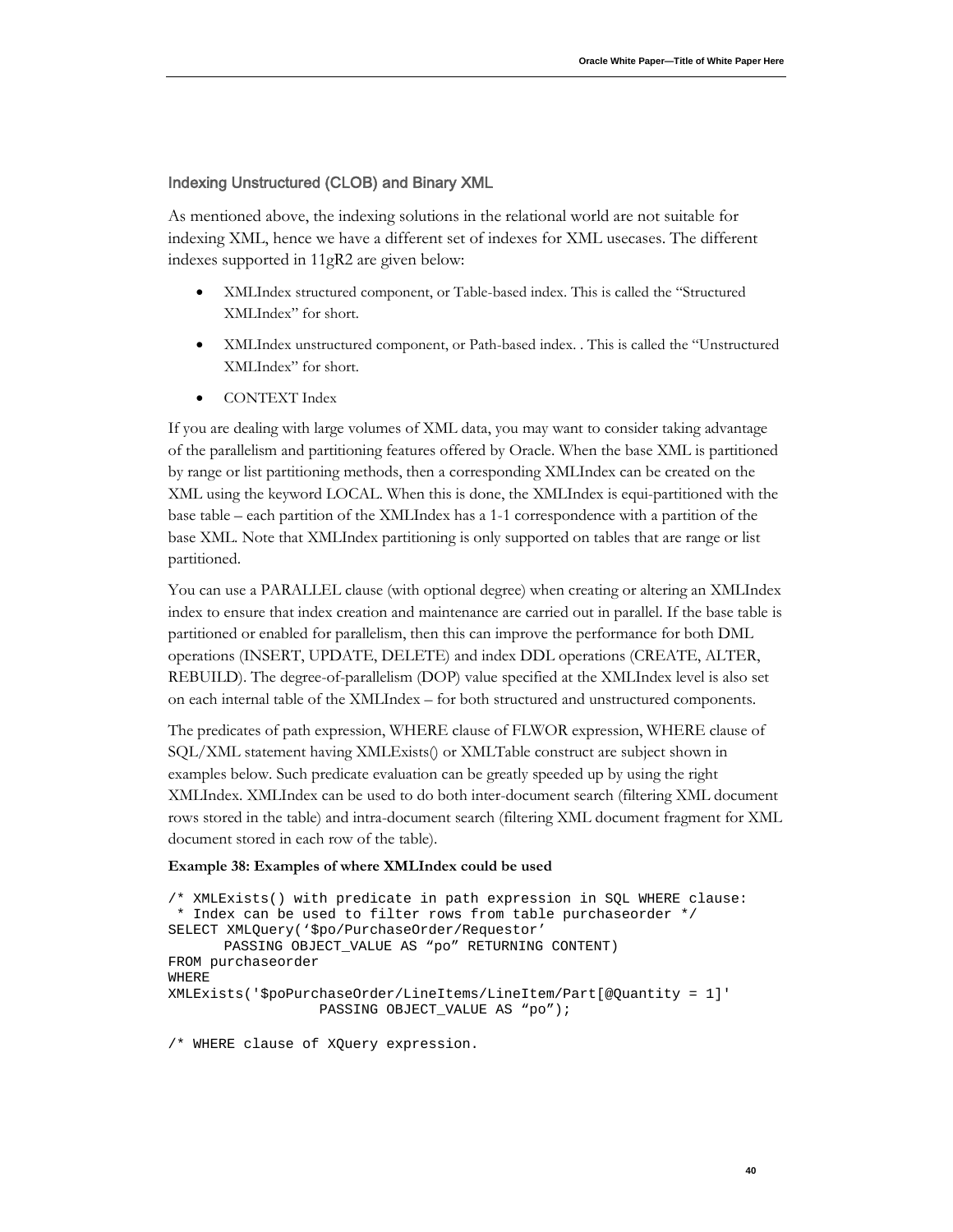```
* Index can be used to filter rows from table purchaseorder */
SELECT *
FROM XMLTABLE(
     'for $po in ora:view("purchaseorder")/PurchaseOrder 
      where $po/LineItems/LineItem/@ItemNumber="1" 
      return $po/Requestor);
/* XMLTable column in SQL WHERE clause. */
SELECT li.description, li.lineitem
FROM purchaseorder, 
          XMLTable('/PurchaseOrder/LineItems/LineItem'
       PASSING OBJECT_VALUE
       COLUMNS lineitem NUMBER PATH '@ItemNumber',
              description VARCHAR2(30) PATH 'Description',
             partid NUMBER PATH 'Part/@Id',<br>unitprice NUMBER PATH 'Part/@UnitPrice',
             unitprice NUMBER<br>quantity NUMBER
                                       PATH 'Part/@Quantity') li
WHERE Lineitem = 4567;
/* Predicate in path expression. 
 * Index can be used to identify document fragment. 
 * Although index cannot be used to identify rows from the purchaseorder 
 * because all rows are returned due to no SQL WHERE clause, 
 * index can be used to identify Description fragment 
 * that satisfies the path predicate from each row of purchasorder. 
 * This query is analogous to scalar subquery usage in a select list 
 * of a SQL statement where the scalar subquery has its own 
 * where clause that can leverage index */
SELECT XMLCAST(XMLQUERY( 
    '/PurchaseOrder/LineItems/LineItem[@ItemNumber=1]/Description'
    PASSING object_value RETURNING CONTENT) AS VARCHAR2(4000))
FROM purchaseorder p;
```
Here are some guidelines on which indexes to choose for your usecase.

#### <span id="page-42-0"></span>**Index choosing Guideline 1: Use the Structured XMLIndex when XPaths are static, and to answer predicates**

If you know your XPaths in advance, the Structured Component of XMLIndex is ideal for your usecase. This will help you get relational performance on your Xqueries for XPaths that have the Structured XMLIndex on them.

You can get optimal performance by using the structured XMLIndex to index the XPaths that appear in the predicates. These predicates can be in the SQL statement, or the predicate of the where clause, or in the Xquery itself, as shown in ["Example 38: Examples of where](#page-41-1)  [XMLIndex could be used"](#page-41-1).

Creating the structured index as depicted in ["Example 41: Creating the XMLIndex with](#page-46-1)  [Structured Component"](#page-46-1) can optimize all the queries above.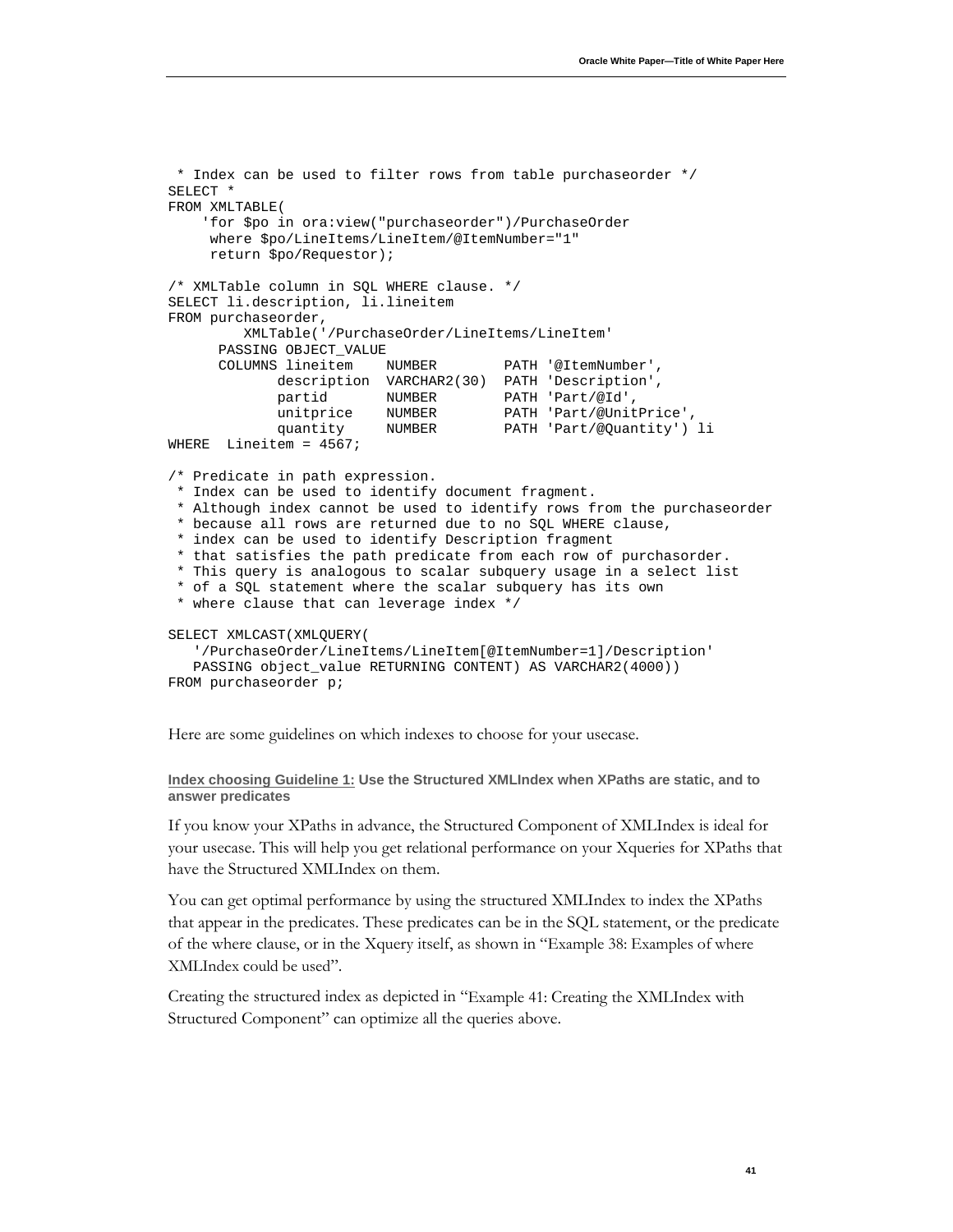<span id="page-43-0"></span><u>Index choosing Guideline 2:</u> Use Unstructured XMLIndex when XPaths are not known in **advance**

Unstructured XMLIndex is useful to index popular subtrees of documents or whole documents, if needed. When a table or column stores a mixed bag of semi-structured documents, or users are allowed to search under whole documents or whole subtrees, unstructured XMLIndex should be used. Note that even when using unstructured XMLIndex, one should try to limit the paths for which the index can be picked using pathsubsetting. A smaller index indexing only popular paths will require less storage space and improve query performance as the index will have less disk blocks to scan. XPaths that are not indexed can still be used in queries and will be processed using Binary XML Streaming Evaluation.

#### **Example 39: Using Unstructured XMLIndex when XPaths are not known in advance**

CREATE INDEX po\_xmlindex\_ix ON purchaseorder (OBJECT\_VALUE) INDEXTYPE IS XDB.XMLINDEX PARAMETERS ('PATHS (INCLUDE (/PurchaseOrder/LineItems/ /PurchaseOrder/Reference))'); CREATE INDEX msoffice\_xix ON MSOfficeDocuments (OBJECT\_VALUE) INDEXTYPE IS XDB.XMLINDEX PARAMETERS ('PATHS (INCLUDE (//w:sdt) NAMESPACE MAPPING (xmlns:w=["http://schemas.openxmlformats.org/wordprocessingml/2006/](http://schemas.openxmlformats.org/wordprocessingml/2006/main)  $main"$  ))');

#### <span id="page-43-1"></span>**Index choosing Guideline 3: Use text index for full text search requirements**

If your application has requirements for full text searching, consider using the SQL contains() operator and create a text index on the base XMLType column.

```
Example 40: Using SQL contains() to perform full-text search
create table po of xmltype;
create index po_otext_ix on po (object_value) indextype is 
             ctxsys.context;
call dbms_stats.gather_table_stats(USER, 'PO');
select distinct 
XMLCast(XMLQuery('$p/PurchaseOrder/ShippingInstructions/address' 
                    passing po.object_value as "p" returning content)
        as varchar2(256)) "Address"
from po po
where contains(po.object_value, '$(Fortieth) INPATH 
                        (PurchaseOrder/ShippingInstructions/address)') > 0;
```
<span id="page-43-2"></span>**Index choosing Guideline 4: Fragment extraction**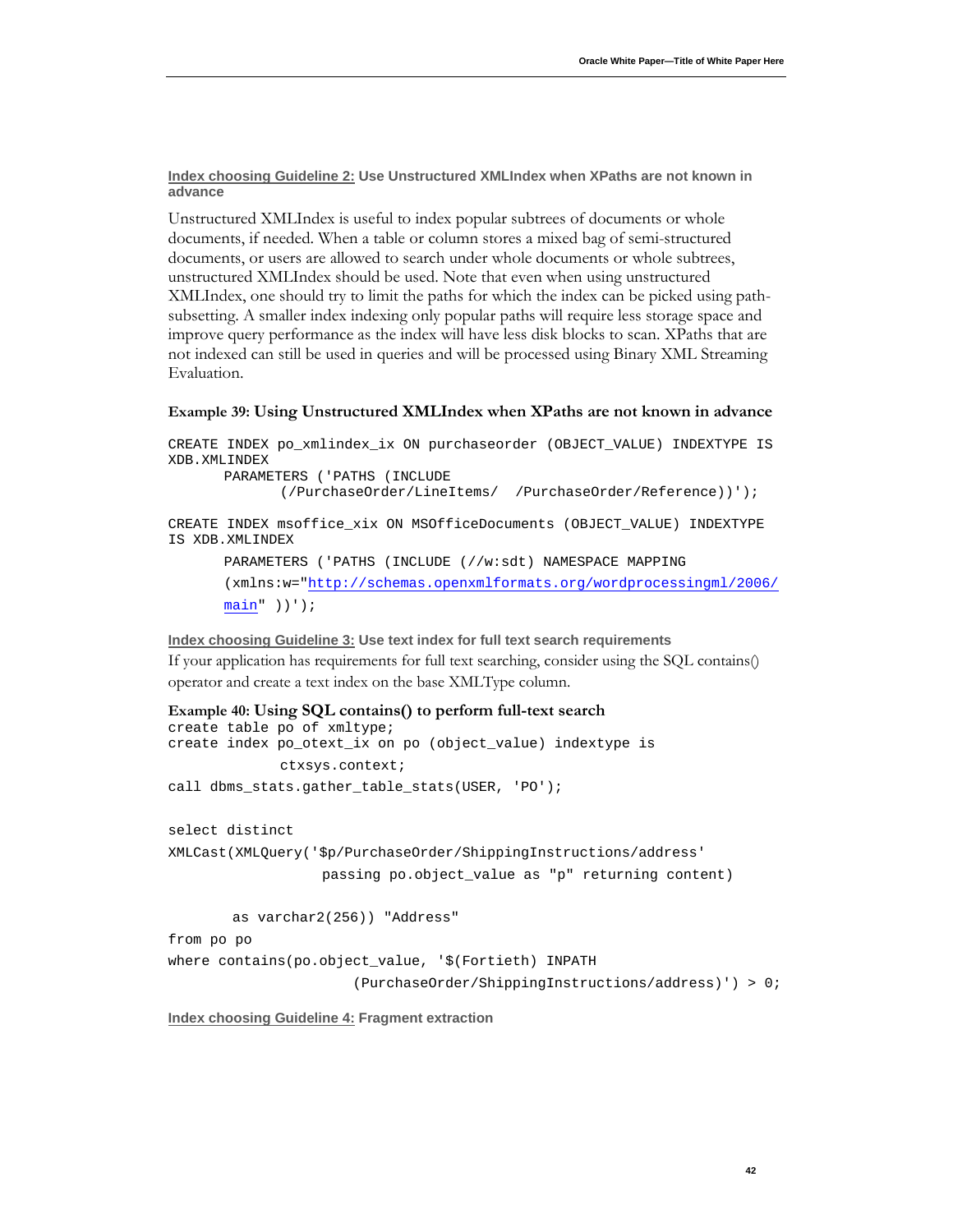In the presence of queries that project out XML fragments, the indexing approach depends on the average size of documents:

- If the dataset consists of small to medium size documents, you should use one of the following:
	- o Either, use the XQuery extension expression (#ora:xq\_proc #) to indicate XQuery shall be functionally evaluated. *Note: ora:xq\_proc gives you fine-grained control -- you can make fragment extraction use xq\_proc and predicates use XMLIndex, as long as the predicate XPaths are not excluded from the XMLIndex.*
	- o Or, use Binary XML streaming evaluation you would need to exclude the path of the fragment to be extracted from your path subsetted Unstructured XMLIndex, if present, to ensure this. *Note: XMLIndex, if present, can still be used to evaluate the predicates, as long as the predicate XPaths are not excluded from the XMLIndex.*
- If the dataset contains mostly large documents, use Unstructured XMLIndex to perform fragment extraction by ensuring that the path of the fragment to be extracted is included in the list of paths that are indexed.

#### <span id="page-44-0"></span>**Index choosing Guideline 5: Combine different indexes as needed**

You can use a combination of the different indexes. For example, if you have a table of technical documents, you can create an XMLIndex with structured component for the title, author and date fields, and with unstructured component for the variable part of the document, and create an Oracle Text index to answer text-search queries.

Once you have chosen the right indexes for your usecase, please refer to the coresponding section for guidelines on how to get the best performance out of these indexes.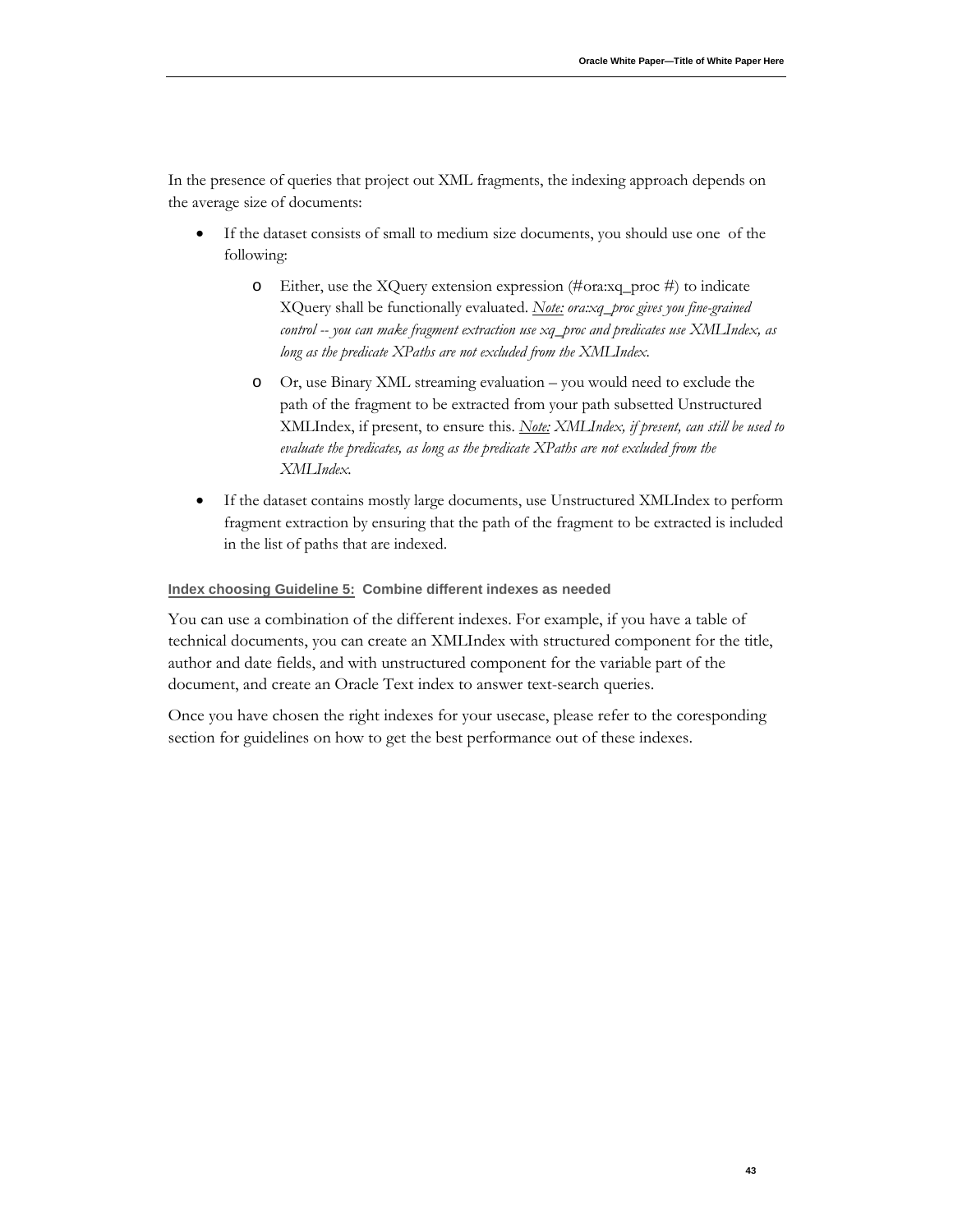# <span id="page-45-0"></span>XMLIndex Structured Component

Even though the data in the Binary XML or unstructured XMLType columns may be unstructured, it sometimes contains islands of predictable, structured data. An example is a technical document, with the title, author and date fields. You create and use the structured component of an XMLIndex index for queries that project fixed, structured islands of XML content, even if the surrounding data is relatively unstructured. A structured XMLIndex component organizes such islands in a relational format. It is similar to SQL/XML function XMLTable, and the syntax you use to define the structured component reflects this similarity. The relational tables used to store the indexing data are data-type aware, and each column can be of a different scalar data type. You can thus think of the act of creating the structured component of an XMLIndex index as decomposing a structured portion of your XML data into relational format.

The structured component is a targeted index, and therefore requires careful specification of the XPaths that are to be indexed, along with their data types. But, the benefits of using such an index are significant for queries with statically known XPaths.

Some of the advantages of using the structured component are listed below:

- 1. *Type-Aware, Relational-Style Searches* The path table of the unstructured XMLIndex component stores values of all indexed nodes in the same column, irrespective of the actual schema-type of that value. Number values, date values, and string values are stored in the same column. Therefore, secondary indexes on this single value column do not provide proper statistics information, and therefore are not easily picked up by the relational Cost Based Optimizer (CBO) within Oracle. The structured component of an XMLIndex has the ability to separate values by type and by path into different columns, and therefore can provide very specific relational-style statistics to the relational Cost Based Optimizer, on which the XMLIndex is built.
- 2. *Support for Composite B-Tree and Bitmap Indexes* Since values from various XPaths are stored in the same column of the path table of the unstructured component, it is not possible to create bitmap indexes or composite indexes, even though the query or the data suggest that such indexes are appropriate. On the other hand, an internal table of a structured XMLIndex can store values from different XPaths in separate columns, thereby making it possible to create composite B-Tree and bitmap indexes.
- 3. *No Sub-Query in SQL Predicate* When the value-search criterion appears in the WHERE clause of a SQL statement, then rewrite using the unstructured XMLIndex component results in a sub-query in the WHERE clause. Such a sub-query cannot be folded into the top-level query, leading to poor execution plans. This problem is particularly an issue when the XML does not come with an XML schema. On the other hand, when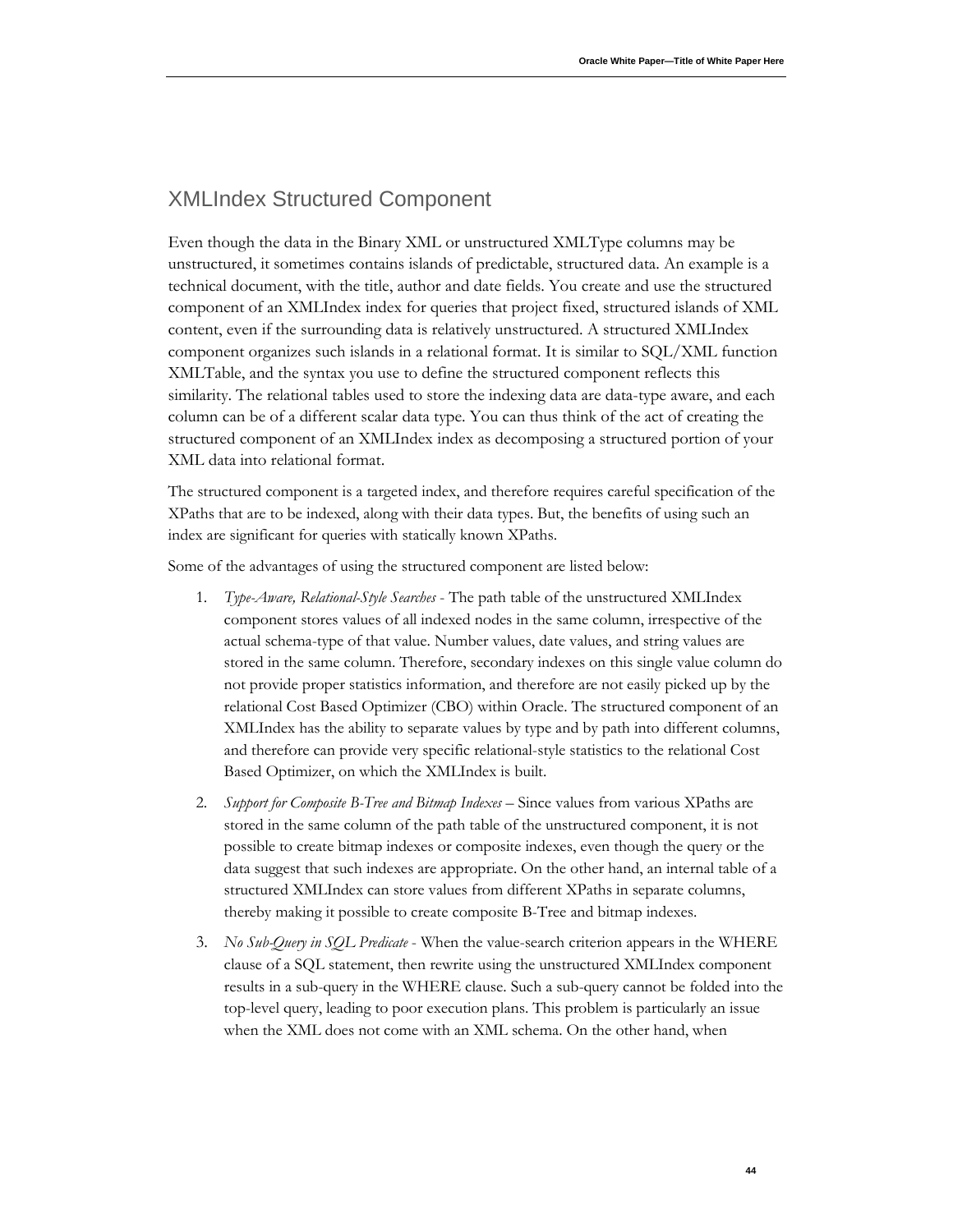structured XMLIndex is used, a predicate in the WHERE clause becomes column-level checks on the structured XMLIndex tables.

4. *Indexing for BI-Style Queries –* SQL constructs such as order-by, group-by, window, etc., enable powerful business intelligence queries over relational data. Applications using order-by, group-by, window, etc., on values within XML data can get relational performance by using structured XMLIndex, since the queries can be rewritten to orderby, group-by, window, etc., over relational table columns. This is accomplished as follows: XMLTable allows values in XML to be projected out as a virtual table. A query that uses the XMLTable function can be rewritten to simple access of the relational tables of a structured XMLIndex. This means that order-by, group-by, window, etc., operating on columns of the virtual table are translated to order-by, group-by, window, etc., operating on the corresponding physical columns of the structured XMLIndex tables. When unstructured XMLIndex is used, the order-by, group-by, window, etc., functions are evaluated as sub-queries over the path table, and therefore performs orders of magnitude slower than when structured XMLIndex is used.

The example below shows how to create structured XMLIndex. It uses the Purchase Order schema, which has a collection called "LineItem". For each XML node matching the row pattern /PurchaseOrder/LineItems/LineItem, this XMLIndex projects out in its relational index table 5 columns – the values of these nodes are the values of nodes matching relative XPaths @ItemNumber, Description, Part/@Id, Part/@UnitPrice, and Part/@Quantity. The internal index table will have as many rows for each XML document as the number of LineItem nodes within the document. The index DDL specifies the name of the table (lineitem\_tab in this case), the names of the 5 columns, and the SQL data types of these 5 columns.

```
Example 41: Creating the XMLIndex with Structured Component
CREATE INDEX po_struct ON purchaseorder (OBJECT_VALUE) 
INDEXTYPE IS XDB.XMLIndex
PARAMETERS (
'XMLTable lineitem_tab ''/PurchaseOrder/LineItems/LineItem''
      COLUMNS lineitem NUMBER PATH ''@ItemNumber'',
                description VARCHAR2(30) PATH ''Description'',
               partid NUMBER PATH ''Part/@Id'',<br>unitprice NUMBER PATH ''Part/@UnitP
               unitprice NUMBER PATH ''Part/@UnitPrice''<br>quantity NUMBER PATH ''Part/@Quantity'''
                                            PATH ''Part/@Quantity''');
```
Below are the guidelines on how to get the best performance out of your structured XMLIndex.

<span id="page-46-0"></span>**Structured Index Guideline 1: Use Structured Index instead of multiple functional indexes and/or virtual columns**

In XML usecases where user wants to project out several relational key columns of XML so that they can build B-tree indexes over these columns for quick search, structured XMLIndex is ideal.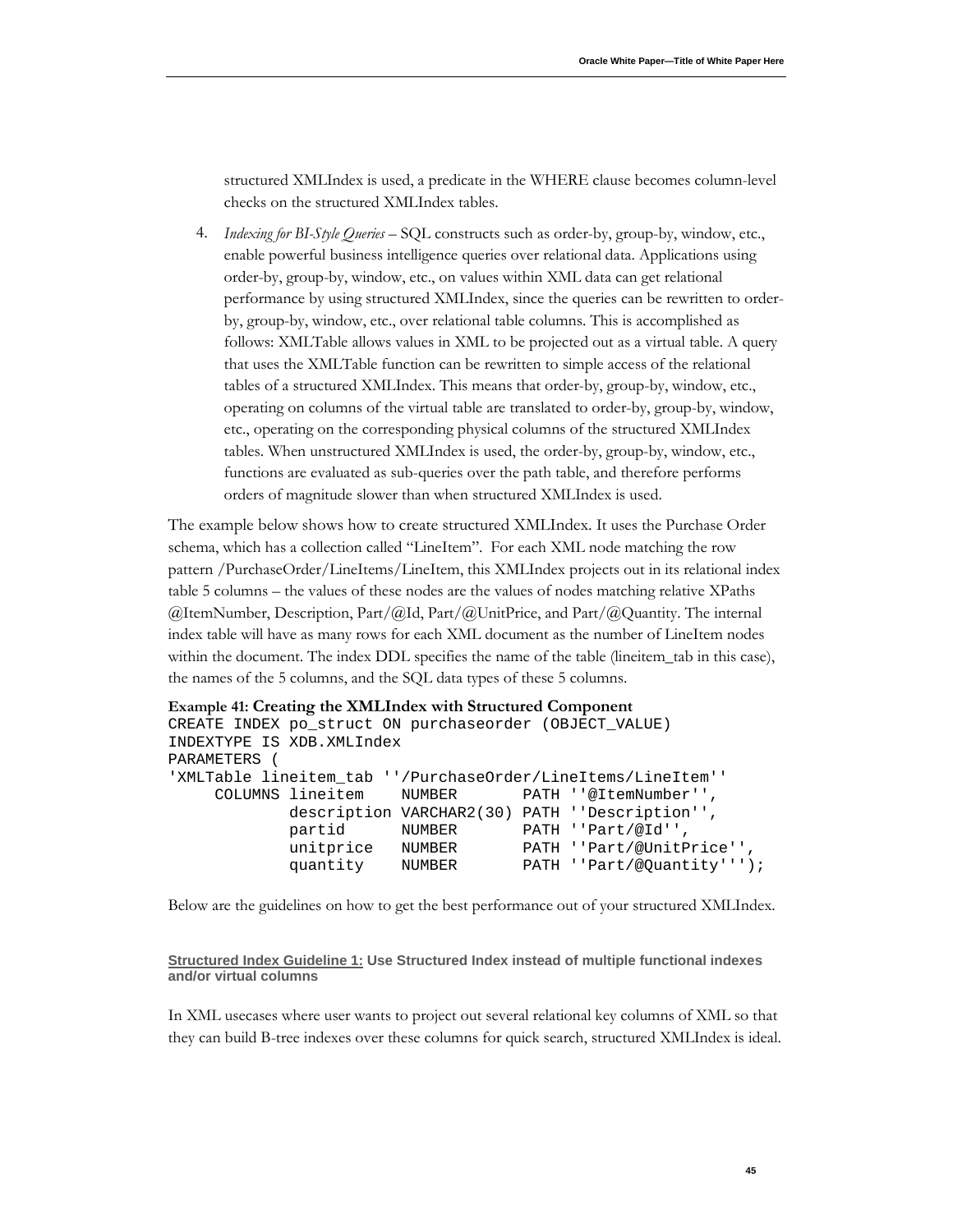Structured XMLIndex projects out one relational table capturing all the key relational columns for efficient search, instead of relying on multiple virtual columns (VC) that are inefficient. These structured XMLIndex columns are efficiently populated in a single scan of the input base document - something that cannot be done with virtual columns. Also, the structured XMLIndex based approach works in cases where the XML has collections, whereas the VC based approach cannot be used when the projected value is within an XML collection.

#### <span id="page-47-0"></span><u>Structured Index Guideline 2:</u> Make Index and Query datatypes correspond

The relational tables that are used for an XMLIndex structured component use SQL data types. XQuery expressions that are used in queries use XML data types (XML Schema data types and XQuery data types). XQuery typing rules can automatically change the data type of a subexpression, to ensure coherence and type-checking. For example, if a document that is queried using XPath expression /PurchaseOrder/LineItem[ $@$ ItemNumber = 25] is not XML schema-based, then the subexpression @ItemNumber is xs:untypedAtomic, and it is then automatically cast to xs:double by the XQuery = comparison operator. To index this data using an XMLIndex structured component you must use BINARY\_DOUBLE as the SQL data type.

This is a general rule. For an XMLIndex index with structured component to apply to a query, the data types must correspond. Table 2 in Guideline 7: "Using proper XQuery and SQL Typing"

If the XML and SQL data types involved do not have a built-in one-to-one correspondence, then you must make them correspond (according to Table 2), in order for the index to be picked up for your query. There are two ways you can do this:

- Make the index correspond to the query Define (or redefine) the column in the structured index component, so that it corresponds to the XML data type. For example, if a query that you want to index uses the XML data type xs:double, then define the index to use the corresponding SQL data type, BINARY\_DOUBLE.
- Make the query correspond to the index In your query, explicitly cast the relevant parts of an XQuery expression to data types that correspond to the SQL data types used in the index content table.

#### <span id="page-47-1"></span>**Structured Index Guideline 3: Use XMLTable views with corresponding index, e.g BI style queries**

Since the structured component of XMLIndex is built on the idea of an XMLTable, such an index fits nicely for usecases where this relational paradigm is applicable. For application developers who want a relational access paradigm, one or more relational views built on XMLTable should be created. The XMLTable function provides a way to expose key values from within XML as relational columns. Querying of XML in many usecases can be hidden within the definitions of relational views that use the XMLTable function, making it easier for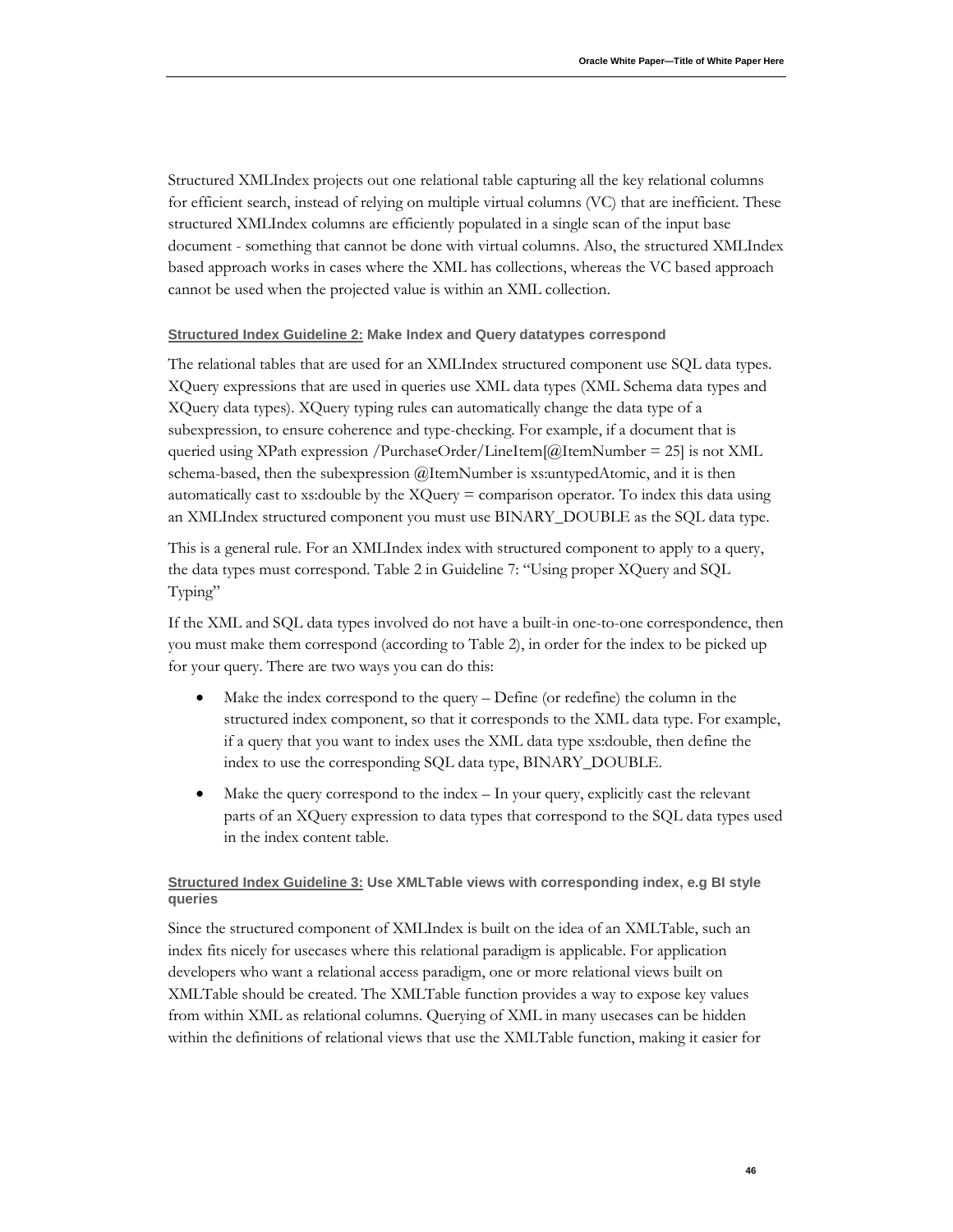XML to penetrate into the world of application developers who are familiar with SQL and want to be spared the complexity of XPath/XQuery. In such cases, the structured XMLIndex definition will match the definitions of the relational views.

The example below shows how XMLTable() provides a relational table abstraction over XML, and the next example shows how to create a corresponding view, and example 50 shows the corresponding index for it.

```
Example 42: XMLTable Provides a Virtual Table Abstraction over XML
```

```
SELECT lines.lineitem
        lines.description,
       lines.partid
       lines.unitprice
       lines.quantity
FROM purchaseorder,
        XMLTable('/PurchaseOrder/LineItems/LineItem'
PASSING OBJECT_VALUE<br>COLUMNS lineitem
                          NUMBER PATH '@ItemNumber',
description VARCHAR2(30) PATH 'Description',
partid NUMBER PATH 'Part/@Id',
unitprice NUMBER PATH 'Part/@UnitPrice',
quantity NUMBER PATH 'Part/@Quantity') lines;
LINEITEM DESCRIPTION PARTID UNITPRICE QUANTITY
-------- ----------- ------ --------- --------
11 Orphic Trilogy 37429148327 80 3
22 Dreyer Box Set 37429158425 80 4
11 Dreyer Box Set 37429158425 80 3
Example 43: Relational View Using XMLTable, and corresponding structured XMLIndex
CREATE VIEW lineitems_v
```

```
(lineitem, description, partid, unitprice, quantity)
AS SELECT 
          lines.lineitem, lines.description, lines.partid,
          lines.unitprice, lines.quantity
FROM purchaseorder,
XMLTable('/PurchaseOrder/LineItems/LineItem'
PASSING OBJECT_VALUE<br>COLUMNS lineitem
         COLUMNS lineitem NUMBER PATH '@ItemNumber',
          description VARCHAR2(30) PATH 'Description',<br>partid MUMBER PATH 'Part/@Id',
          partid MUMBER PATH 'Part/@Id',<br>unitprice MUMBER PATH 'Part/@Unit<br>quantity NUMBER PATH 'Part/@Quan
          unitprice \begin{array}{ccc}\n\text{NUMBER} & \text{PATH } 'Part/\text{\textcircled{WhitePrice}'}, \\
\text{quantity} & \text{NUMBER} & \text{PATH } 'Part/\text{\textcircled{Quantity}'}\n\end{array}PATH 'Part/@Quantity'
) lines;
```
One common usecase for this is that of BI-style queries. SQL constructs such as order-by, group-by, window, etc., enable powerful business intelligence queries over relational data. XMLTable allows values in XML to be projected out as a virtual table. Order-by, group-by, window, etc., can operate on columns of the virtual table. Structured XMLIndex internally organizes its storage tables in a manner that reflects the virtual table(s) exposed by XMLTable. Therefore, structured XMLIndex is well suited for indexing XML data in a way that makes such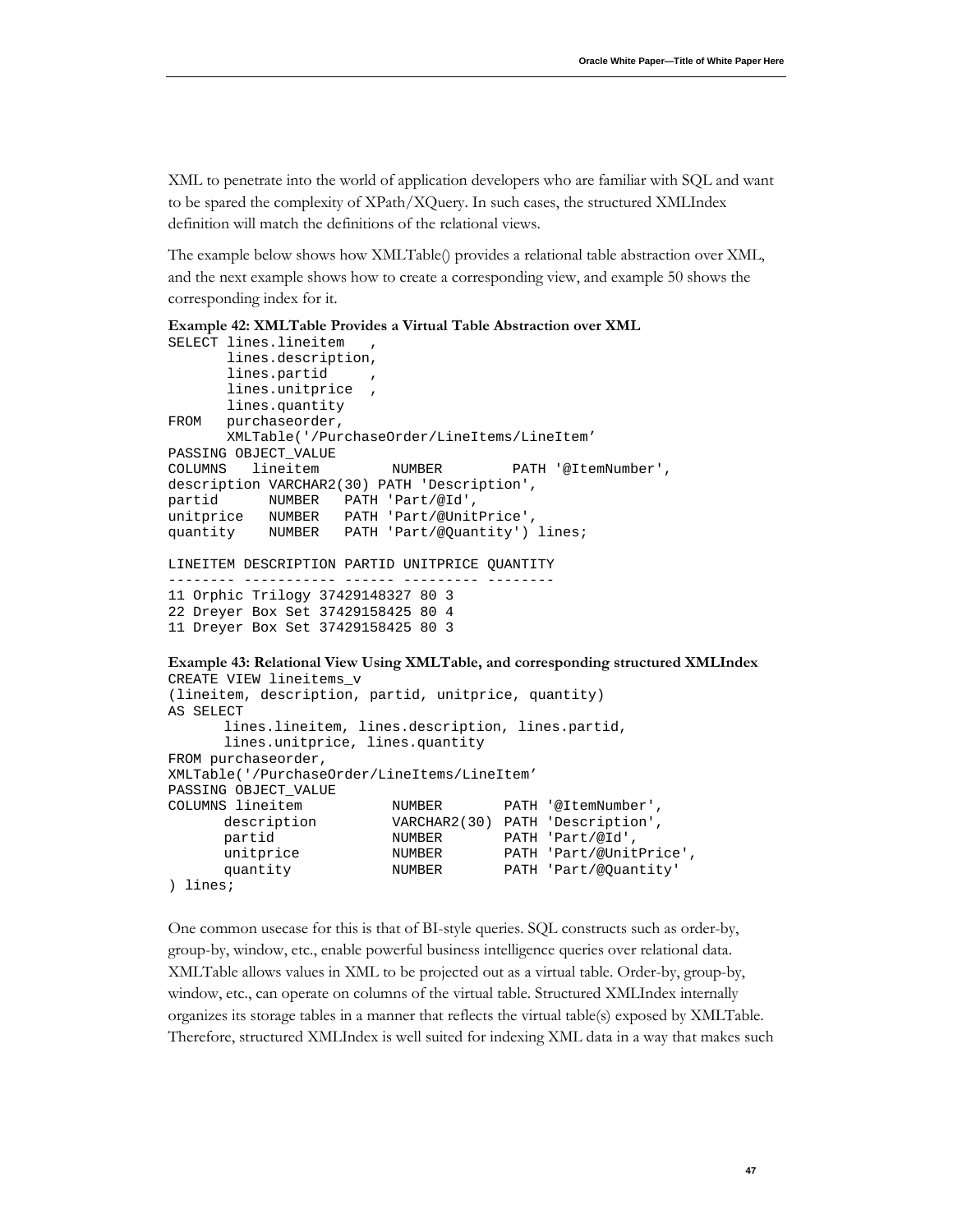XMLTable based queries very efficient. A query that uses the XMLTable function can be rewritten to simple access of the relational tables of a structured XMLIndex. This means that order-by, group-by, window, etc., operating on columns of the virtual table are translated to order-by, group-by, window, etc., operating on the corresponding physical columns of the structured XMLIndex tables.

We recommend that the user create relational views over XML using XMLTable, where the views project all columns of interest to the BI application. Application queries should be written against these relational views. If structured XMLIndex is created in 1-1 correspondence to these views, Oracle RDBMS will make sure that queries over the views are seamlessly translated into queries over the relational tables of the structured XMLIndex, thereby giving relational performance.

#### <span id="page-49-0"></span>Structured Index Guideline 4: Create Secondary Indexes, especially for predicates

" [Example 41: Creating the XMLIndex with Structured Component"](#page-46-1) creates relational table lineitem\_tab under the covers. To get good performance for value-based searches, it is important that the user create secondary indexes on the index table. This is illustrated in the example below.

```
Example 44: Creating Secondary Indexes on Structured XMLIndex Tables
```

```
ON lineitem_tab(lineitem);
CREATE INDEX li_desc_idx ON lineitem_tab(description);
CREATE INDEX li_partid_idx 0N lineitem_tab(partid);<br>CREATE INDEX li_uprice_idx 0N lineitem_tab(unitpric
CREATE INDEX li_uprice_idx ON lineitem_tab(unitprice);<br>CREATE INDEX li_quantity_idx ON lineitem_tab(quantity);
                                             ON lineitem_tab(quantity);
```
Composite B-Tree indexes, bitmap indexes and domain indexes (e.g., Oracle Text) can also be created on the index table.

#### **Example 45: Creating Oracle Text Index on Structured XMLIndex Table**

CREATE INDEX li\_desc\_ctx\_idx ON lineitem\_tab(description) indextype is ctxsys.context;

It is the responsibility of the user to create these secondary indexes. No secondary index is created automatically by the system for the structured XMLIndex component, as the user is the best judge of what secondary index best suites his needs. Once the secondary indexes are created, the user should gather statistics on the base table so that the optimizer can pick up the indexes.

If a query uses a particular XPath in a predicate, including the SQL WHERE clause, then creating a secondary index on the corresponding column of the structured XMLIndex table is highly recommended.

#### <span id="page-49-1"></span>Structured Index Guideline 5: Check the execution plan to see if structured index is used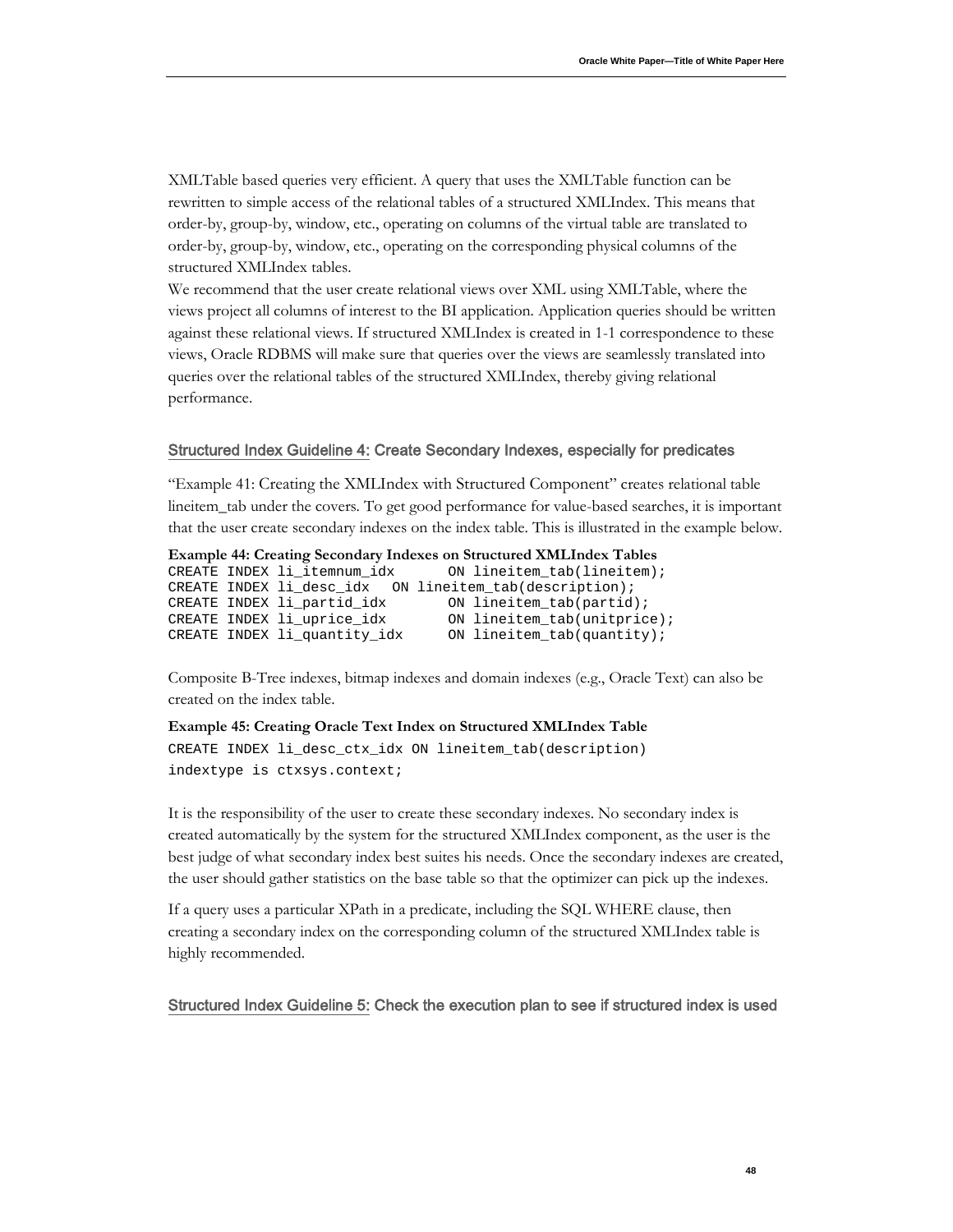After creating the necessary indexes to speed up your queries, you need to verify that the execution plan is indeed picking up the index. For example, let's say you have created the structured XMLIndex as depicted in ["Example 41: Creating the XMLIndex with Structured](#page-46-1)  [Component"](#page-46-1), and secondary indexes as depicted in Example 102. Then you should run an explain plan on your query, as illustrated in the example below:

#### **Example 46: Using Explain Plan to determine that the index is picked up**

```
EXPLAIN PLAN FOR 
SELECT XMLCAST(XMLQUERY( '/PurchaseOrder/Requestor' PASSING object_value 
RETURNING CONTENT) AS VARCHAR2(4000))
FROM purchaseorder p 
WHERE 
XMLExists('/PurchaseOrder/LineItems/LineItem[xs:decimal(@ItemNumber)=1]' 
PASSING object_value);
Explained.
SQL> select Id, Operation, Name from table(dbms_xplan.display);
PLAN_TABLE_OUTPUT
-------------------------------------------------------
Plan hash value: 2801523227
-------------------------------------------------------
| Id | Operation
-------------------------------------------------------
  0 | SELECT STATEMENT |
  1 | NESTED LOOPS SEMI |<br>2 | TABLE ACCESS FULL | | PURCHASEORDER
| 2 | TABLE ACCESS FULL | PURCHASEORDER |
|* 3 | TABLE ACCESS BY INDEX ROWID| LINEITEM_TAB |
|* 4 | INDEX RANGE SCAN | LI_ITEMNUM_IDX |
-------------------------------------------------------
```
The execution plan shows that the query gets rewritten to use the structured index storage table LINEITEM\_TAB and the secondary index LI\_ITEMNUM\_IDX.

#### <span id="page-50-0"></span>Structured Index Guideline 6: Indexing Master-Detail relationships

In cases where the structured islands have a master-detail kind of relationship, structured XMLIndex provides a way to capture each structured island as a relational table, with a primaryforeign key relationship between the tables. Here are definitions of such a master-detail view, and its corresponding structured XMLIndex:

```
Example 47: Relational View with Master-Detail Relationship
CREATE OR REPLACE VIEW purchaseorder_detail_view AS
      SELECT po.reference, li.*
      FROM purchaseorder p,
      XMLTable('/PurchaseOrder' PASSING p.OBJECT_VALUE
COLUMNS
      reference VARCHAR2(30) PATH 'Reference',
      lineitem XMLType PATH 'LineItems/LineItem') po,
      XMLTable('/LineItem' PASSING po.lineitem
```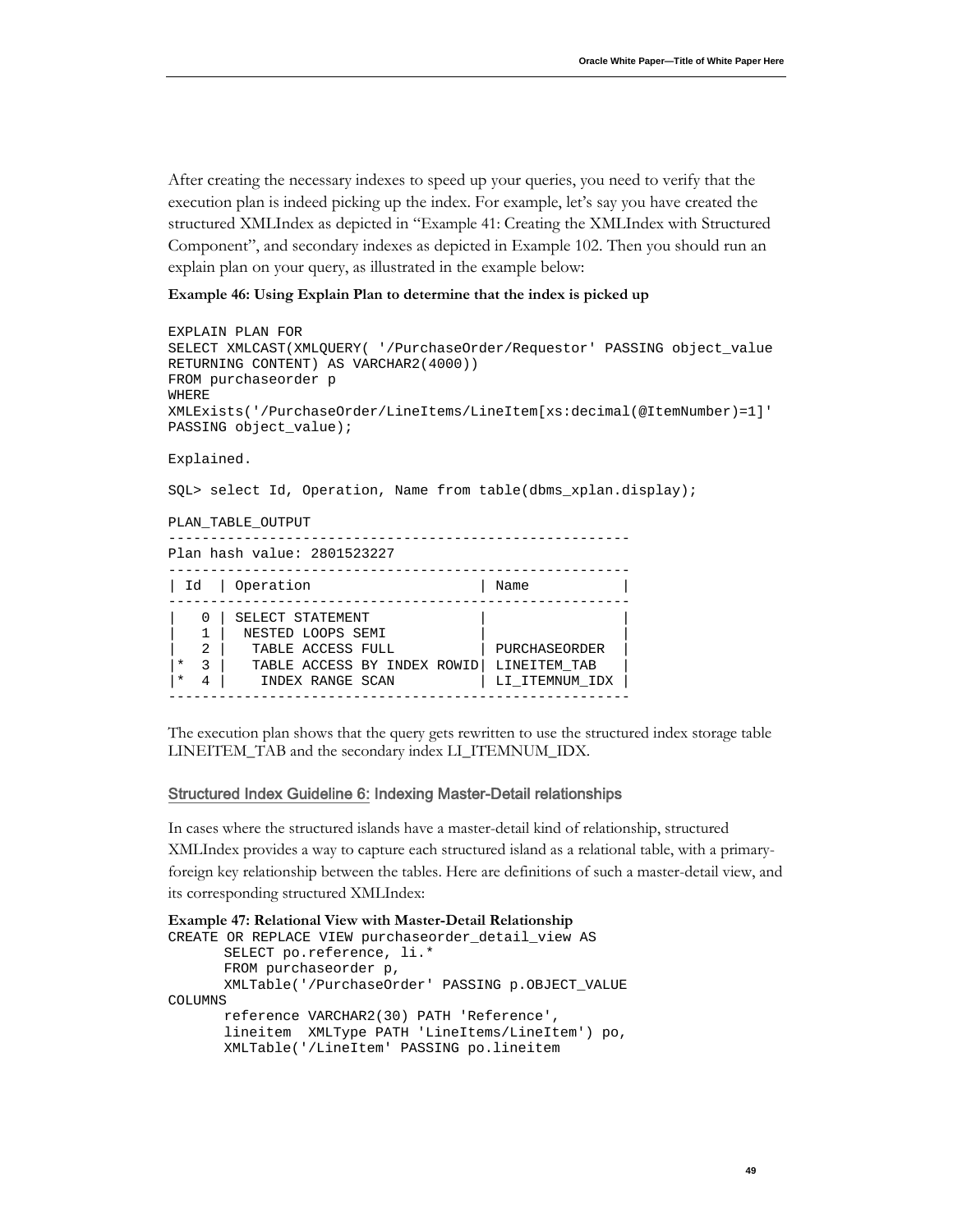```
COLUMNS
      itemno NUMBER(38) PATH '@ItemNumber',
      description VARCHAR2(256) PATH 'Description',
      partno VARCHAR2(14) PATH 'Part/@Id',
      quantity NUMBER(12, 2) PATH 'Part/@Quantity',
unitprice NUMBER(8, 4) PATH 'Part/@UnitPrice') li;
Example 48: Structured XMLIndex to Index Master-Detail Relationship
CREATE INDEX po_struct ON po_tab (OBJECT_VALUE) 
INDEXTYPE IS XDB.XMLIndex 
PARAMETERS ('XMLTable po_ptab 
         XMLNAMESPACES(DEFAULT ''http://www.example.com/po''), 
                 ''/purchaseOrder'' 
       COLUMNS orderdate DATE PATH ''@orderDate'',
                Id BINARY_DOUBLE PATH ''@id'', 
                                items XMLType PATH ''items/item'' 
VIRTUAL 
       XMLTable li_tab 
    XMLNAMESPACES(DEFAULT ''http://www.example.com/po''), 
 ''/item'' PASSING items 
 COLUMNS partnum VARCHAR2(15) PATH ''@partNum'', 
 description CLOB PATH ''productName'', 
              undescription دریافت ......<br>usprice BINARY_DOUBLE PATH ''USPrice'',<br>bath DATE PATH ''shipDate''
                              DATE PATH ''shipDate''');
```
### <span id="page-51-0"></span>Structured Index Guideline 7: Split fragement extraction and value search between SELECT and WHERE clause

Instead of using a single XQuery for fragment extraction as well as for value search, use XMLQuery() in the SELECT clause for fragment extraction and use XMLExists() in the WHERE clause for value search. By doing this separation, we are able to make structured xmlindex be picked up for value search, while binary XML streaming is used for fragment extraction.

#### **Example 49: Splitting fragment extraction and value search**

In this example, Query 1 is a better formulation than Query 2 when following XMLIndex is present:

```
Index definition:
CREATE TABLE XML_TEST (XML_DOC XMLType)
        XMLType XML_DOC STORE AS BINARY XML;
CREATE INDEX XML_TEST_IX ON XML_TEST (XML_DOC)
        INDEXTYPE IS XDB.XMLIndex
PARAMETERS ('GROUP XML_TEST_G XMLTable XML_TEST_X
       XMLNAMESPACES(''http://example.com/metadata'' as "m"),
       ''/m:object'' COLUMNS
       TENANT VARCHAR(100) PATH ''m:meta/m:tenant'',
       ID VARCHAR(250) PATH ''m:meta/m:id''');
CREATE INDEX XML TEST IX 1 ON XML TEST X(TENANT, ID);
```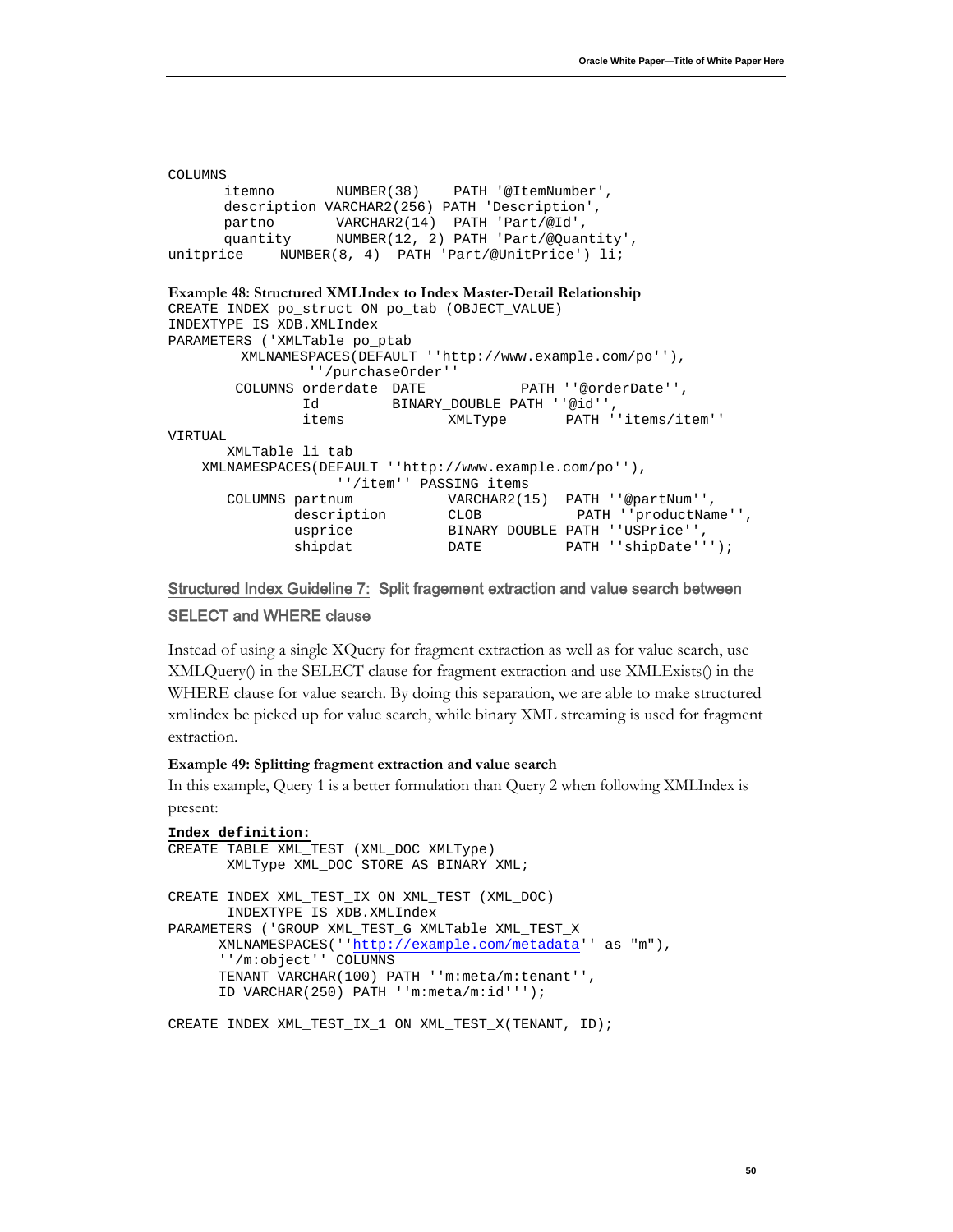```
Query 1: Better
SELECT 
XMLQUERY('declare namespace m="http://example.com/metadata";
           for $obj in $doc/m:object
           return <m:object>
                      {$obj/m:meta/m:id}{$obj/m:meta/m:tenant}
                   </m:object>'
          passing T.XML_DOC as "doc" returning content)
FROM XML_TEST T
WHERE
XMLEXISTS('declare namespace m="http://example.com/metadata"; 
            $doc/m:object[m:meta/m:tenant=$tenant 
                           and m:meta/m:id=$id]' 
            passing T.XML_DOC as "doc",
                     'tenant5' as "tenant",
                    'id_555' as "id");
```
#### **Query 2: Avoid**

```
SELECT X.XML_DOC
FROM XML_TEST T,
       XMLTABLE(
         XMLNAMESPACES('http://example.com/metadata' as "m"),
          'for $obj in /m:object
          where $obj/m:meta/m:tenant="tenant5" and 
                $obj/m:meta/m:id="id_5555"
          return <m:object>
                     {$obj/m:meta/m:id}{$obj/m:meta/m:tenant}
                  </m:object>'
         PASSING T.XML_DOC COLUMNS XML_DOC XMLTYPE PATH '.') X;
```
# <span id="page-52-0"></span>Structured Index Guideline 8: For ordering query results, use SQL ORDER BY along

#### with XMLTable

Instead of using XQuery ORDER BY clause, use XMLTable to project out the key by which to order and then use SQL ORDER BY. In the example below, the query shows fragment extraction together with value search. Fragments are ordered by tenant, id which are projected out in the XMLTABLE() clause:

#### **Example 50: Using SQL order by**

```
SELECT XMLQUERY('declare namespace 
      m="http://example.com/metadata";
            for $obj in $doc/m:object
            return <m:object>
                      {$obj/m:meta/m:id} {$obj/m:meta/m:tenant}
                    </m:object>'
            passing T.XML_DOC as "doc" returning content)
FROM XML TEST T,
      XMLTABLE(XMLNAMESPACES('http://example.com/metadata' 
                              as "m"),
```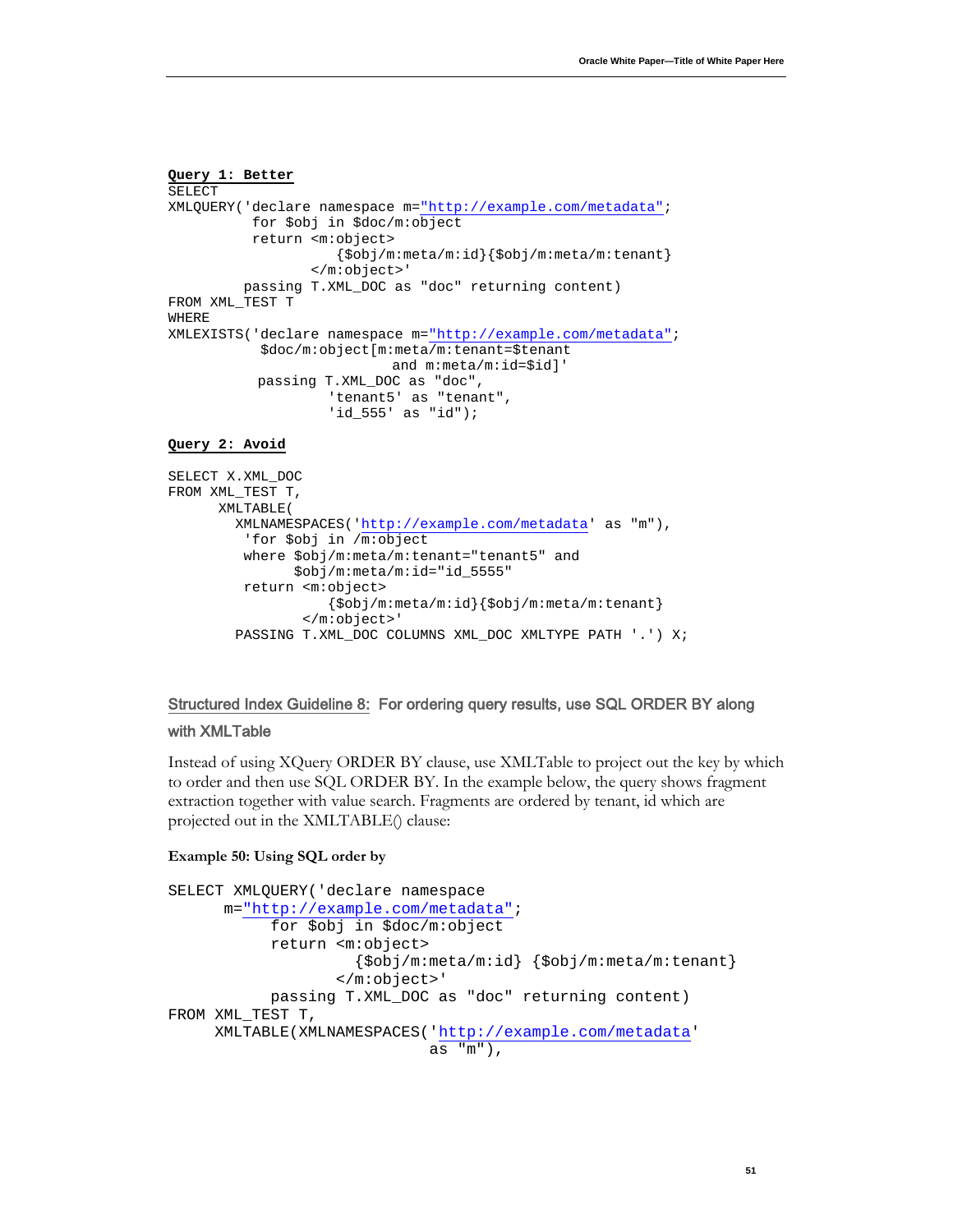'\$doc/m:object' PASSING T.XML\_DOC as "doc" COLUMNS tenant VARCHAR(100) PATH 'm:meta/m:tenant', id VARCHAR(250) PATH 'm:meta/m:id' ) tt WHERE XMLEXISTS('declare namespace m="http://example.com/metadata"; \$doc/m:object[m:meta/m:tenant=\$tenant]' passing T.XML\_DOC as "doc", 'tenant5' as "tenant") ORDER BY tt.tenant, [tt.id;](http://tt.id/)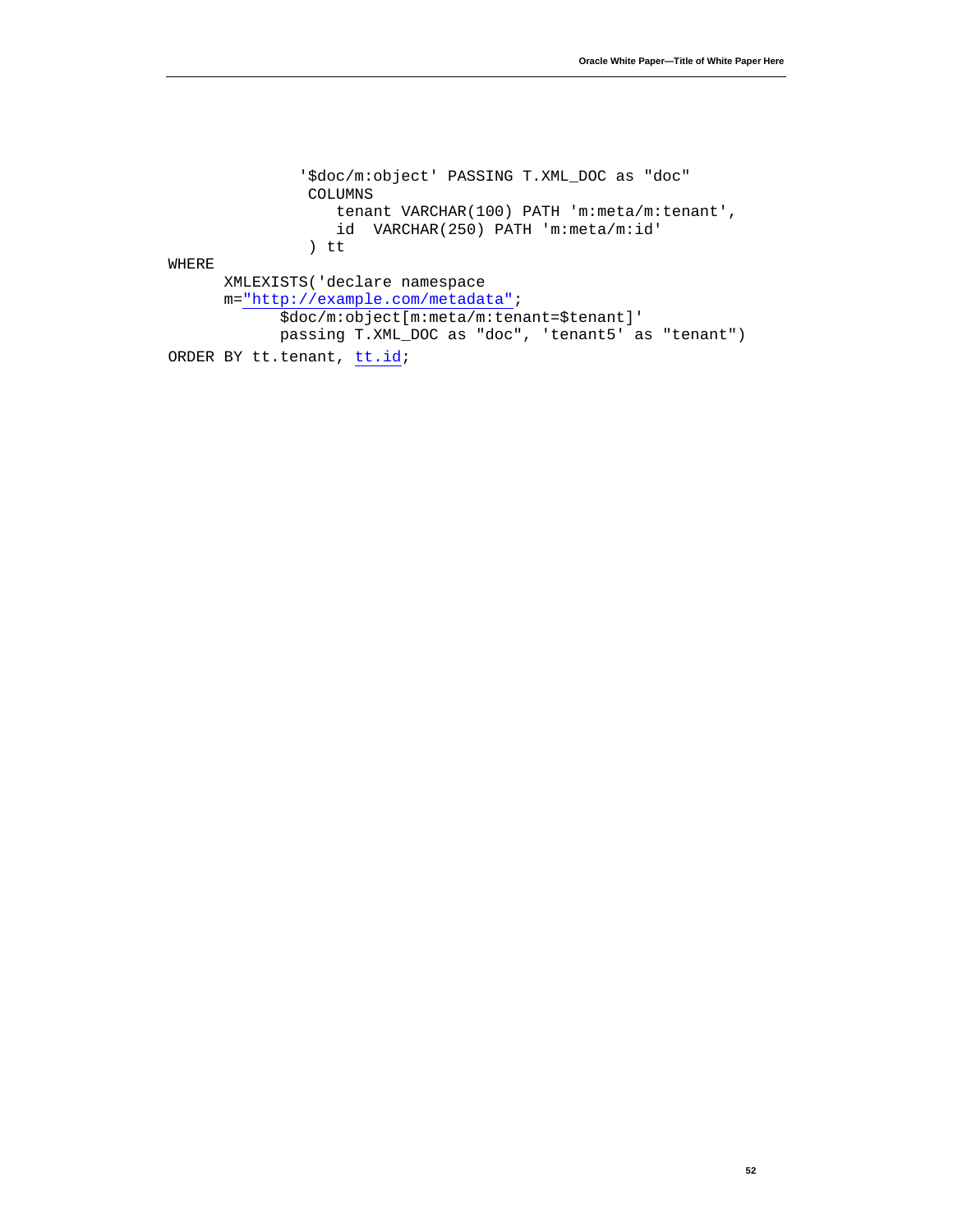# <span id="page-54-0"></span>XMLIndex Unstructured Component

The XMLIndex Structured component is not suited for documents that involve little structure or queries that extract XML fragments. The XMLIndex unstructured component is general and relatively untargeted.

Unlike a B-tree index, which you define for a specific database column that represents an individual XML element or attribute, or the XMLIndex structured component, which applies to specific, structured document parts, the unstructured component of an XMLIndex index is, by default, very general. Unless you specify a more narrow focus by detailing specific XPath expressions to use or not to use in indexing, the XMLIndex unstructured component applies to all possible XPath expressions for your XML data.

The XMLIndex unstructured component uses a path table and a set of (local) secondary indexes on the path table, which implement the logical parts described above. Two secondary indexes are created automatically:

- A pikey index, which implements the logical indexes for both path and order.
- A real value index, which implements the logical value index.

You can modify these two indexes or create additional secondary indexes. The path table and its secondary indexes are all owned by the owner of the base table upon which the XMLIndex index is created. Though you can restrict an unstructured component to apply only to certain XPath subsets, its path table indexes node content can be of different scalar types. This can require you to create multiple secondary indexes on the VALUE column to deal with the different data types.

The PIKEY index handles paths and order relationships together, which gives the best performance in most cases. If you find in some particular case that the value index is not picked up when think it should be, you can replace the pikey index with separate indexes for the paths and order relationships. Such (optional) indexes are called path id and order key indexes, respectively.

The path table contains one row for each indexed node in the XML document. For each indexed node, the path table stores:

- The corresponding rowid of the table that stores the document.
- A locator, which provides fast access to the corresponding document fragment. For binary XML storage of XML schema-based data, it also stores data-type information.
- An order key, to record the hierarchical position of the node in the document. You can think of this as a Dewey decimal key like that used in library cataloging and Internet protocol SNMP. In such a system, the key 3.21.5 represents the node position of the fifth child of the twenty-first child of the third child of the document root node.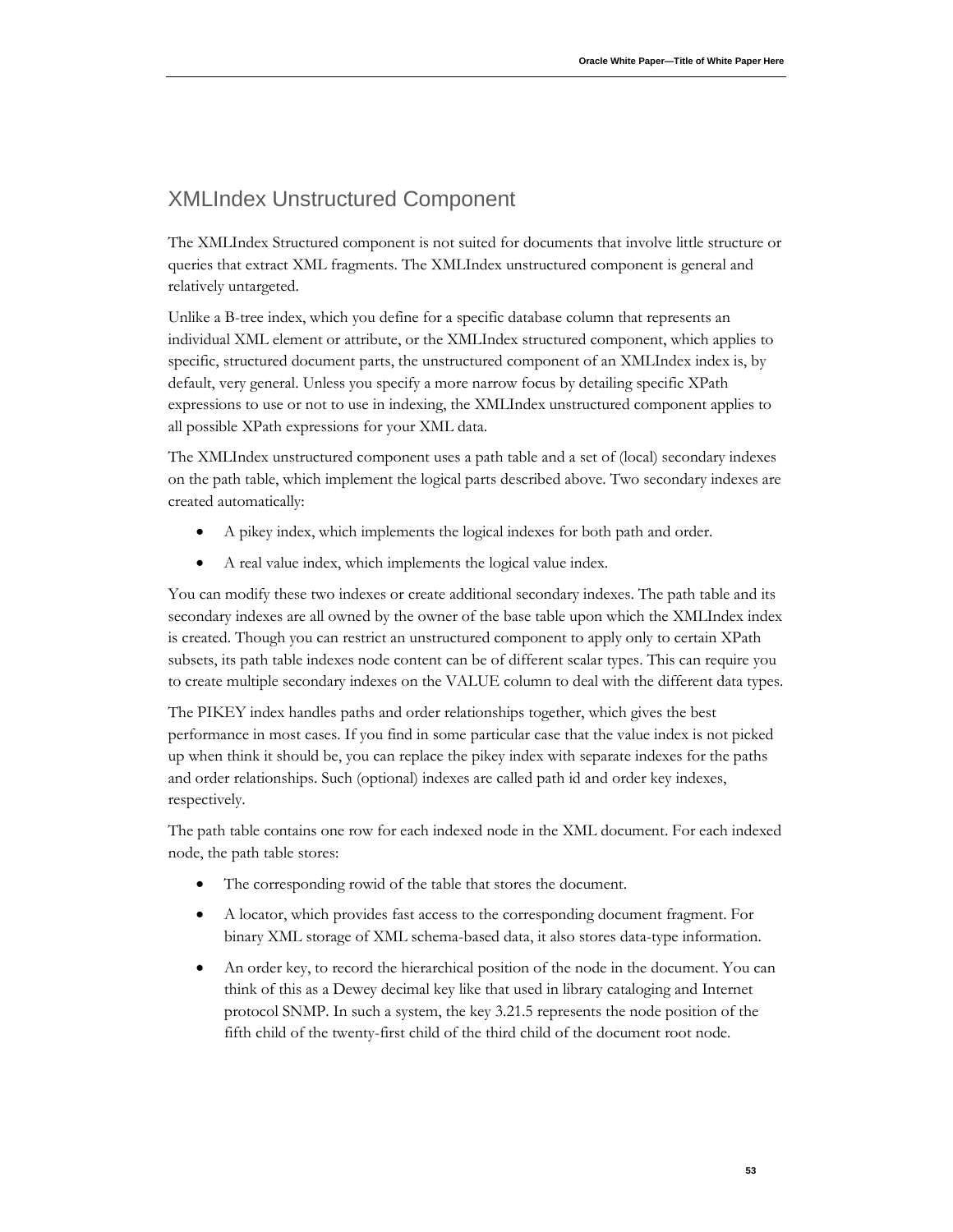- An identifier that represents an XPath path to the node.
- The effective text value of the node.

Below are some guidelines on how to get the best performance out of the XMLIndex Unstructured component.

```
Unstructured XMLIndex Guideline 1:
Check the Execution Plan to see if the XMLIndex 
Unstructured Component is used
```
At the time of creating an XMLIndex, one can specify the name of the Path Table to be used in the PARAMETERS clause. If the name of the Path Table is not specified, a system generated name will be given to the path table. Users can figure out the name of the path table by querying on view *user\_xml\_indexes.*

A plan that picks up unstructured index should use a scan on the Path Table for the index. It should be an INDEX RANGE SCAN with one of the secondary indexes. Names of the secondary indexes are also visible in view *user\_xml\_indexes*. The part of the plan in the example below shows the use of path table and its secondary index:

#### **Example 51: Plan showing the use of path table and secondary index**

```
|*2| TABLE ACCESS BY INDEX ROWID| MY_PATH_TABLE|
                                | SYS67616_PO_XMLINDE_PIKEY_IX |
   2 - filter(SYS_XMLI_LOC_ISNODE("SYS_P0"."LOCATOR")=1)
   3 - access("SYS_P0"."RID"=:B1 AND "SYS_P0"."PATHID"=HEXTORAW('6F7F') )
```
#### <span id="page-55-1"></span>**Unstructured XMLIndex Guideline 2: When to drop PIKEY index in favor of ORDERKEY & PATHID index**

PIKEY index is the most useful for complex XQueries and least useful for very simple SQL/XML based formulations.

If you find in some particular case that the value index is not picked up when think it should be, you can replace the PIKEY index with separate indexes for the paths and order relationships. Such (optional) indexes are called PATH ID and ORDER KEY indexes, respectively. They can be specified in the parameter clauses "PATH ID INDEX" and "ORDER KEY INDEX" respectively in DDLs.

The example below illustrates that if an application uses most queries of the following form, it should consider switching to PATH ID and ORDER KEY indexes:

**Example 52: When to use which secondary index**  $xmlexists( /a/b[ c=5] )$  => only VALUE index is needed  $xmlexists( $|a/b/c|$ )$  => simple PATH ID index would offer better performance.

```
select v.c1, v.c2,... from t,
```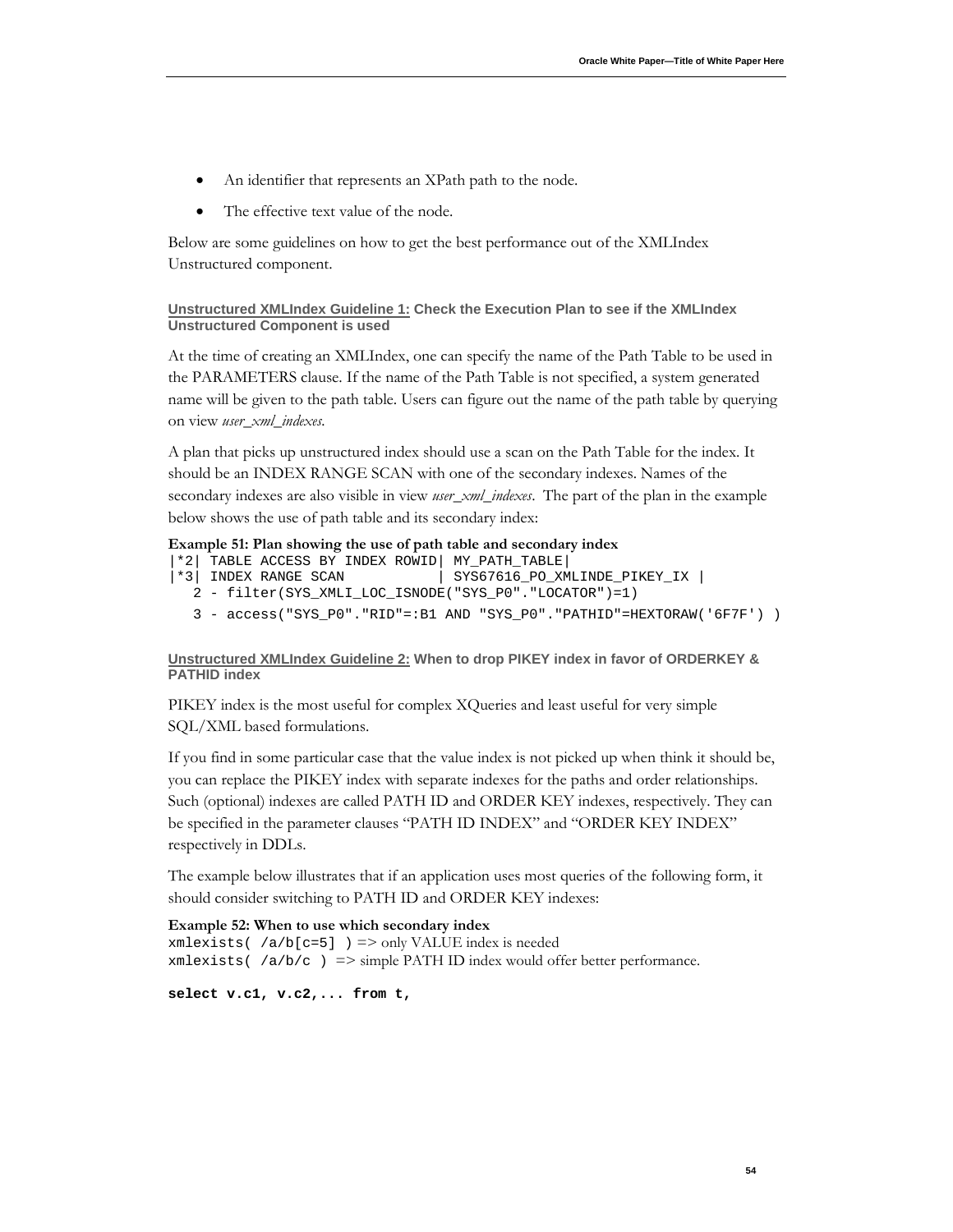xmltable(  $/a/b$  columns c1 path 'c', c2, ...)  $v$  => PATH ID, ORDER KEY will probably offer better performance than PIKEY since each of the select list items will benefit from an ORDER KEY based join rather than a PATH ID based one.

#### <span id="page-56-0"></span>**Unstructured XMLIndex Guideline 3: How to use path-subsetting -- smaller index means faster queries**

If the queries access only parts of the document, these parts can be specified using the PATHS parameter in the PARAMETER clause. This will ensure that the Path Table and the secondary indexes are smaller, and will lead to faster Query and DML performance. To ensure that XMLIndex is indeed picked up for the queries, check the execution plan for the parts specified in Guideline 1.

#### <span id="page-56-1"></span>**Unstructured XMLIndex Guildeline 4: Using path-subsetting to choose streaming vs index execution**

For Binary XML storage, streaming evaluation is very well optimized for fragment extraction. Path Subsetting can be used to take advantage of the best of XMLIndex and Streaming Evaluation. Users may use Path Subsetting to INCLUDE only the XPaths that are in the predicates or EXCLUDE any XPaths that are in the results. For example, queries on Purchaseorder table have predicates on various children of LineItem elements and return the BillTo and ShipTo Address elements. In such scenarios, we can define an XMLIndex that includes LineItem elements.

#### <span id="page-56-2"></span>**Unstructured XMLIndex Guildeline 5: Using NO\_XMLINDEX\_REWRITE\_IN\_SELECT hint**

In 11.2.0.3, for a large collection of small documents, users can use the hint NO\_XMLINDEX\_REWRITE\_IN\_SELECT for selective queries to let the index be used for filtering in the where clause while letting the select list be evaluated via streaming. For example, the following query from the Maturity benchmark will use UXI, if present, for the XMLEXISTS clause but will not use UXI to extract the fragment \$cust/Accounts in the XMLQuery return clause:

**select /\*+ NO\_XMLINDEX\_REWRITE\_IN\_SELECT\*/ XMLQUERY('declare default element namespace "http://tpox-benchmark.com/custacc"; for \$cust in \$cadoc/Customer**

 **return \$cust/Accounts'**

 **PASSING v.object\_value AS "cadoc" returning content) FROM CUSTACC v**

 **WHERE XMLEXISTS**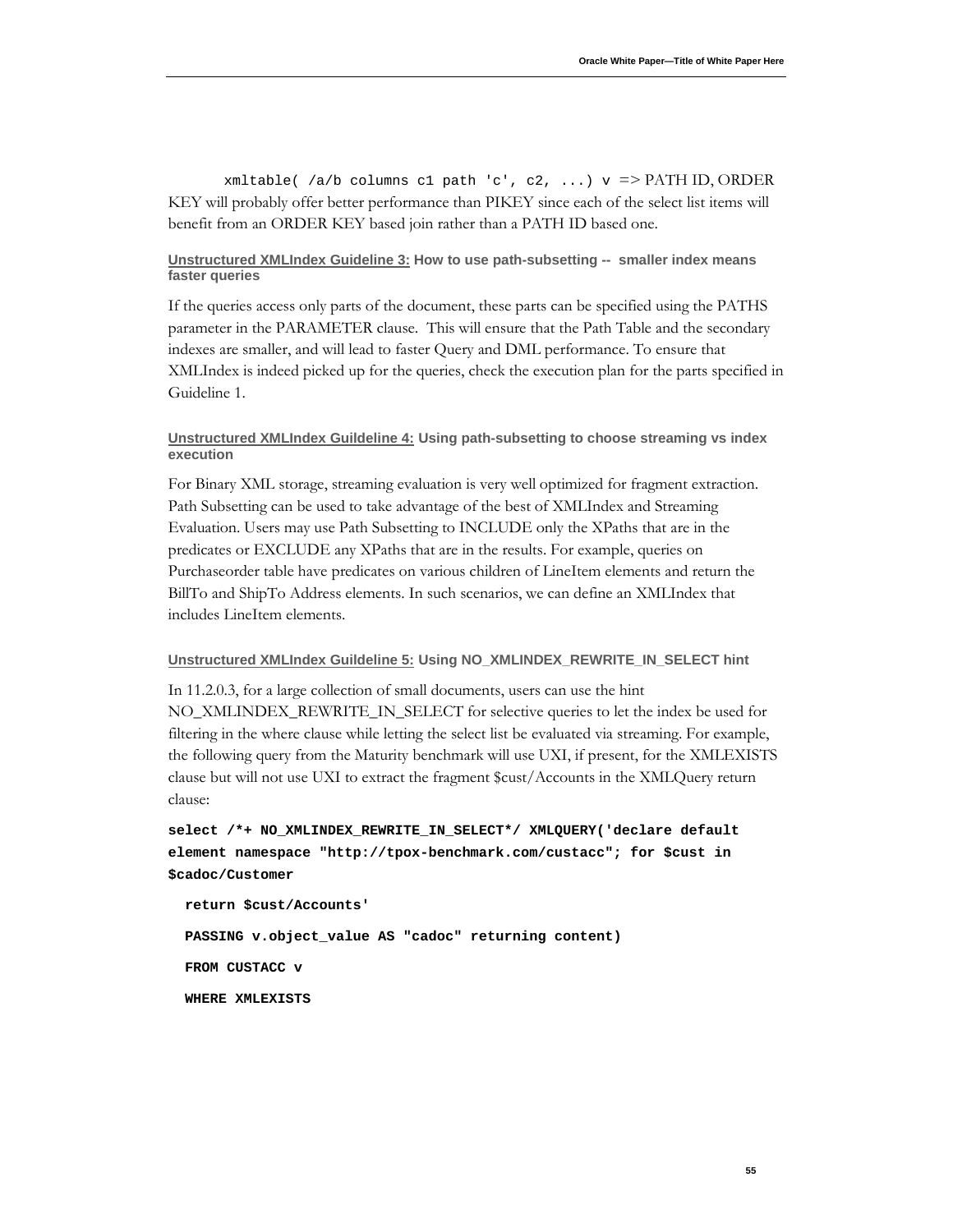```
 ('declare default element namespace "http://tpox-
benchmark.com/custacc"; $cadoc/Customer[@id < 1060]' PASSING 
v.object_value AS "cadoc")
```

```
Unstructured XMLIndex Guideline 6
: Creating datatype aware VALUE indexes by making 
index and query datatypes correspond
```
The DBMS\_XMLINDEX package provides functions to create typed indexes on the value column of the path table:

- 1. CreateNumberIndex
- 2. CreateDateIndex

Based on the query requirements, if the predicates are on number or date values, the respective secondary index should be created. Please refer to XQuery Guideline 7.

For typical non-schema based XML document search using numeric value comparison, such as  $\gamma$  company[id = 3456]', XQuery semantics entails this as xs:double() type comparison. Therefore, createNumberIndex() is invoked passing 'double' as *xmltypename* parameter as follows:

```
DBMS_XMLINDEX.CREATENUMBERINDEX('SCOTT', 'PO_XMLINDEX_IX', 
                                  'PO_DOUBLE_NUM_IX', '', 'double');
```
The following table shows the value of *xmltypename* parameter to be used during secondary index creation.

| <b>XML DATA TYPE</b>   | <b>SQL DATA TYPE</b>                     | <b>XMLTYPENAME FOR</b><br><b>CREATENUMBERINDEX</b> | <b>XMLTYPENAME FOR</b><br><b>CREATEDATEINDEX</b> |
|------------------------|------------------------------------------|----------------------------------------------------|--------------------------------------------------|
| xs:integer, xs:decimal | <b>INTEGER or NUMBER</b>                 | integer, decimal                                   |                                                  |
| xs:double              | <b>BINARY_DOUBLE</b>                     | double                                             |                                                  |
| xs:float               | <b>BINARY_FLOAT</b>                      | float                                              |                                                  |
| xs:date                | DATE, TIMESTAMP<br>WITH TIMEZONE         |                                                    | date                                             |
| xs:time, xs:dateTime   | TIMESTAMP,<br>TIMESTAMP WITH<br>TIMEZONE |                                                    | time, datetime                                   |
| xs:dayTimeDuration     | <b>INTERVAL DAY TO</b>                   |                                                    | Not available                                    |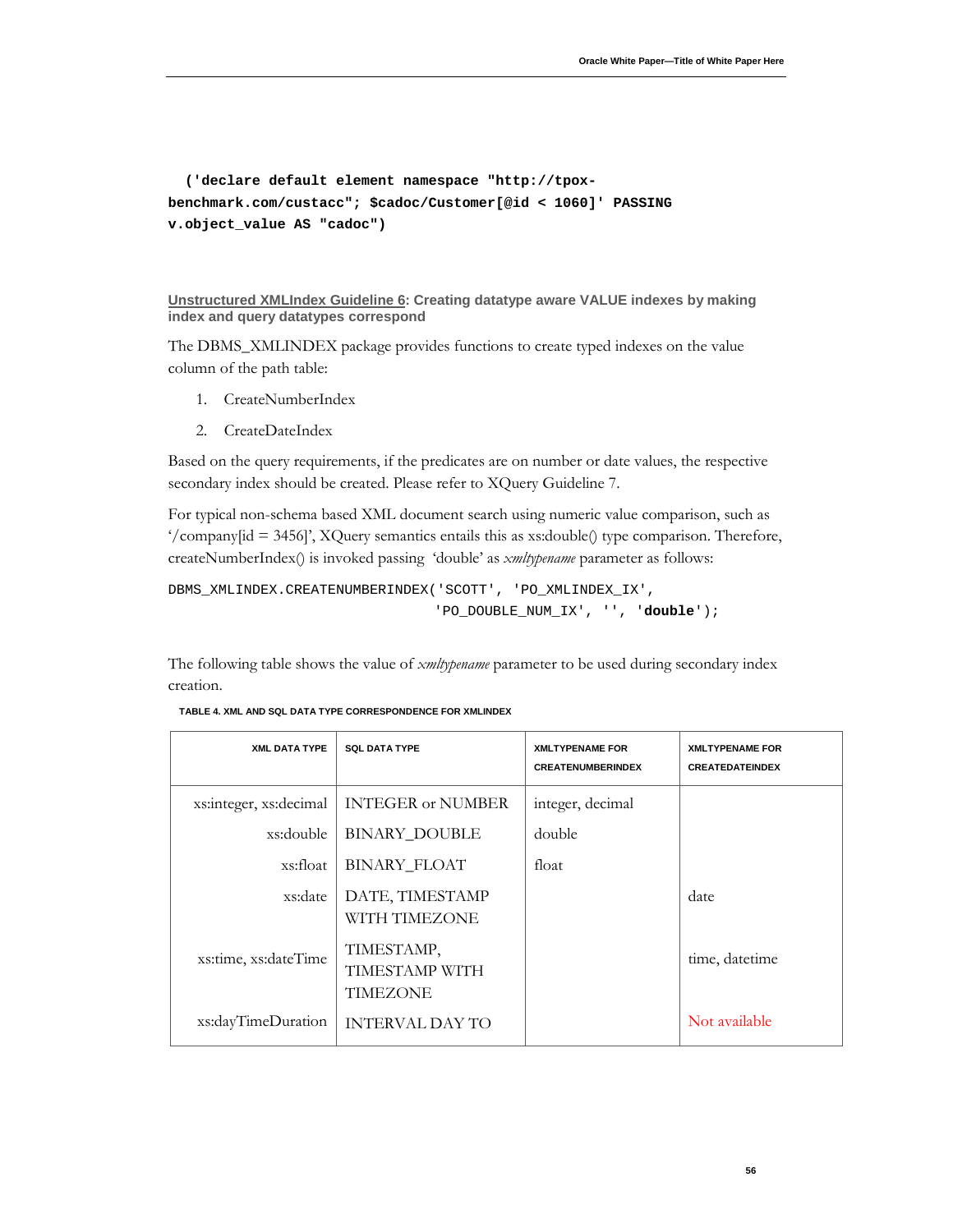| <b>SECOND</b>                                           |               |
|---------------------------------------------------------|---------------|
| xs:yearMonthDuration   INTERVAL YEAR TO<br><b>MONTH</b> | Not available |

#### <span id="page-58-0"></span>**Unstructured XMLIndex Guideline 7 : XPath Expressions not indexed by Path Subsetted XMLIndex**

Unstructured XMLIndex indexes everything in the XML document but a Path Subsetted index indexes only specific subtrees of a document. Thus, a Path Subsetted index cannot be used for queries with parent axis,

#### <span id="page-58-1"></span>**Unstructured XMLIndex Guideline 8: Be specific in the XPath (avoid //, /\*)**

Even though Unstructured XMLIndex indexes all nodes and hence can be used to query all possible XPaths, query plans with XPaths that have  $//$  and  $/*$  in the middle need a join of the Path Table with itself or with the Binary XML token tables causing sub-optimal plans. If the structure of the document is known, XPaths should be more specific and if the structure of the documents is not known, avoid prefixing // with ancestor elements. E.g. use //c and not  $\frac{a}{b}/c$ , provided these return the same result set.

Note that each descendant axis access involves a lookup of the suffix path in the token table. This involves the use of SYS\_PATH\_REVERSE operator on the PATH column in the token table. A typical plan will have the following constructs:

```
|4| TABLE ACCESS BY INDEX ROWID| X$PT48E463W8DU8V6E0G741BMDT9 |
|5|     INDEX RANGE SCAN            | X$PR48E463W8DU8V6E0G741BMDT9<br>|6|   INDEX RANGE SCAN            | SYS67616_POIX_PIKEY_IX
|6| INDEX RANGE SCAN | SYS67616_POIX_PIKEY_IX |
|7| TABLE ACCESS BY INDEX ROWID | SYS67616_POIX_PATH_TABLE |
     TABLE ACCESS FULL
Predicate Information (identified by operation id):
    5 - access(SYS_PATH_REVERSE("PATH")>=HEXTORAW('021D34') AND
                SYS_PATH_REVERSE("PATH")<HEXTORAW('021D34FF') )
    6 - access("SYS_P0"."RID"=:B1 AND "SYS_P0"."PATHID"="ID")
    7 - filter(SYS_XMLI_LOC_ISNODE("SYS_P0"."LOCATOR")=1)
```
<span id="page-58-2"></span>**Unstructured XMLIndex Guideline 9 : Reduce the number of expressions in the from clause (avoid Path Table join with itself)**

The virtual tables created using the XMLTable clause in the FROM list should be reduced in number, if possible. Each such XMLTable leads to a Path Table in the XMLIndex rewritten query. The example below shows which kinds of queries perform better:

#### **Example 53: Queries to use and avoid**

Use this form of query: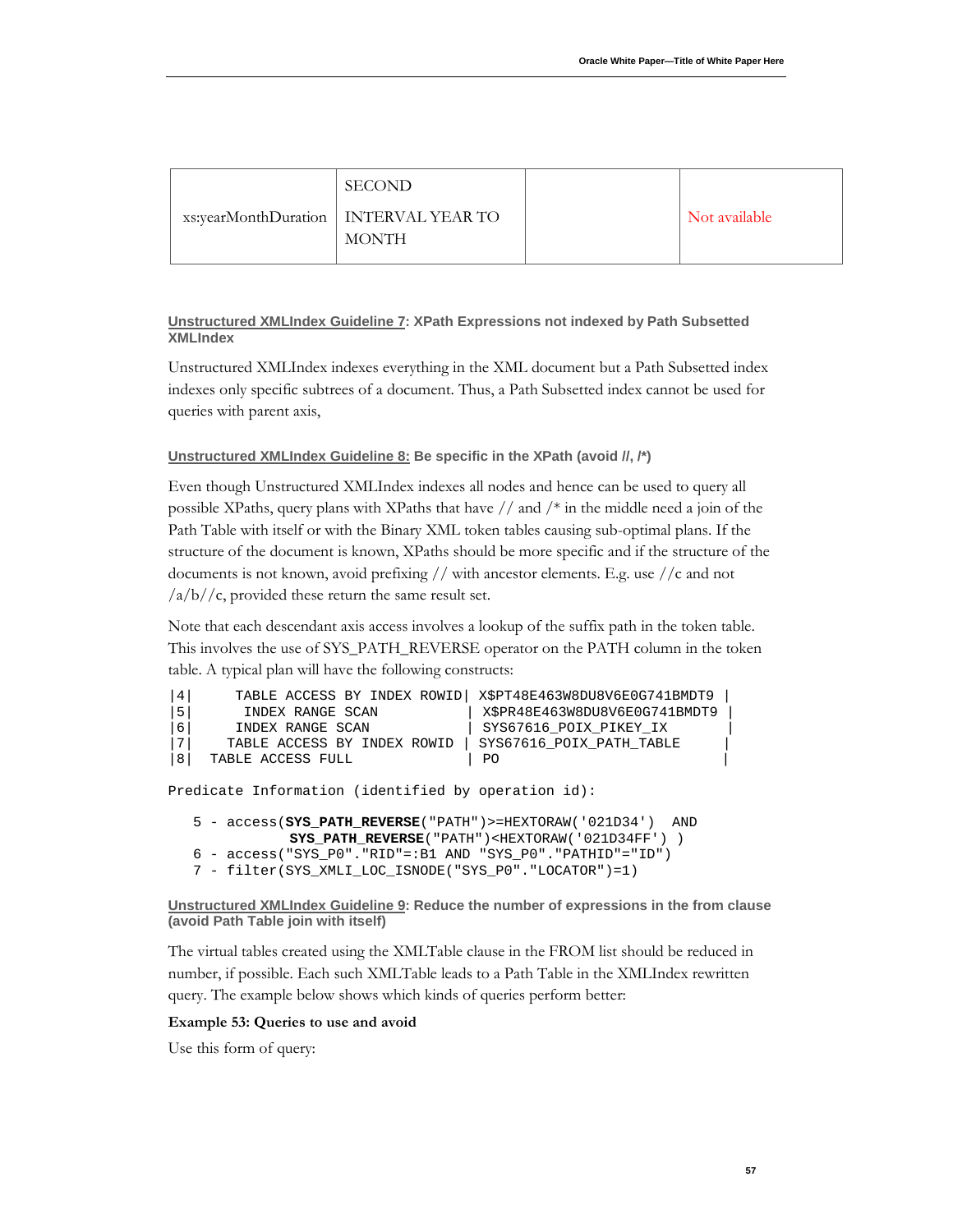```
SELECT li.description
FROM po_clob p,
        XMLTable('PurchaseOrder/LineItems/LineItem' PASSING p.OBJECT_VALUE
                 COLUMNS description VARCHAR2(256) PATH 'Description') li;
Avoid this form of query, if possible:
SELECT li.description
FROM po_clob p,
        XMLTable('PurchaseOrder/LineItems' PASSING p.OBJECT_VALUE) ls,
       XMLTable('LineItems/LineItem'
                 COLUMNS description VARCHAR2(256) PATH 'Description') li;
```
<span id="page-59-0"></span>**Unstructured XMLIndex Guideline 10 : Use of an index on sys\_orderkey\_depth**

If you use an XPath expression in a query to drill down inside a virtual table (created, for example, using SQL/XML function XMLTable), then create a secondary index on the order key of the path table using Oracle SQL function *sys\_orderkey\_depth*. The example below shows such a query; the selection navigates to element Description inside virtual line-item table li.

Such queries are evaluated using function *sys\_orderkey\_depth*, which returns the depth of the orderkey value. Because the order index uses two columns, the index needed is a composite index over columns ORDER\_KEY and RID, as well as over function sys\_orderkey\_depth applied to the ORDER\_KEY value.

```
Example 54: Query drilling down inside virtual table, and index to create for it
SELECT li.description
FROM po_clob p,
        XMLTable('PurchaseOrder/LineItems/LineItem' PASSING p.OBJECT_VALUE
                  COLUMNS description VARCHAR2(256) PATH 'Description') li;
CREATE INDEX depth_ix ON my_path_table
   (RID, sys_orderkey_depth(ORDER_KEY), ORDER_KEY);
```
<span id="page-59-1"></span>**Unstructured XMLIndex Guideline 11: Old snapshot queries might be slow**

In case the XMLIndex is created with an ASYNC option with STALE=TRUE and the index has not been synced for a long time, the query performance degrades as the query has to access the data from the last-synced snapshot. If your system suddenly shows slow performance with the same query plans, this might be the reason.

#### <span id="page-59-2"></span>**Unstructured XMLIndex Guideline 12: Avoid the usage of text() in path expression**

Unstructured XMLIndex rewrite generates sub-optimal query plans for path expression containing text(), especially inside a predicate. It is recommended to specify element name test or context item expression instead. E.g. use  $\sqrt{a/b[c]}$  foo"] not  $\sqrt{a/b[c/\text{text}}]$  = "foo"], use  $a/b[.="bar"$ ] not  $a/b[text()="bar"$ .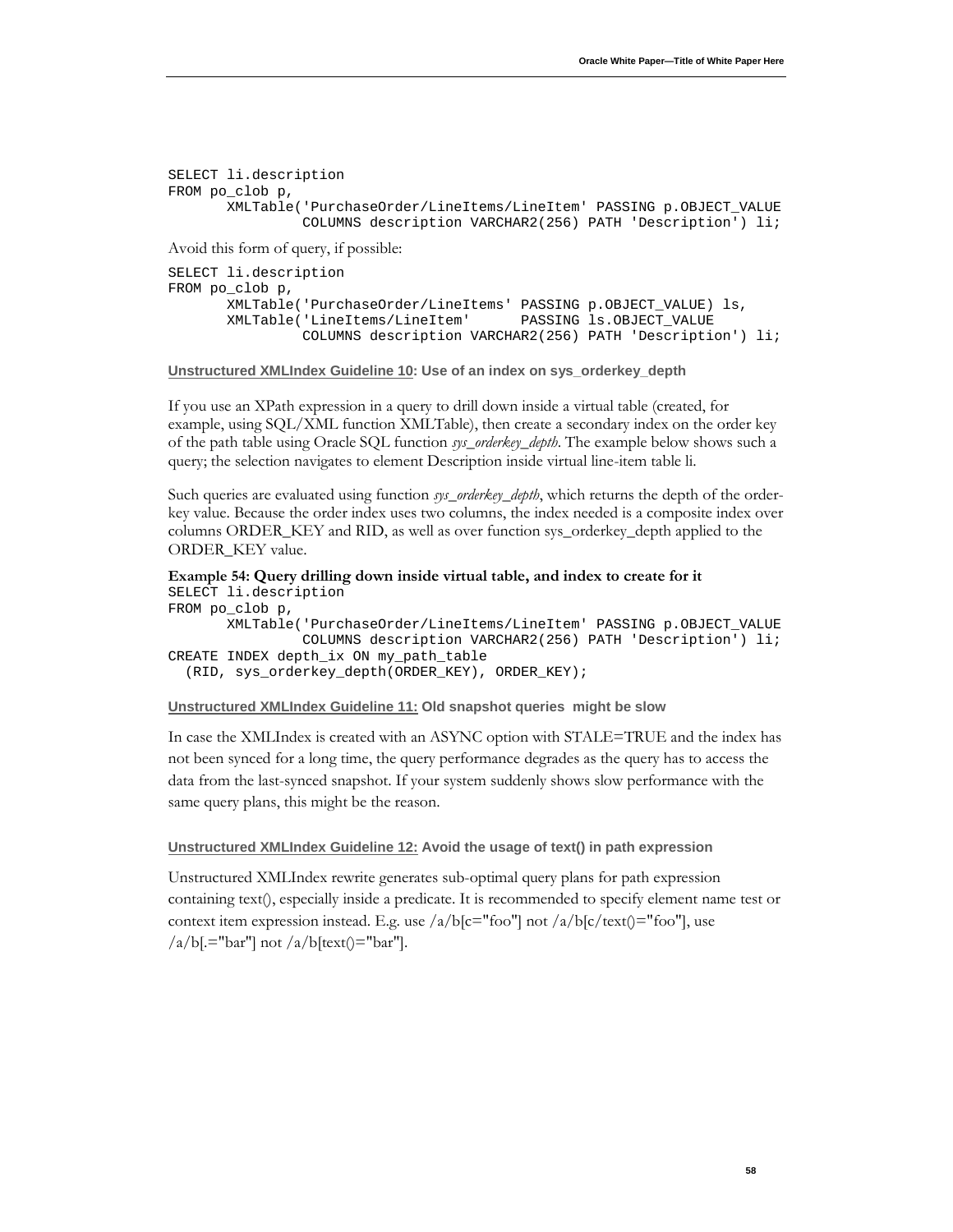### <span id="page-60-0"></span>Text Index

Besides accessing XML nodes such as elements and attributes, it is sometimes important to provide fast access to particular passages of text within XML text nodes. This is the purpose of Oracle Text indexes: they index full-text strings. Full-text indexing is particularly useful for document-centric applications, which often contain a mix of XML elements and text-node content. Full-text searching can often be made more powerful and more focused, by combining it with structural XML searching, that is, by restricting it to certain parts of an XML document, which are identified by using XPath expressions.

An Oracle Text CONTEXT index created on an XMLType column enables SQL function contains() and facilitates the XQuery function ora:contains() for full-text search over XML. The example below shows how to create an Oracle Text index on an XMLType column.

#### **Example 55: Creating an Oracle Text Index**

CREATE INDEX po\_otext\_ix ON po\_clob (OBJECT\_VALUE) INDEXTYPE IS CTXSYS.CONTEXT;

Index created.

Oracle Text indexing is completely orthogonal to the other types of indexing. Whenever SQL function contains() or XPath function ora:contains() is used, an Oracle Text index can be used for full-text search. The example below demonstrates this in the case where both an XMLIndex index and an Oracle Text index are defined on the same XML data. The Oracle Text index is created on the VALUE column of the XMLIndex path table.

```
Example 56: Using an Oracle Text Index with other indexes
CREATE INDEX po_otext_ix ON my_path_table (VALUE) 
       INDEXTYPE IS CTXSYS.CONTEXT;
Index created.
EXPLAIN PLAN FOR
   SELECT DISTINCT XMLCAST(XMLQUERY( 
              '/PurchaseOrder/ShippingInstructions/address' PASSING 
object_value RETURNING CONTENT) AS VARCHAR2(4000)) "Address"
     FROM po_clob
     WHERE contains(OBJECT_VALUE, '$(Fortieth) INPATH 
                    (PurchaseOrder/ShippingInstructions/address)') > 0;
PLAN_TABLE_OUTPUT
```
--------------------------------------------------------------------- | Id | Operation | Name ---------------------------------------------------------------------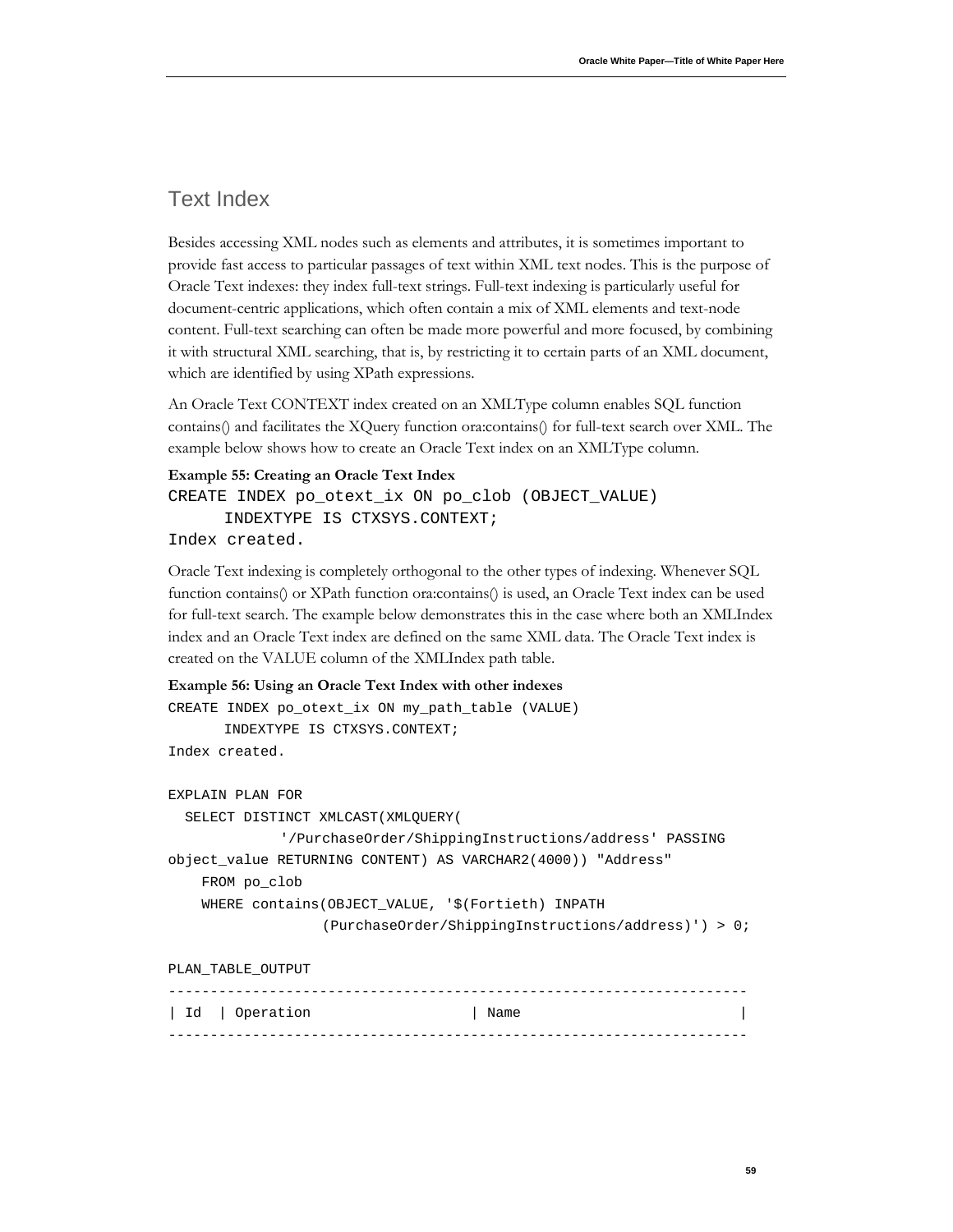```
0 | SELECT STATEMENT |
|* 1 | TABLE ACCESS BY INDEX ROWID| MY_PATH_TABLE |
|* 2 | INDEX RANGE SCAN | SYS78942_PO_XMLINDE_ORDKEY_IX |
   3 | HASH UNIQUE | |
|* 4 | TABLE ACCESS FULL | PO_CLOB
---------------------------------------------------------------------
Predicate Information (identified by operation id):
---------------------------------------------------
   1 - filter("SYS_P0"."PATHID"=HEXTORAW('35EF580A') AND 
SYS_XMLI_LOC_ISNODE("SYS_P0"."LOCATOR")=1)
   2 - access("SYS_P0"."RID"=:B1)
       filter("SYS_P0"."RID"=:B1)
```

```
 4 - filter("CTXSYS"."CONTAINS"(SYS_MAKEXML("SYS_ALIAS_1"."XMLDATA"), 
  '$(Fortieth) INPATH (PurchaseOrder/ShippingInstructions/address)')>0)
```
The execution plan in the example above references both the XMLIndex index and the Oracle Text index, indicating that both are used. The XMLIndex index is indicated by its path table, MY\_PATH\_TABLE, and its order-key index, SYS78942\_PO\_XMLINDE\_ORDKEY\_IX. The Oracle Text index is indicated by the reference to SQL function contains in the predicate information.

Full text search on xmltype can be done using contains() function in SQL or by using ora:contains() within XPath or xquery expressions. The details of each function are outlined below.

#### <span id="page-61-0"></span>**Searching XML data using contains()**

You can perform Oracle Text operations such as *contains* and *score* on XMLType columns. You will need to create Oracle Text index (ctxsys.context) on the xmltype column in order for *contains* to execute. Note that the *contains* operator is not XML-namespace aware. The example below shows an Oracle Text search using SQL function contains.

```
Example 57: Searching XML Data Using SQL Function CONTAINS
SELECT DISTINCT 
XMLCast(XMLQuery('$p/PurchaseOrder/ShippingInstructions/address'
           PASSING po.OBJECT_VALUE AS "p" RETURNING CONTENT)
           AS VARCHAR2(256)) "Address"
   FROM po_clob po
   WHERE contains(po.OBJECT_VALUE,
                  '$(Fortieth) INPATH 
         (PurchaseOrder/ShippingInstructions/address)') > 0;
```
Address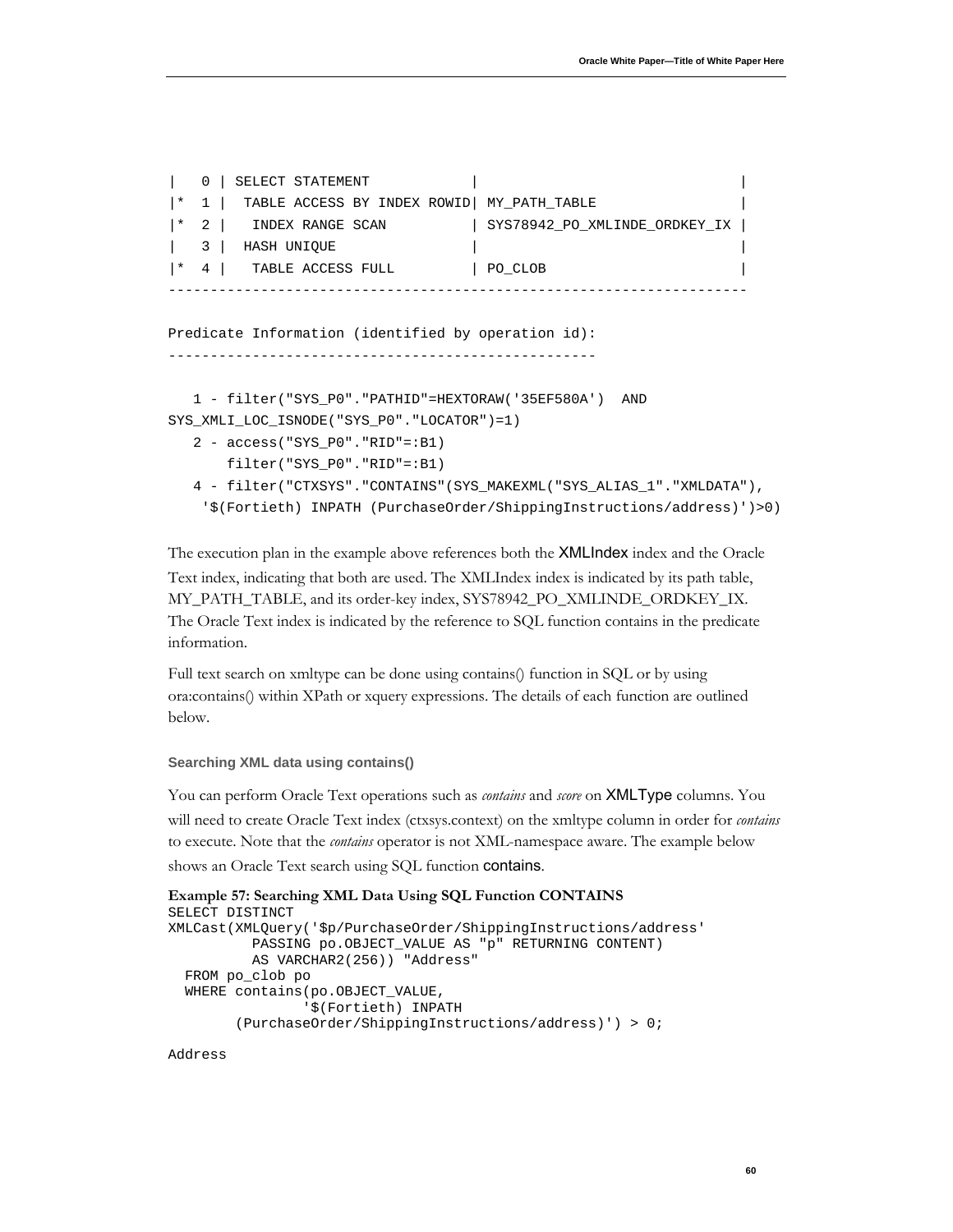```
------------------------------
1200 East Forty Seventh Avenue
New York
NY
10024
USA
1 row selected.
```
The execution plan for this query shows two ways that the Oracle Text **CONTEXT** index is used:

- 1. It references the index explicitly, as a domain index.
- 2. It refers to SQL function contains in the predicate information.

PLAN\_TABLE\_OUTPUT

| Id                                                                    | Operation                                                                               | Name        | Rows | Bytes                                              |  |
|-----------------------------------------------------------------------|-----------------------------------------------------------------------------------------|-------------|------|----------------------------------------------------|--|
| 0<br>$\mathbf{1}$<br>$2 \mid$<br>$\overline{\phantom{0}3}$<br>$\star$ | SELECT STATEMENT<br>HASH UNIOUE<br>TABLE ACCESS BY INDEX ROWID  PO_CLOB<br>DOMAIN INDEX | PO_OTEXT_IX | 7    | 14098  <br>7 I<br>14098<br>14098<br>7 <sup>1</sup> |  |

Predicate Information (identified by operation id): --------------------------------------------------- 3 - access("CTXSYS"."CONTAINS"(SYS\_MAKEXML('…………',523 3,"XMLDATA"),'\$(Fortieth) INPATH (PurchaseOrder/ShippingInstructions/address)')>0)

#### <span id="page-62-0"></span>**Searching XML data using ora:contains()**

The XQuery function ora:contains() lets users search for keywords within specific XPath or xquery contexts. The evaluation of ora:contains() does not need Oracle Text index (ctxsys.context) to execute functionally, but may need it for performance.

When possible, Oracle internally rewrites the ora:contains() operator to a contains() operator. This happens if both of the following conditions are satisfied:

- 1. The XPath or xquery context of ora:contains() can be rewritten to:
	- a column of object-relational table
	- or, VALUE column of unstructured xmlindex
	- or, user-defined column of structured xmlindex,
- 2. There is a TRANSACTIONAL Oracle Text index on the column.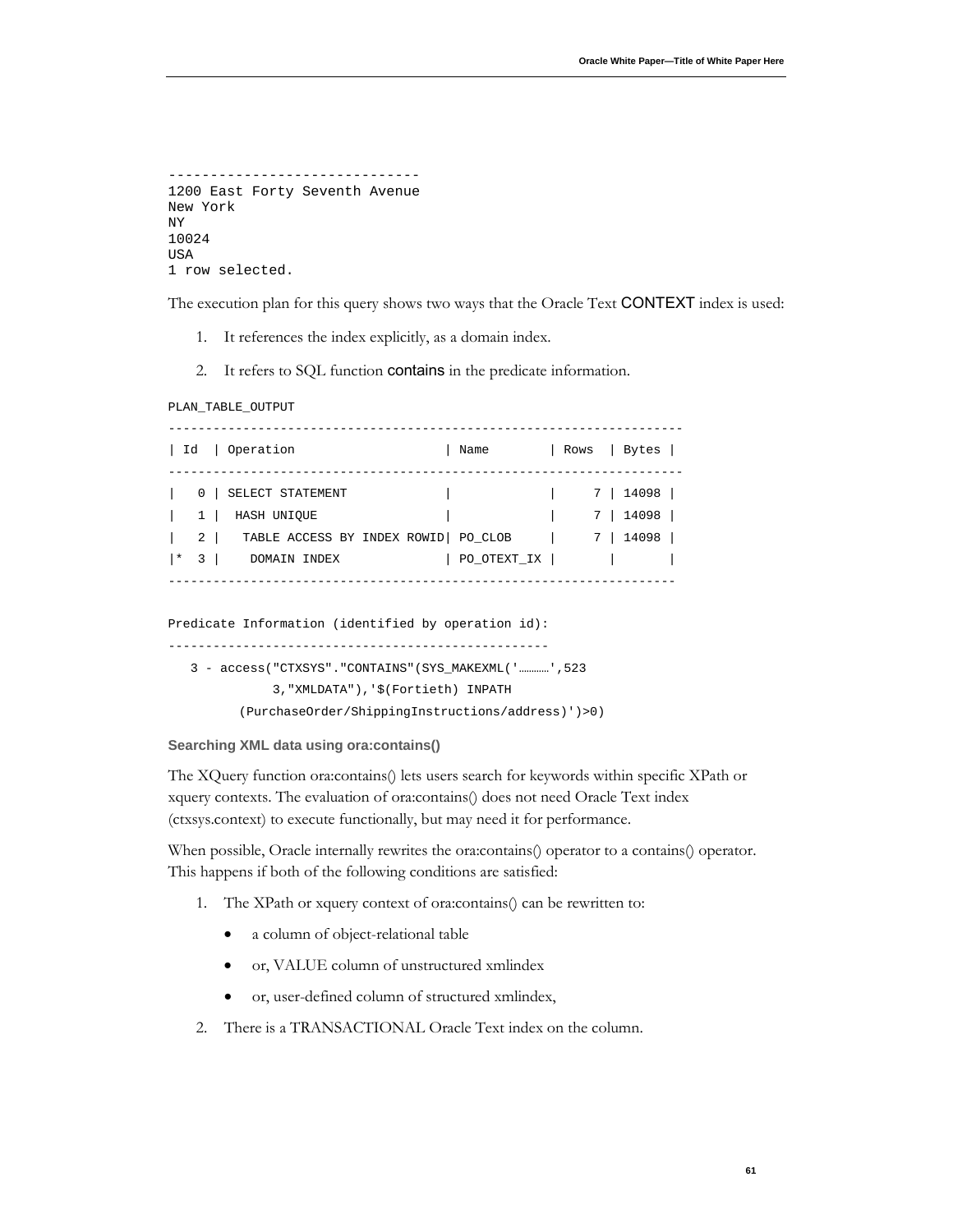If both the conditions above are true, then ora:contains() is rewritten to a contains() on the column. If Oracle Text index on column is not TRANSACTIONAL, then ora:contains() is evaluated functionally (no index). The example below shows how to create such an index:

```
Example 58: Searching XML data using ora:contains()
create table myemp of xmltype tablespace sysaux;
create index emp_xtidx on myemp (object_value)
       indextype is xdb.xmlindex parameters('
      GROUP gp1
           XMLTABLE ETAB 
           XMLNamespaces(DEFAULT ''http://www.oracle.com/tkxmsch1.xsd''),
           ''/Employee''
           columns "eid" integer PATH ''EmployeeId'', 
                   "fname" varchar2(70) PATH ''FirstName'',
                   "lname" varchar2(70) PATH ''LastName'',
                   "jdesc" varchar2(70) PATH ''JobDesc''');
create index jdctxidx on ETAB (jdesc)
    indextype is ctxsys.context parameters ('transactional');
select xmlcast(xmlquery('
             declare default element namespace 
              "http://www.oracle.com/tkxmsch1.xsd";(::)
             /Employee/FirstName' passing value(e) returning content) as 
             varchar2(50) )
from myemp e
where xmlexists( '
                declare default element namespace 
                "http://www.oracle.com/tkxmsch1.xsd";(::)
                /Employee[ora:contains(JobDesc, "program")>0]'
                passing value(e))
/
```
<span id="page-63-0"></span>To get the best performance for your full text queries, follow the guidelines given below:

#### Text Index Guildeline 1: Object Relational Storage: Use ora:contains()

If your storage is object-relational and you need XPath/xquery aware text search, map the nodes you want text search over to CLOB or VARCHAR2 column and create TRANSACTIONAL Oracle Text index on column, and use ora:contains() in your XPath/xquery.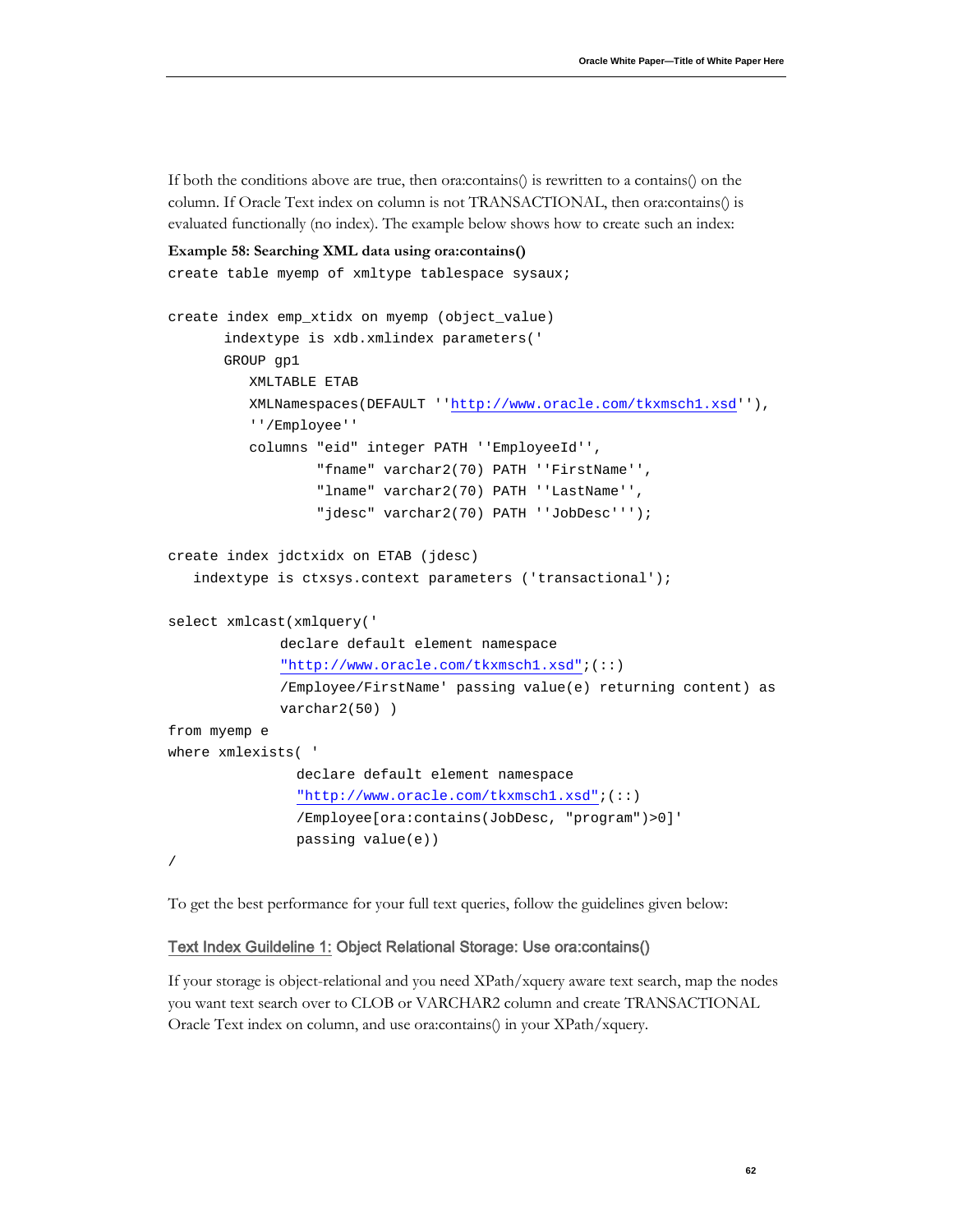### <span id="page-64-0"></span>Text Index Guildeline 2: Binary XML Storage: Use contains()

If your storage is binary XML, then create Oracle Text index on xmltype and use contains(). This is the recommended approach for full-text search over binary XML. But, be aware that Oracle Text index does not understand XML namespaces.

### <span id="page-64-1"></span>Text Index Guildeline 3: Binary XML Storage: Creating Text Index on XMLIndex unstructured / structured index columns

If your storage is binary XML, look at creating Oracle Text index on VALUE column of unstructured XMLIndex or on user-defined column of structured XMLIndex only if guideline #2 cannot be used.

Note that the VALUE column of unstructured XMLIndex is of type VARCHAR2(4000). It stores only up to 80 bytes for non-leaf nodes and up to 4000 bytes for leaf nodes. So, if your node values are longer than these, then ora:contains() that is rewritten to VALUE column of unstructured XMLIndex may return incorrect results.

User-defined column of structured XMLIndex can be defined as CLOB to avoid any truncation of node values. But, having a CLOB column dramatically affects the load performance of structured XMLIndex.

### <span id="page-64-2"></span>**Conclusion**

Oracle XML DB support for the XQuery language is provided through a native implementation of SQL/XML functions XMLQuery, XMLTable, XMLExists, and XMLCast. This paper started out by discussing storage independent XQuery best practices, then moved on to the guidelines for getting the best performance out of various storage/indexing options.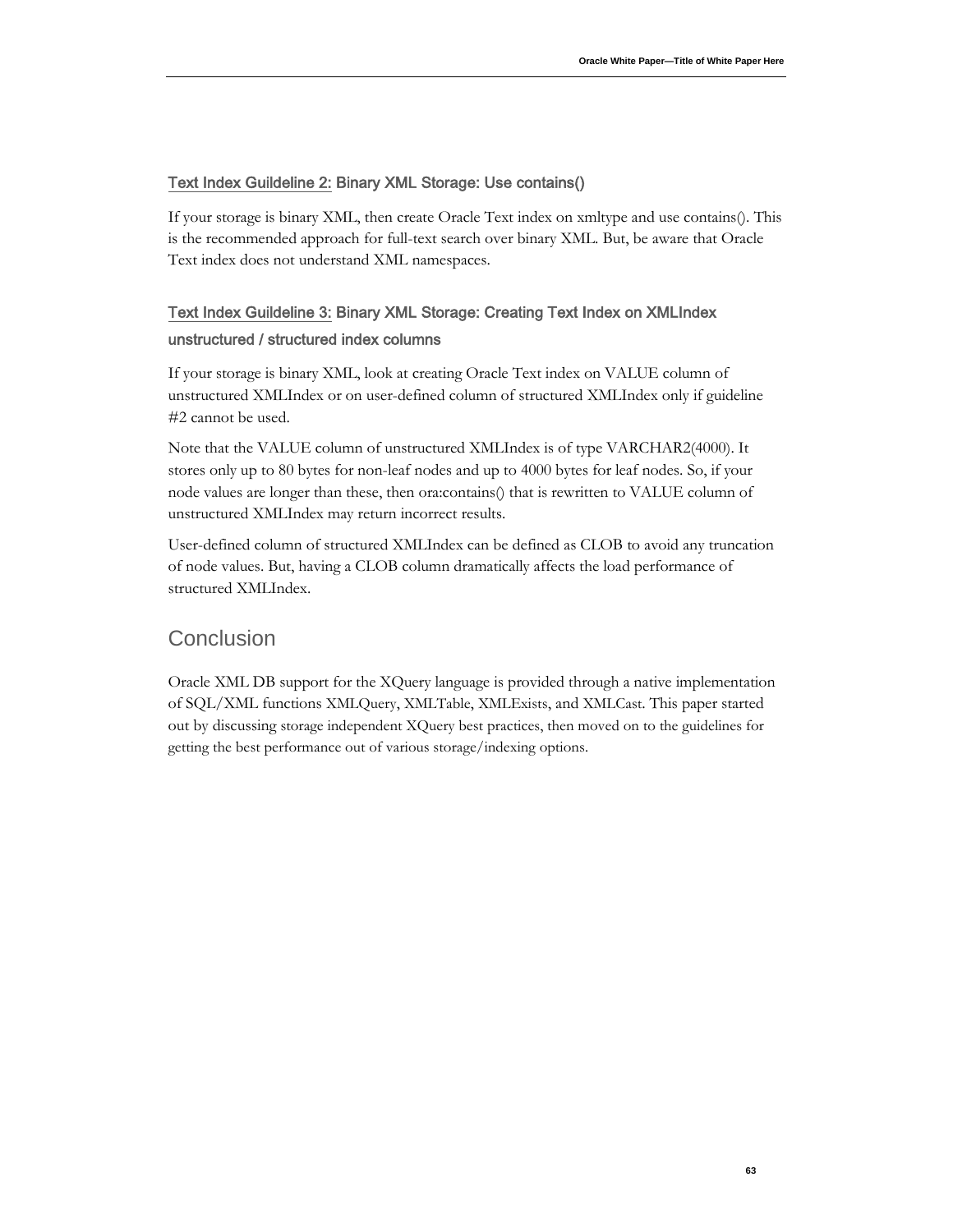# <span id="page-65-0"></span>Appendix A: Semantic differences between the deprecated mainly XPath 1.0 based functions and standard SQL/XML XQuery based functions

There are some important differences between the deprecated and the XQuery based syntax, which are listed below to make the migration easier for the users.

In the de-supported extract(), existsNode(), table(xmlsequence()), extractValue(), only XPath 1.0 can be used in the path expression. The SQL/XML standard operators XMLQuery(), XMLExists(), XMLTable, XMLCast() use XQuery 1.0 in the query expression. Other than this important difference, there are several other non-standard behavior in the de-supported operators that users must pay special attention when migrating to use the standard based operators.

• Schema based datatype comparison: When de-supported operators are applied to schema based XMLType column (object relational based structured storage and binary XML storage), the schema based datatype comparison semantics is applied, for example, comparing nonstring type with string results in casting and datatype specific comparison. However, in the standard operators, **XQuery date type casting functions must be used**. Otherwise an error will be raised. See XQuery Guideline 7.

#### **Example:**

Assume @podate is xs:date type and @poid is xs:integer type and purchaseOrder is an XMLType table storing schema based purchaseOrder XML document instances.

De-supported syntax:

Select 1 from purchaseOrder p where exists Node(value(p), '/PurchaseOrder[@podate > "1998-09-02"]') = 1

Standard based syntax:

Select 1 from purchaseOrder p where xmlexists( 'declare namespace po = [http://www.po.com;](http://www.po.com/)/PurchaseOrder[@podate >xs:date( "1998-09-02")]' passing value(p))

The following query raises type errors

Select 1 from purchaseOrder p where xmlexists ('declare namespace  $po =$ [http://www.po.com;](http://www.po.com/)/PurchaseOrder[@podate > "1998-09-02"]' passing value(p))

De-supported syntax:

Select 1 from purchaseOrder p where exists Node(value(p), '/PurchaseOrder[@poid = "3456"]') = 1

Standard based syntax: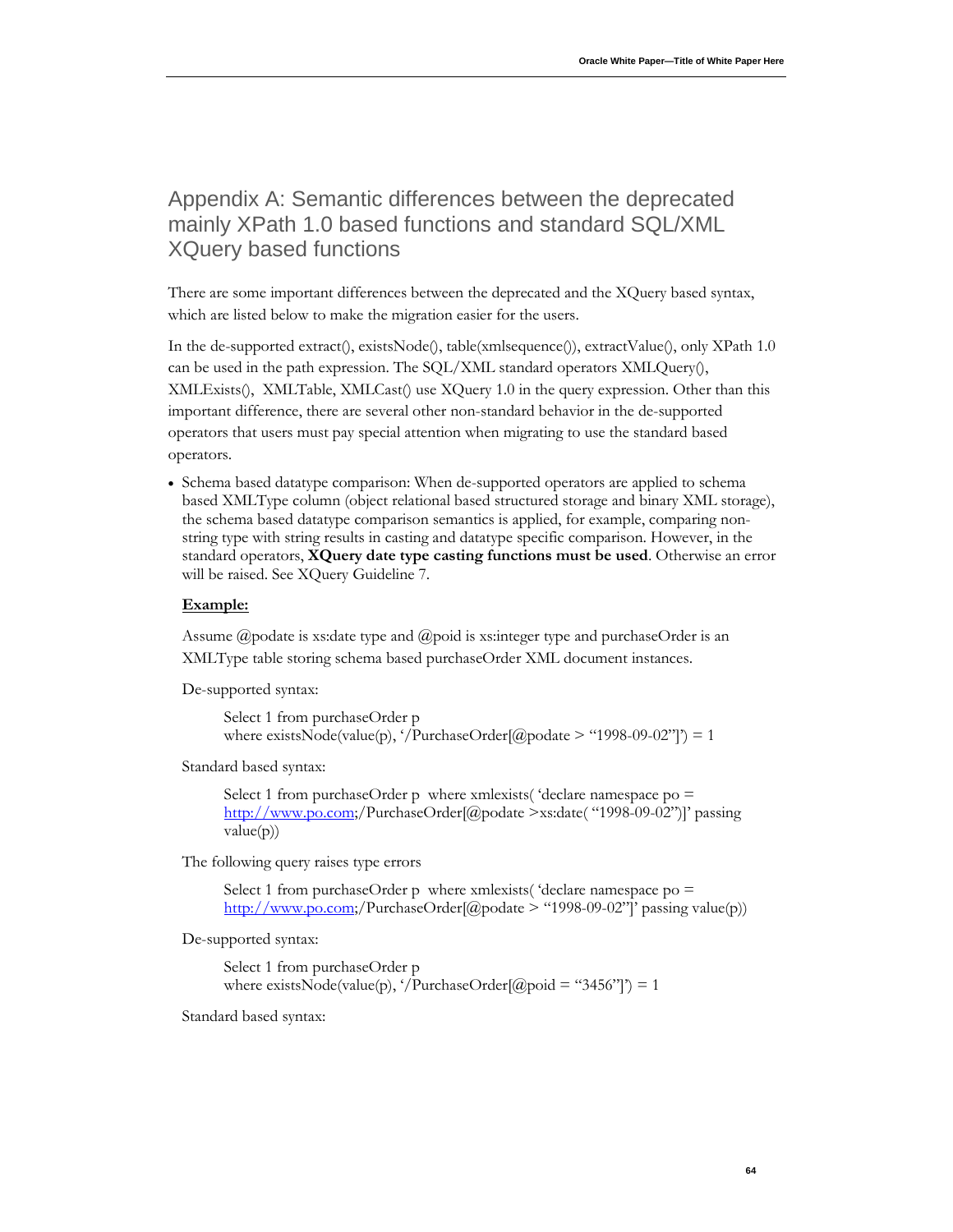Select 1 from purchaseOrder p where xmlexists( 'declare namespace po = [http://www.po.com;](http://www.po.com/)/PurchaseOrder[@poid = 3456]' passing value(p))

- Namespace patching: As the example shown above, **the namespace declaration must be specified unless the XML document has no namespace** whereas in the de-supported syntax, the namespace might be patched even if it is NOT specified as the third parameter of the operator.
- existsNode returns 0 or 1 while XMLExists returns Boolean, so you can use new syntax in the SQL WHERE clause directly. To use it in the SELECT list, please refer to ["Example 3:](#page-9-0)  [Using XMLExists\(\) with CASE Expression in select list"](#page-9-0).
- Bind variable: There is no need to use string concatenation operator  $||\,$  to construct XPath string to embed bind variable as in the de-supported syntax. Instead, use PASSING clauses to pass bind varaibles to XQuery based functions.

#### **Example:**

De-supported syntax:

Select value(p) from purchaseOrder p where exists Node(value(p), '/PurchaseOrder[@podate >' || :1: ']') = 1

Standard syntax:

Select value(p) from purchaseOrder p where xmlexists( 'declare namespace  $po = \frac{http://www.po.com/}$ PurchaseOrder[@podate] > xs:date(\$bindvar)]' passing value(p), :1 as "bindvar")

• ora:instanceof() and ora:instanceof-only() are only usable in the XPath of the de-supported syntax. Use XQuery 'instance of' expression and '@xsi:type =' respectively in the standard syntax.

#### **Example:** ora:instanceof()

De-supported syntax:

```
select extract(value(r),'/N2:R1[ora:instanceof(.,"N1:superType1")]', 
'xmlns:N1="http://www.oracle.com/xdb/N1" 
xmlns:N2="http://www.oracle.com/xdb/N2" 
xmlns:ora="http://xmlns.oracle.com/xdb"') from R1 r;
```
Standard syntax:

select XMLQuery('declare namespace N1="http://www.oracle.com/xdb/N1"; declare namespace N2="http://www.oracle.com/xdb/N2"; /N2:R1[. instance of element(N2:R1, N1:superType1)]' passing object\_value returning content) from R1 r ;

**Example:** ora:instanceof-only()

De-supported syntax:

select extract(value(r),'/N2:R1[ora:instanceof-only(.,"N1:superType1")]', 'xmlns:N1="http://www.oracle.com/xdb/N1"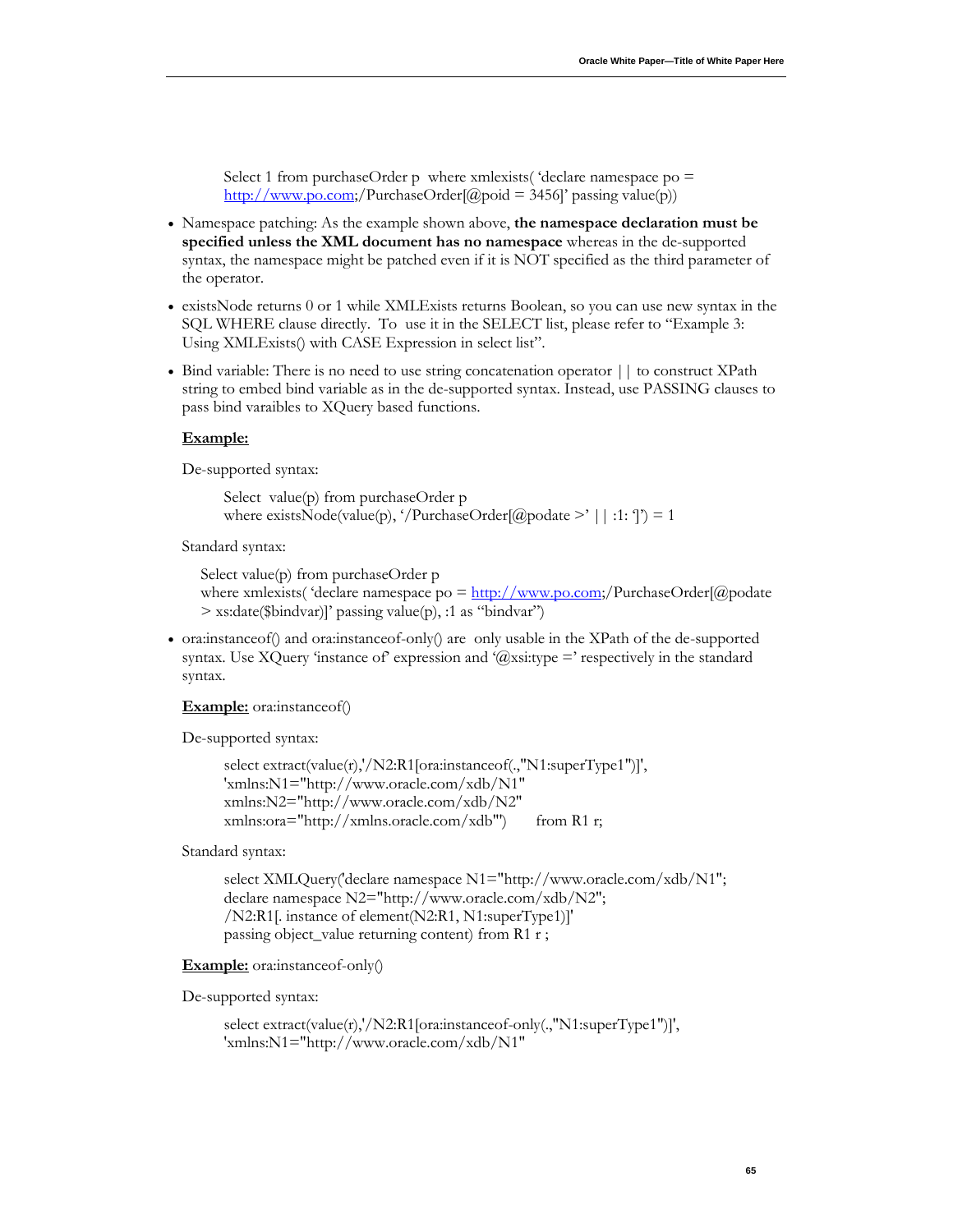```
xmlns:N2="http://www.oracle.com/xdb/N2" 
xmlns:ora="http://xmlns.oracle.com/xdb"') from R1 r;
```
Standard syntax:

```
select XMLQuery('declare namespace N1="http://www.oracle.com/xdb/N1"; 
declare namespace N2="http://www.oracle.com/xdb/N2"; 
/N2:R1[@xsi:type="N1:superType1"]' passing object_value returning content) 
from R1 r ;
```
Notice that xsi:type predicate is also supported in XPath, i.e., the following query works the same as the two above:

```
select extract(value(r),'/N2:R1[@xsi:type="N1:superType1"]', 
'xmlns:N1="http://www.oracle.com/xdb/N1" 
xmlns:N2="http://www.oracle.com/xdb/N2" 
xmlns:ora="http://xmlns.oracle.com/xdb"') from R1 r;
```
ora:upper(), ora:lower(), ora:to\_number(), ora:to\_date() are only usable in the XPath of the desupported syntax. Use corresponding XQuery F&O functions fn:upper-case(), fn:lower-case(), xs:decimal(), xs:date() respectively in the standard syntax.

#### **Example:** DBMS\_XMLGEN:

De-support syntax:

SELECT sys\_XMLGen(km\_t(kid,

kname,

knum,

CAST(MULTISET (SELECT kid, kdid, kdname

FROM ktest\_d d

WHERE d.kid = m.kid) AS kdlist\_t))).getclobval() AS detail

FROM ktest\_m m;

#### Standard syntax:

select XMLSERIALIZE

#### (

document

XMLELEMENT

#### $\overline{\phantom{a}}$

```
 "KD_LIST",
                  XMLAGG
\overline{\phantom{a}}\overline{\phantom{a}}
```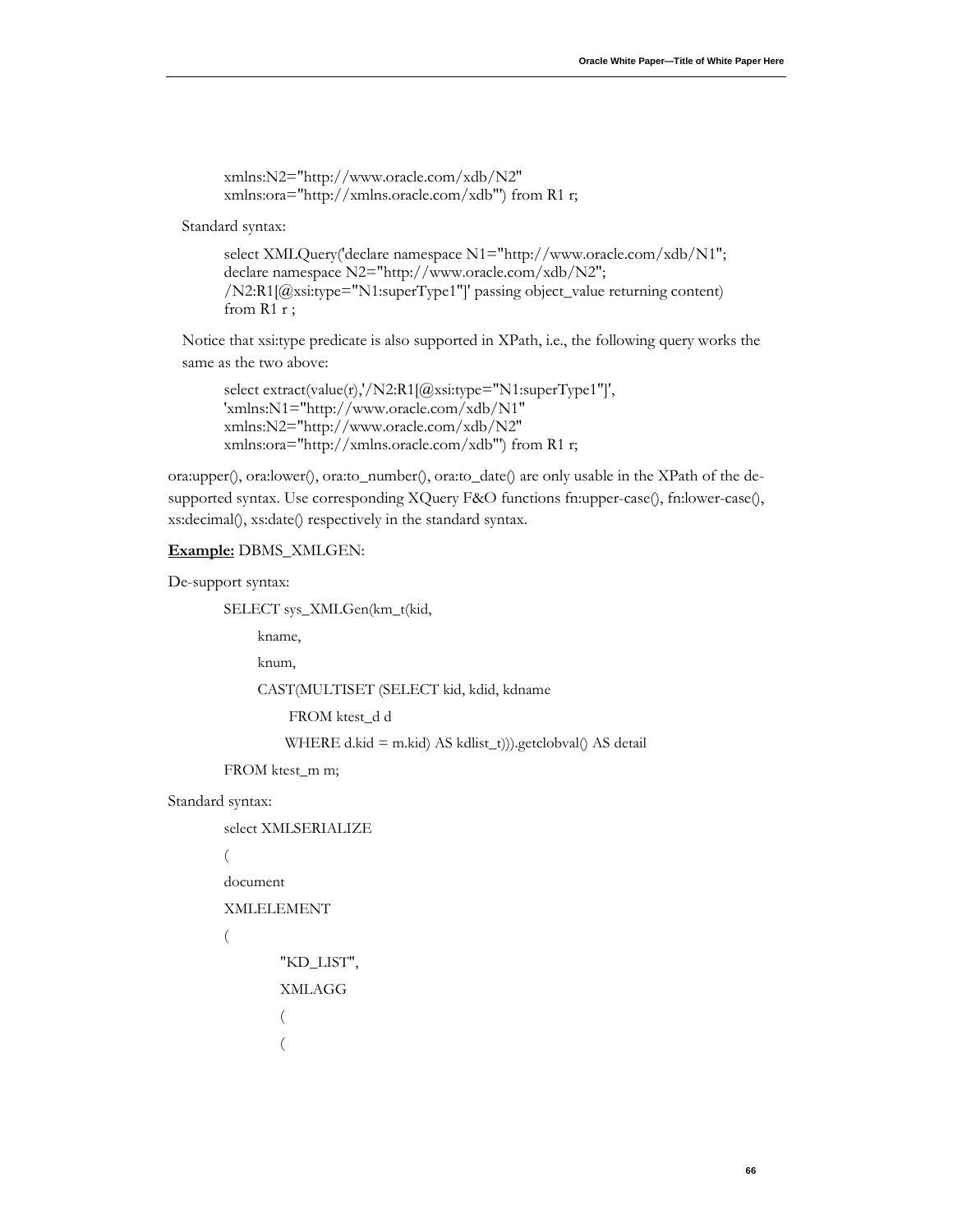```
 SELECT XMLAGG
\sim (
              XMLELEMENT
\overline{\phantom{a}} "KD_T",
              XMLELEMENT("KID",KID),
              XMLELEMENT("KDID",KDID),
              XMLELEMENT("KDNAME",KDNAME)
\hspace{1.6cm}\hspace{1.6cm} from KTEST_D d
              where d.kid = m.kid
\hspace{1.6cm} as clob indent size=2
       from KTEST_M m;
```
 )  $\lambda$ 

 $\lambda$